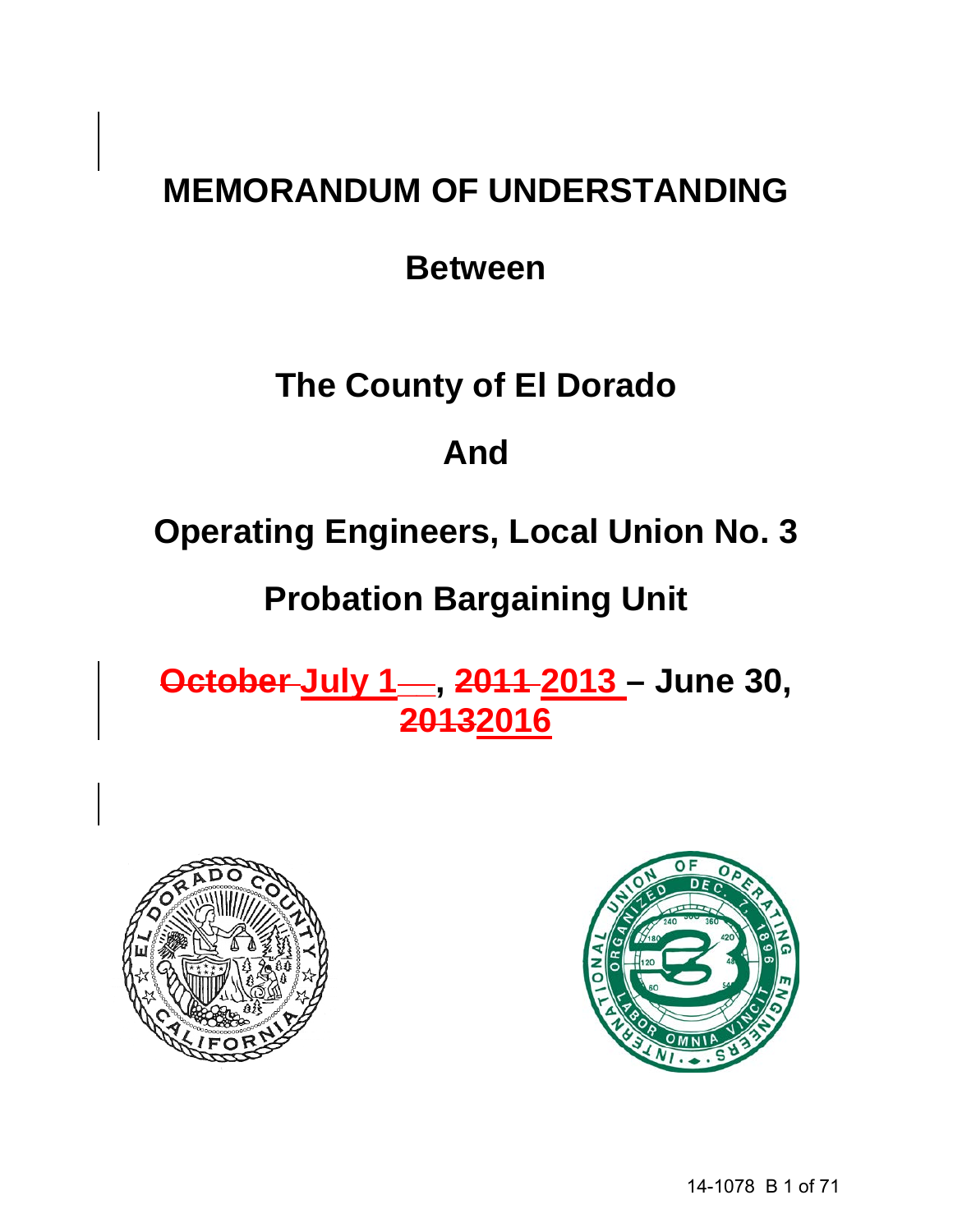# **MEMORANDUM OF UNDERSTANDING**

 $\overline{\phantom{a}}$ 

# **TABLE OF CONTENTS**

| SECTION 1. TUITION REIMBURSEMENT FOR ACCREDITED ACADEMIC COURSES 15<br>SECTION 5. |  |  |
|-----------------------------------------------------------------------------------|--|--|
|                                                                                   |  |  |
|                                                                                   |  |  |
|                                                                                   |  |  |
|                                                                                   |  |  |
|                                                                                   |  |  |
|                                                                                   |  |  |
|                                                                                   |  |  |
|                                                                                   |  |  |
|                                                                                   |  |  |
|                                                                                   |  |  |
|                                                                                   |  |  |
|                                                                                   |  |  |
|                                                                                   |  |  |
|                                                                                   |  |  |
|                                                                                   |  |  |
|                                                                                   |  |  |
|                                                                                   |  |  |
|                                                                                   |  |  |
|                                                                                   |  |  |
|                                                                                   |  |  |
|                                                                                   |  |  |
|                                                                                   |  |  |
|                                                                                   |  |  |
|                                                                                   |  |  |
|                                                                                   |  |  |
|                                                                                   |  |  |
|                                                                                   |  |  |
|                                                                                   |  |  |
|                                                                                   |  |  |
|                                                                                   |  |  |
|                                                                                   |  |  |
|                                                                                   |  |  |
|                                                                                   |  |  |
|                                                                                   |  |  |
|                                                                                   |  |  |
|                                                                                   |  |  |
|                                                                                   |  |  |
|                                                                                   |  |  |
| 32                                                                                |  |  |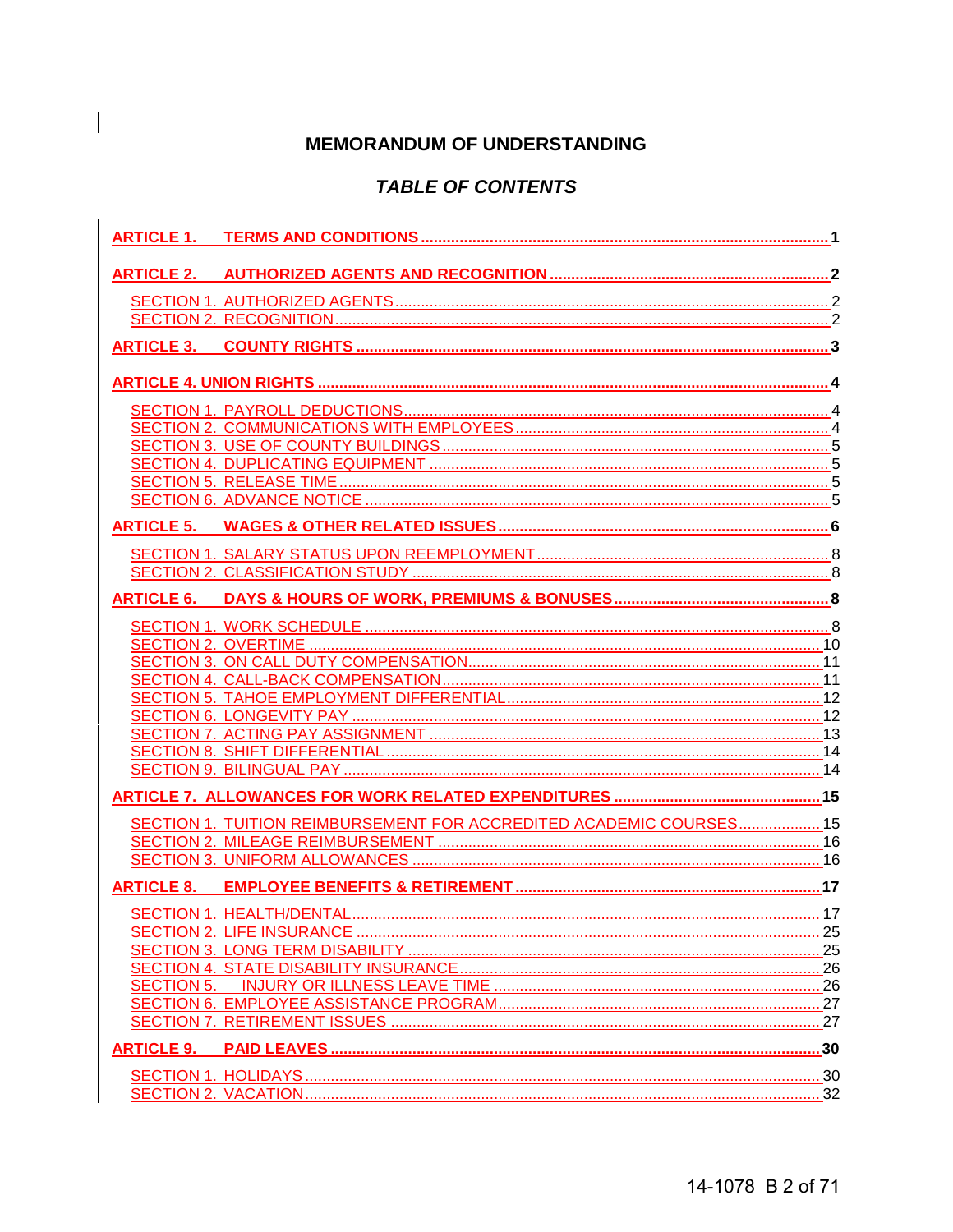|                    | SECTION 1. JOB SICK-OUTS - VARIANCE FROM PERSONNEL RULE 140458 |  |
|--------------------|----------------------------------------------------------------|--|
|                    |                                                                |  |
|                    |                                                                |  |
|                    |                                                                |  |
| <b>ARTICLE 16.</b> |                                                                |  |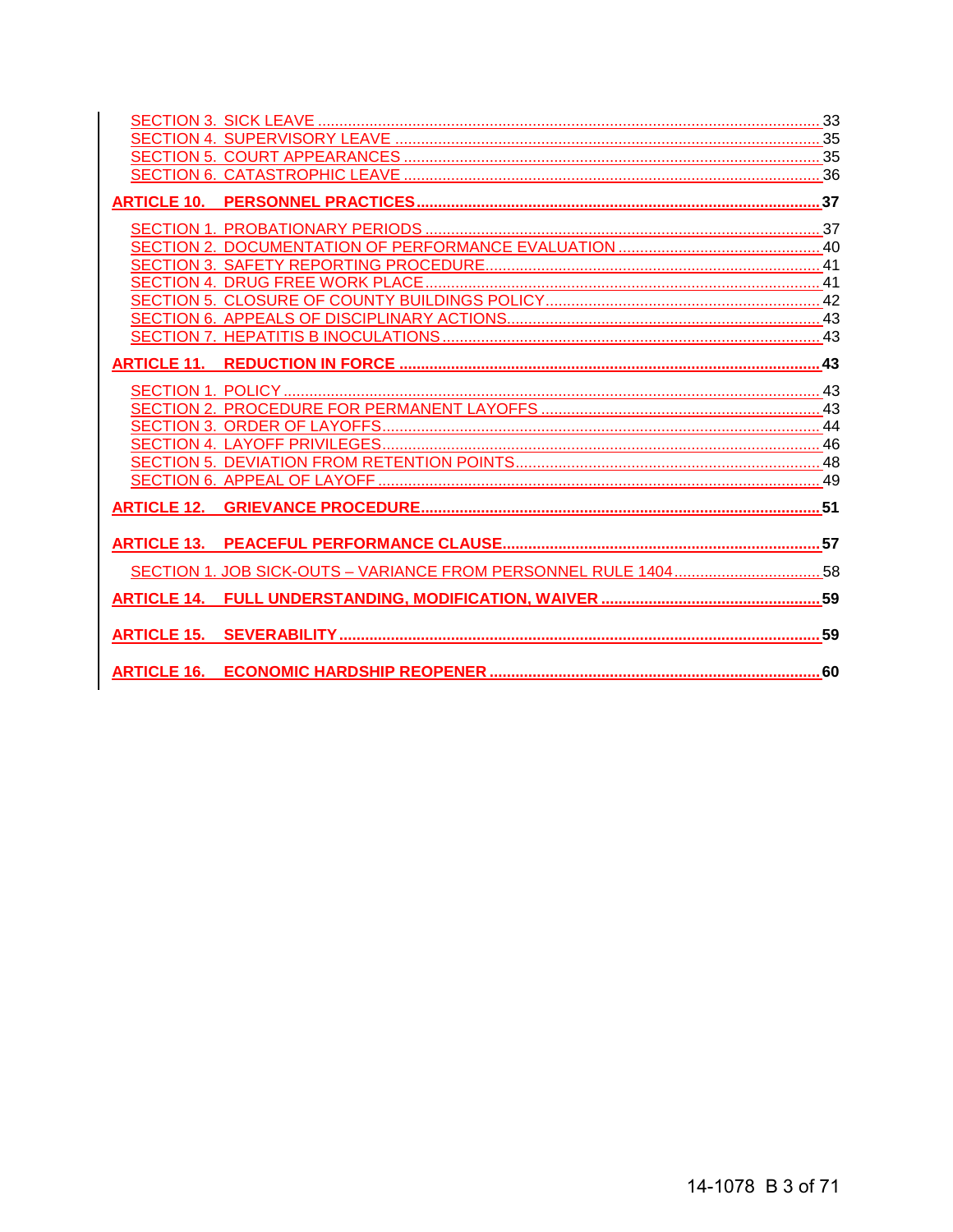14-1078 B 4 of 71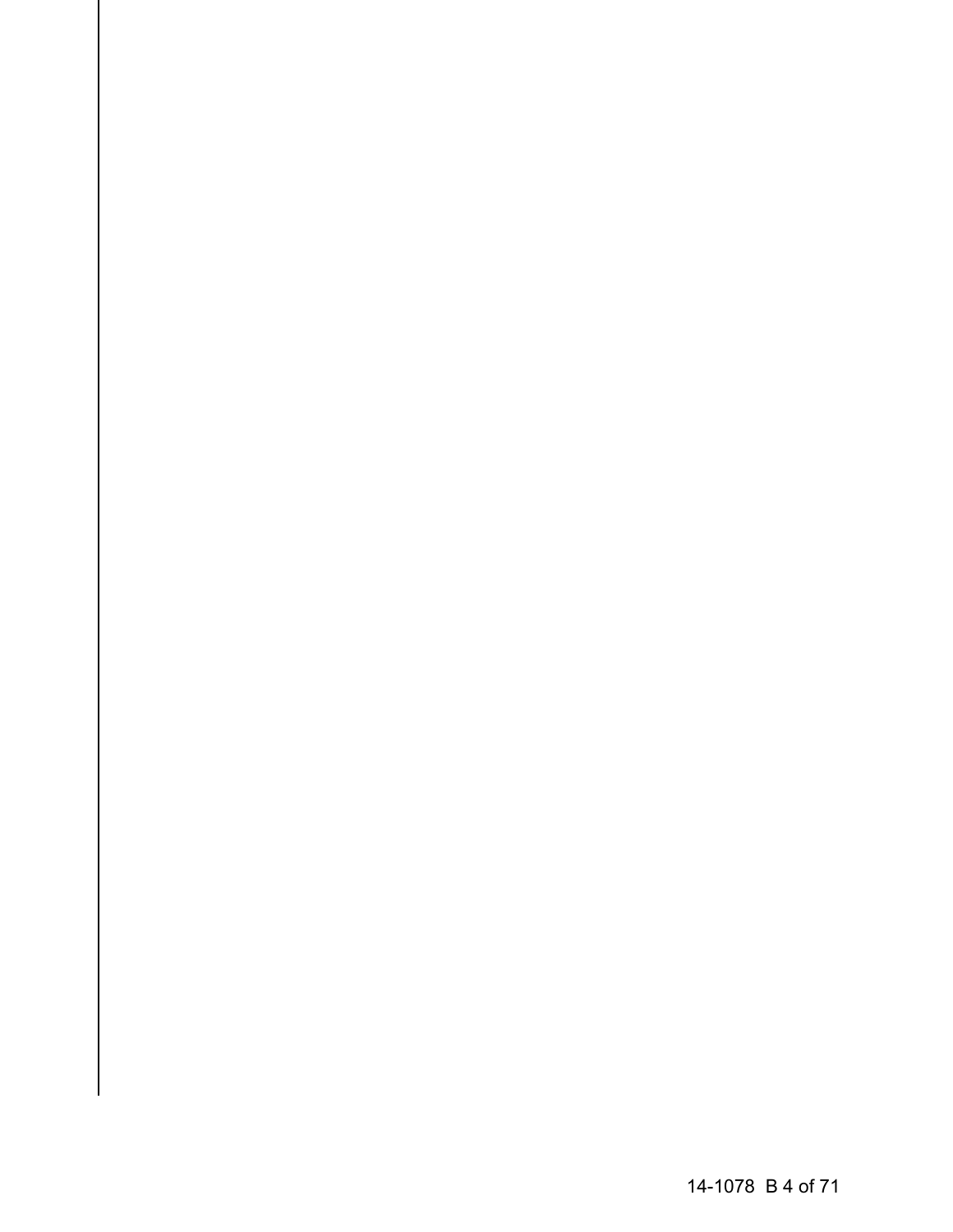14-1078 B 5 of 71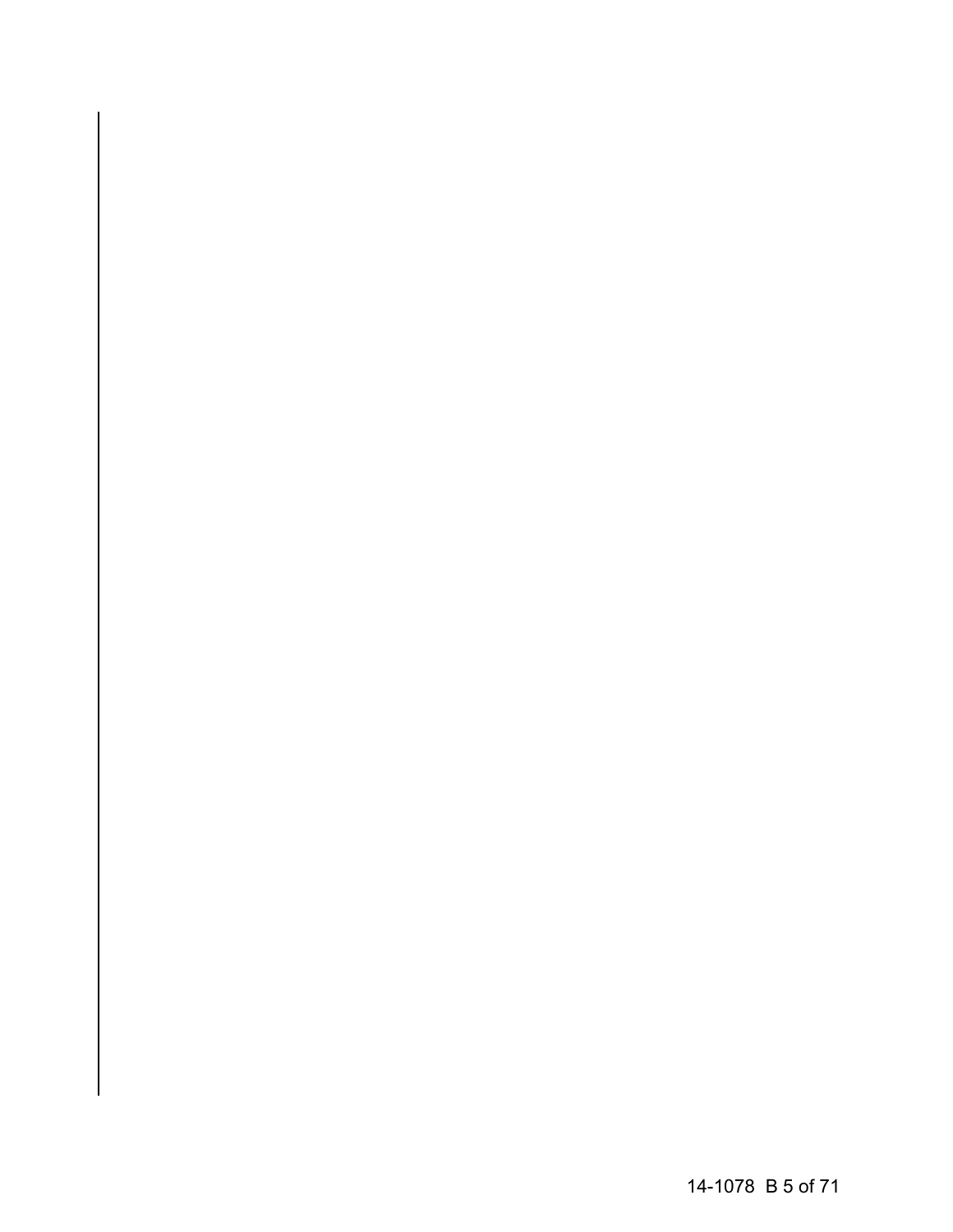14-1078 B 6 of 71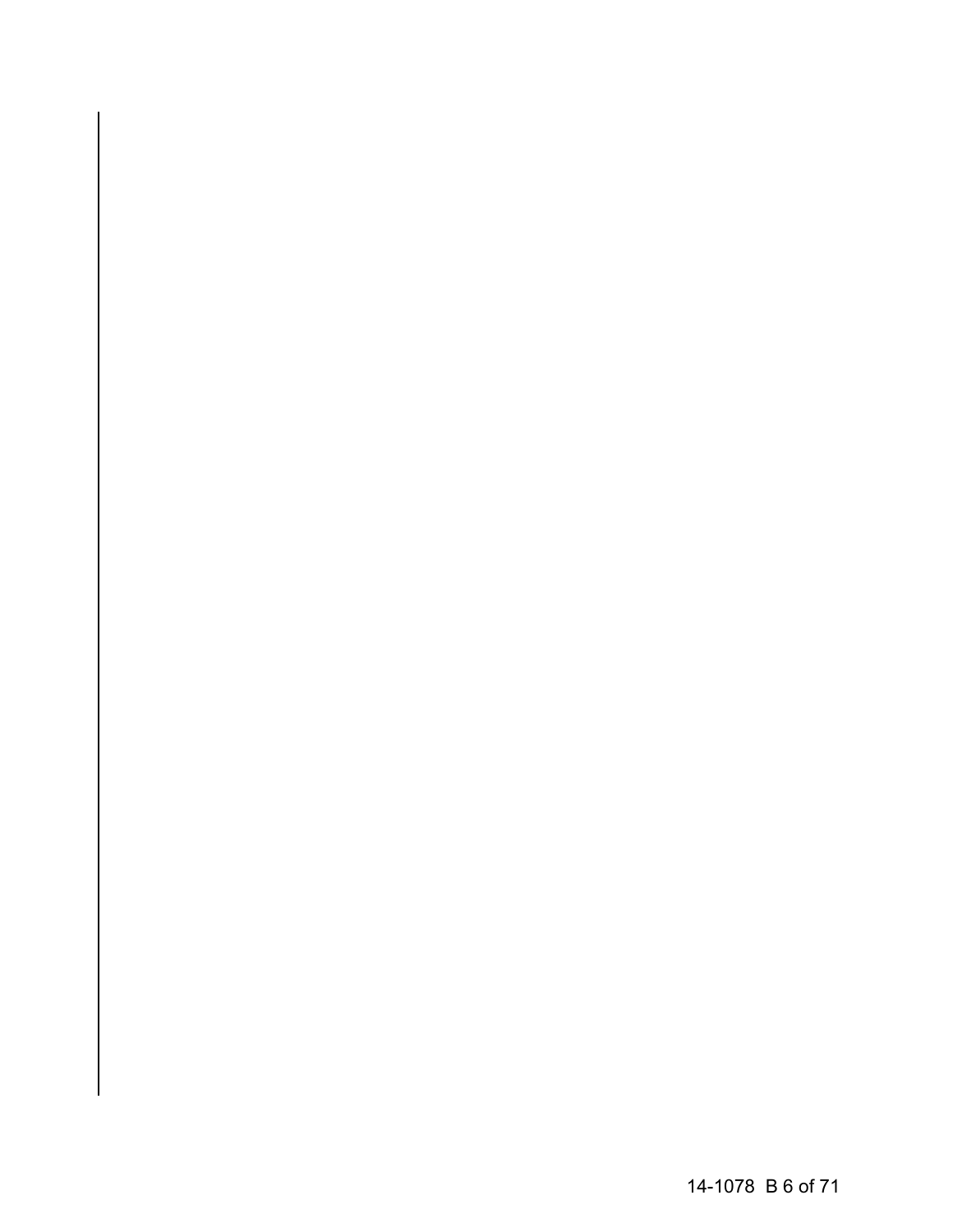14-1078 B 7 of 71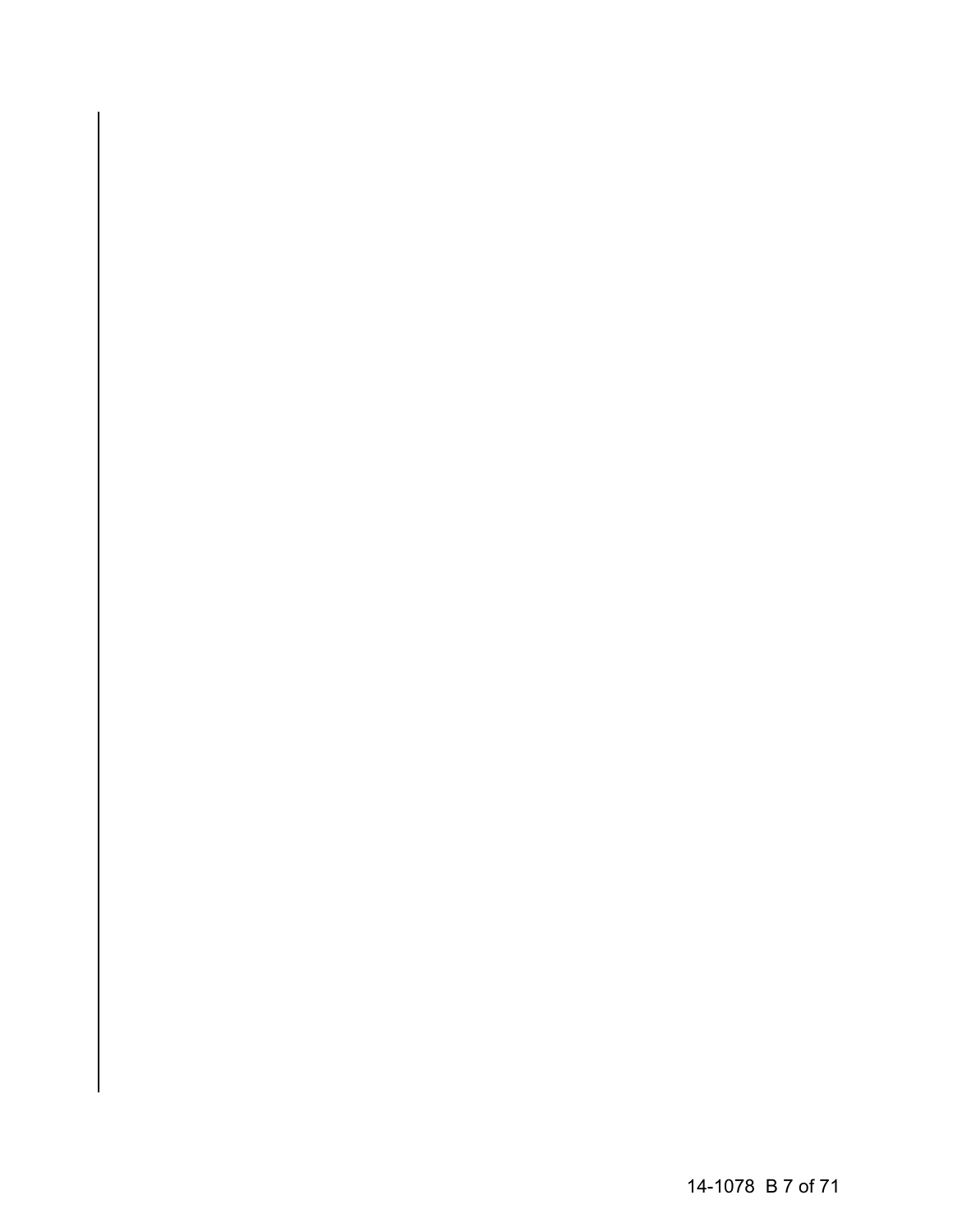| <b>ARTICLE 2</b>                  | AUTHORIZED AGENTS AND RECOGNITION                                                   |                         |
|-----------------------------------|-------------------------------------------------------------------------------------|-------------------------|
| SECTION                           | AUTHORIZED<br>ENTS<br>G                                                             |                         |
| <b>SECTION 2</b>                  | RECOGNITION                                                                         | 2                       |
| ARTICLE 3.                        | <del>COUNTY RIGHTS</del>                                                            | 2                       |
| <b>ARTIGLE</b>                    | UNION RIGHTS                                                                        | 3                       |
| SECTION                           | <b>DEDUCTIONS</b>                                                                   | з                       |
| SECTION 2                         | COMMUNICATIONS WITH<br>EMP                                                          | 3                       |
| <b>SECTION 3</b>                  | <b>JSE</b><br>BHH<br><b>DINGS</b><br>$\overline{\mathsf{QF}}$<br>COUNTY             | <del>3</del>            |
| <b>CTION</b>                      | <b>DUPLICATING</b><br><b>EQUIPMENT</b>                                              |                         |
| <b>SECTION 5.</b>                 | REL<br><b>EASE TIME</b>                                                             |                         |
| <b>CTION 6</b>                    | DVANCE                                                                              |                         |
| ARTICLE 5.                        | <b>NON-DISCRIMINATION</b>                                                           |                         |
| ARTICLE-                          | <b>OTHER REI</b><br>MAGES<br>ATED                                                   |                         |
| CTION                             | SAI<br><b>ARIES</b>                                                                 |                         |
| <b>SECTION 2</b>                  | <b>RESOLUTION</b><br>₩                                                              | 5                       |
| ARTICLE 7                         | <b>PREMIUMS &amp; BONUSES</b><br>UE <i>IVI</i> UBK                                  | 6                       |
| SECTION                           | <b>MORK</b><br><u>SCHEDI</u>                                                        | 6                       |
| SECTION                           | <b>ERTIME</b>                                                                       | z                       |
| <b>SECTION 3</b>                  | <b>OMPENSATION</b><br><del>ON CAL</del>                                             | 8                       |
| <b>SECTION</b>                    | BACK<br><b>COMPENSATION</b>                                                         | $\overline{\mathbf{8}}$ |
| <b>SECTION 5</b>                  | <b>TAHOE EMPI</b><br>$\Omega$<br><b>DIFFERENTIA</b>                                 | $\overline{9}$          |
| <b>SECTION 6</b>                  | ONGEVIT<br><b>PA</b>                                                                | $\overline{9}$          |
| <b>SECTION 7</b>                  | ACTING PAY ASSIGNMENT                                                               | $\overline{40}$         |
| $\overline{8}$<br><b>SECTION</b>  | <b>SHIF</b><br><del>DIFFERENTIA</del>                                               | 11                      |
| <b>SECTION 9</b>                  | <b>BILINGUAL</b><br><b>PAY</b>                                                      | $\overline{11}$         |
| <b>ARTICLE 8</b>                  | <b>EXPENDITURES</b><br><b>OWANCES</b><br>EOR WORK REI<br>ATED<br>$\overline{11}$    |                         |
| CTION                             | <b>ACADEMIC</b><br><b>COURSES</b><br><u>REIMRLIRSEN</u><br><b>ACCREDITED</b><br>EQR | 11                      |
| <b>SECTION 2.</b>                 | <b>MILEAGE</b><br><b>REIMBURSEMENT</b>                                              | $\overline{12}$         |
| <b>SECTION 3.</b>                 | UNIFORM ALL<br>OWANCES                                                              | 4 <sub>3</sub>          |
| <b>ARTIGLE</b><br>$\frac{9}{2}$ . | <b>OYEE BENEFITS</b><br><b>EMPL</b><br>RETIREMENT                                   | 4 <sub>3</sub>          |
| SECTION                           | <b>MEDICAL</b><br><b>/DENTAI</b>                                                    | 4 <sub>3</sub>          |
| <b>SECTION 2</b>                  | <b>LIFE INSURANCE</b>                                                               | 17                      |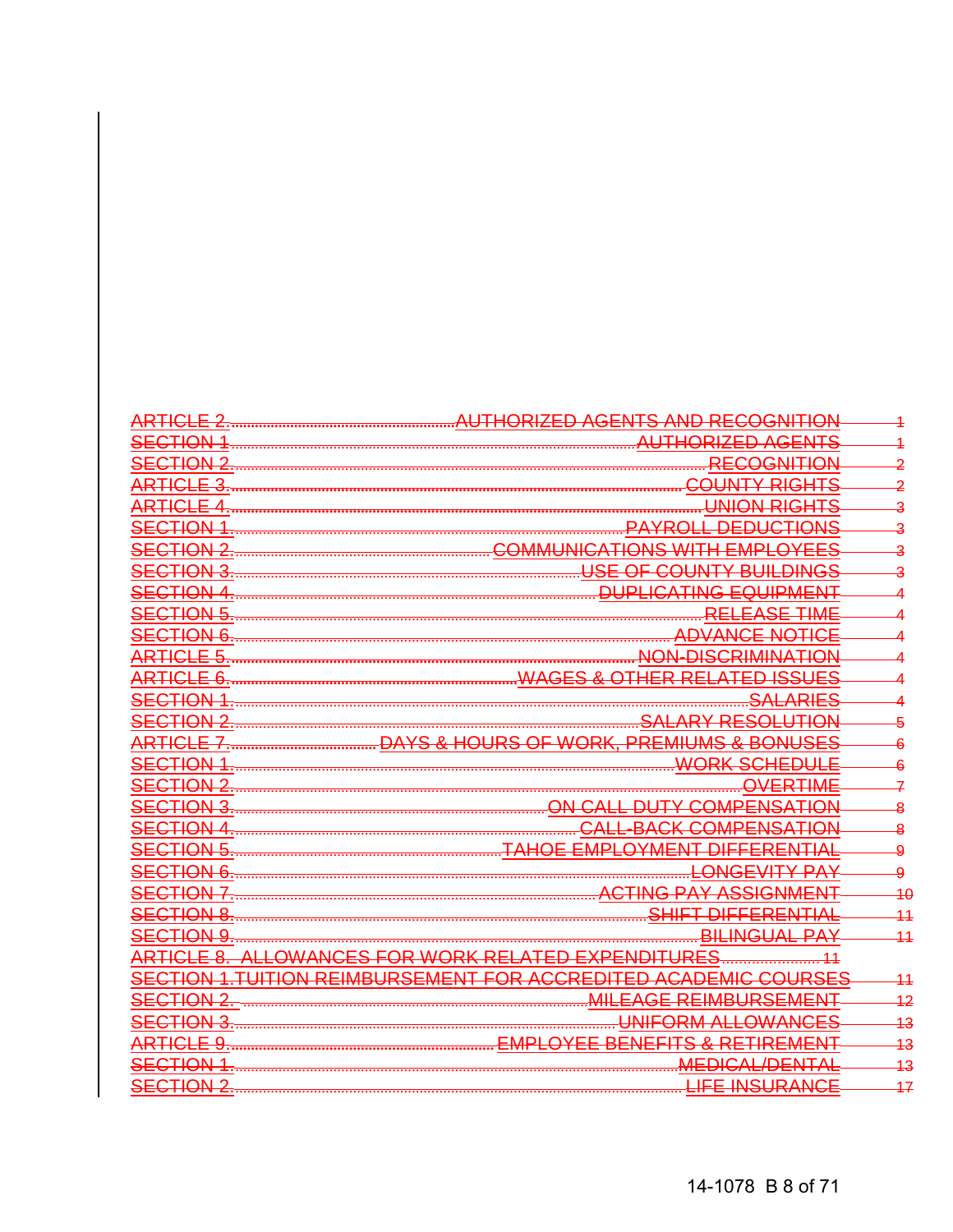| <b>SECTION 3.</b>        | <b>ONG TERM DISABILIT</b>                          | 47              |
|--------------------------|----------------------------------------------------|-----------------|
| <b>SECTION 4.</b>        | <b>DISABILITY INSURANCE</b><br>Е                   | 48              |
| SECTION 5.               | OR CONTRACTS CONTROLLING<br><u>PLAN DOCLIMENTS</u> | $\overline{18}$ |
| <b>SECTION 6.</b>        | EMPLOYEE ASSISTANCE PROGRAM                        | $\overline{48}$ |
| SECTION 7.               | <b>RETIREMENT ISSUES</b>                           | $\overline{48}$ |
| SECTION 8                | <u>P.E.R.S. PICK UP</u>                            | -20             |
| ARTICLE 10.              | <b>PAID LEAVES</b>                                 | $\overline{20}$ |
| SECTION 1                | <b>HOLIDAYS</b>                                    | $\overline{20}$ |
| SECTION 2.               | VACATION                                           | $\overline{21}$ |
| <del>SECTION 3.</del>    | <b>SICK LEAVE</b>                                  | $\overline{22}$ |
| SECTION 4.               | SUPERVISORY LEAVE                                  | $\overline{24}$ |
| SECTION 5                | <b>COURT APPEARANCES</b>                           | 24              |
| SECTION 6.               | <del>CATASTROPHIC LEAVE</del>                      | $\overline{24}$ |
| ARTICLE 11.              | <b>PERSONNEL PRACTICES</b>                         | $\overline{24}$ |
| SECTION 1.               | <b>PROBATIONARY PERIODS</b>                        | $\overline{24}$ |
| <b>SECTION 2</b>         | PERFORMANCE EVALUATION<br><b>DOCUMENTATION</b>     | 27              |
| <del>CTION 3.</del>      | SAFETY<br><b>REPORTING PROCEDURE</b>               | 27              |
| <b>SECTION</b>           | DRUG FREE WORK PL<br>.ACE                          | $\overline{28}$ |
| <b>SECTION 5.</b>        | OSURE OF COUNTY BUILDINGS POLICY                   | 28              |
| SECTION 6.               | A <del>PPEALS OF DISCIPLINARY ACTIONS</del>        | 29              |
| SECTION 7.               | HEPATITIS B INOCULATIONS                           | 29              |
| ARTICLE 12.              | <b>REDUCTION IN FORCE</b>                          | 29              |
| ARTICLE 13.              | GRIEVANCE PROCEDURE                                | 36              |
| ARTICLE 14<br><b>T47</b> | <b>PERFORMANCE CLAUSE</b><br><b>PEACEFUL</b>       | 39              |
| <del>15.</del> .         | UNDERSTANDING,<br><b>MODIFICATION,</b><br>WAIVER   | 40              |
| ARTICLE 16.              | <b>SEVERABILITY</b>                                | 40              |
| ARTICLE<br>17            | <b>ECONOMIC HARDSHIP REOPENER</b>                  | 41              |
| ATTACHMENT A             |                                                    | 43              |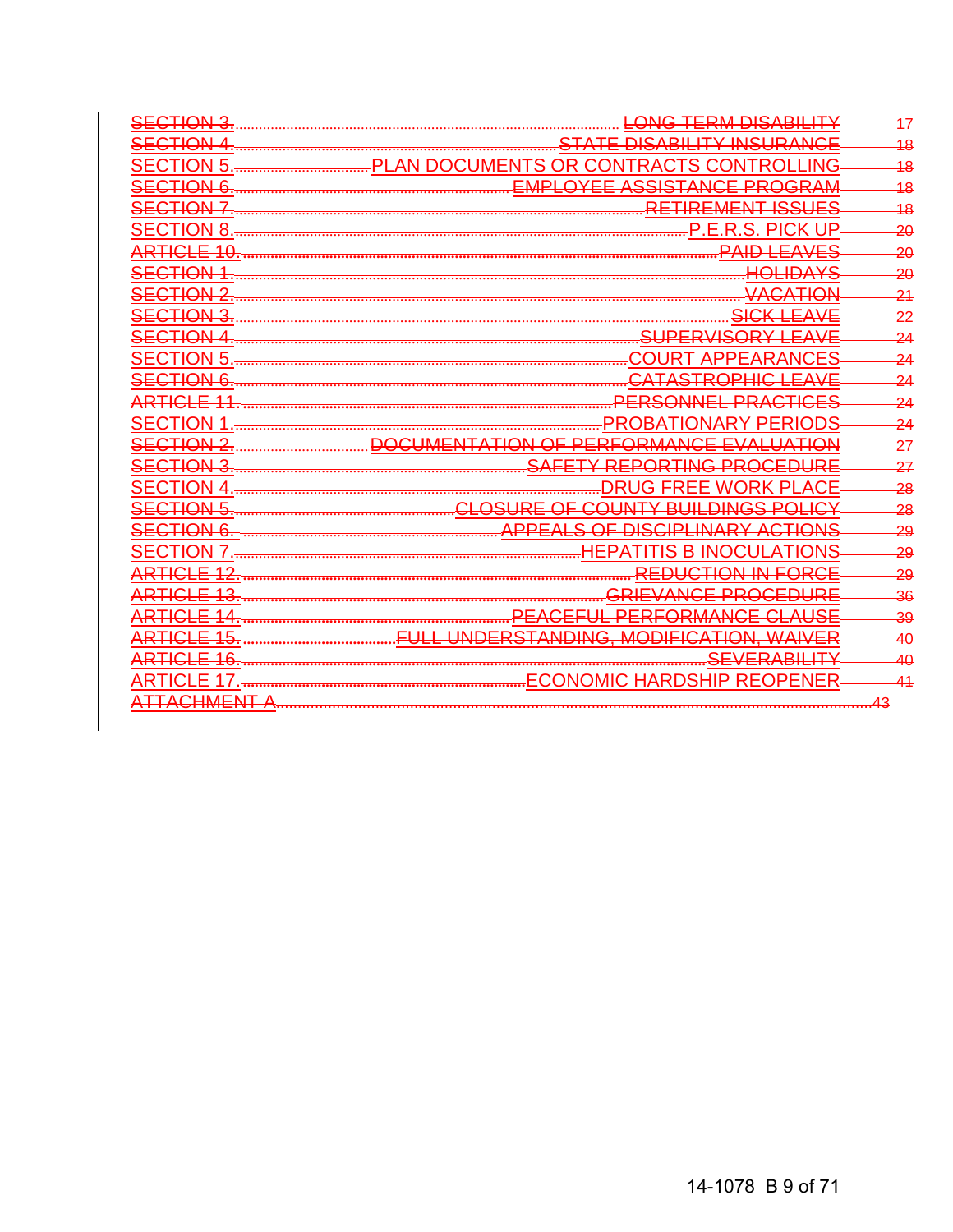# **MEMORANDUM OF UNDERSTANDING**

# <span id="page-9-0"></span>**ARTICLE 1. TERMS AND CONDITIONS**

Operating Engineers Local No. 3 (herein referenced to as "Union") and representatives of the County of El Dorado (herein referenced to as "County") have met and conferred in good faith regarding wages, hours and other terms and conditions of employment of employees in the Probation (PR) Bargaining Unit, have exchanged freely information, opinions and proposals and have reached mutual agreement on all matters relating to the employment conditions and employer-employee relations of such employees.

This Memorandum of Understanding (MOU) is entered into pursuant to the Meyers-Milias-Brown Act (Government Code Sections 3500-3510), and has been jointly prepared by the parties.

Operating Engineers Local No. 3 (herein referenced to as "Union") and representatives of the County of El Dorado (herein referenced to as "County") have met and conferred in good faith regarding wages, hours and other terms and conditions of employment of employees in the Probation (PR) Bargaining Unit and have exchanged freely information, opinions and proposals and have reached mutual agreement on all matters relating to the employment conditions and employer-employee relations of such employees.

This Memorandum of Understanding (MOU) is entered into pursuant to the Meyers-Milias-Brown Act (Government Code sections 3500-3510), and has been jointly prepared by the parties.

This MemorandumMOU of Understanding has been presented by the Union to the employees in the Probation bargaining unit for ratification by said employees, and is now presented to the Board of Supervisors, as the joint recommendations of the undersigned for salary and employee benefit adjustments shall become of full force and effect for the period commencing July 1, 2013 through June 30, 2016. Nothing contained herein is intended to be applied retroactively unless expressly indicated below within this MOU. for the period commencing upon approval and adoption by the Board of Supervisors, and shall be in full force through June 30, 2013. For the period November 3, 2009 until adoption by the Board of Supervisors of the Memorandum of Understanding, the County and Union have been operating under an imposed Modified Last Best and Final Offer. Unless otherwise indicated herein, all provisions shall become effective on the date approved by the Board of Supervisors.

This MOU cancels all previous agreements and side letters except the Letter of Agreement of July 22, 2008 that provides a Temporary Recruitment and Retention Adjustment. The Compensation Administration Resolution No. 227-84 and Personnel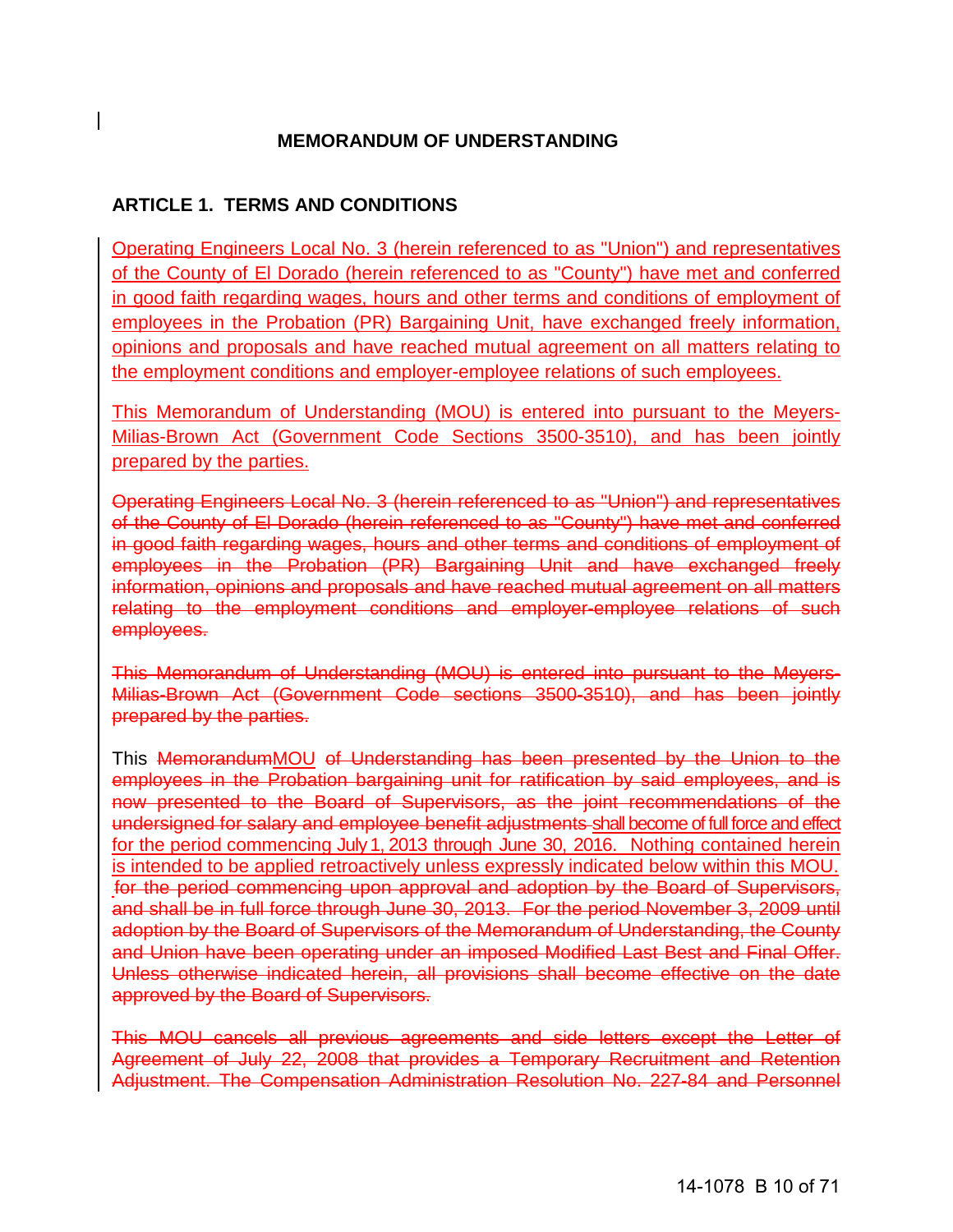Management Resolution No. 228-84The County's Personnel Rules, shall remain in force and effect other than where superseded by specific provisions of this MemorandumMOU. Nothing contained herein shall be applied on a retroactive basis unless specifically stated.

The parties acknowledge that this MOU, together with all referenced documents incorporated herein, set forth the complete, exclusive and integrated understanding of the parties which supersedes all proposals or prior agreements, oral or written, side letters and all other prior communications between the parties relating to the provisions of the Agreement.

# <span id="page-10-0"></span>**ARTICLE 2. AUTHORIZED AGENTS AND RECOGNITION**

## <span id="page-10-1"></span>**Section 1. Authorized Agents**

For the purpose of administering the terms and provisions of this MOU, the following authorized agents have been designated:

> *County of El Dorado* Director of Human Resources 330 Fair Lane Placerville, CA 95667

*Operating Engineers Local Union No. 3* Business Representative 1620 South Loop Road3920 Lennae Drive Alameda, CA 94502Sacramento, CA 95834

The Union shall provide in writing to the County and be responsible for keeping current the name, address and telephone number of the designated representative and a list of persons authorized to act on its behalf or receive service in its name.

## <span id="page-10-2"></span>**Section 2. Recognition**

- A. County recognition The Director of Human Resources or designee is the representative of the County in matters related to employer employee relations.
- B. The Operating Engineers Local Union No. 3Union is the exclusively recognized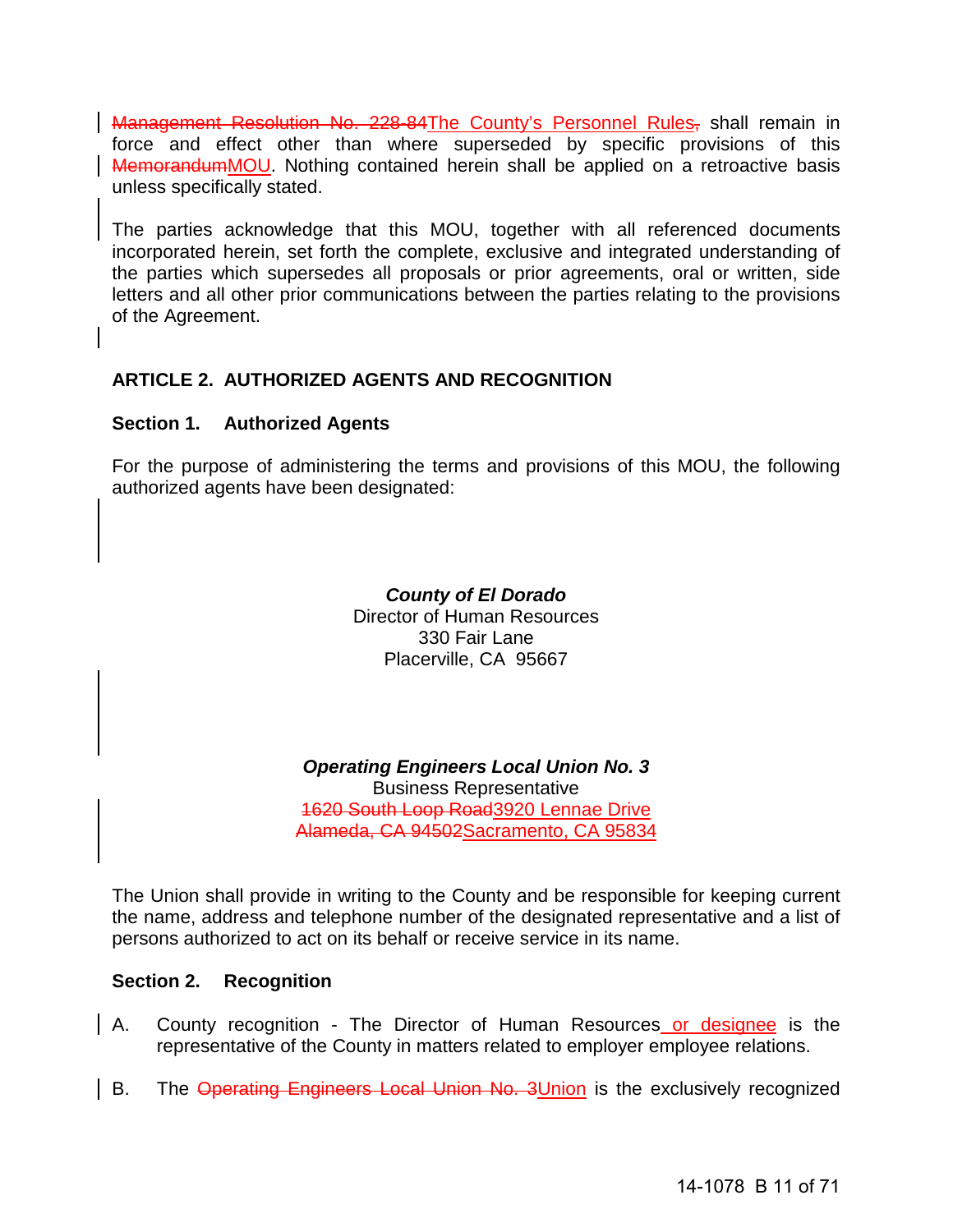employee organization for the **Probation** (PR) Unit.

Section 3 Labor Management Committee

The County and the Union agree that the Labor Management Committee (LMC) is an ongoing problem solving forum designed to aid in communication between the parties and administer this Agreement.

- 1. The LMC shall meet on the odd months (January, March, May, July, September, and November) unless the parties mutually agree to have more frequent meetings. Meetings can be postponed by mutual agreement due to business necessity.
- 2. The parties will mutually prepare an agenda a week in advance. The meeting will be cancelled if there is no agenda.
- 3. The LMC shall consist of an employee-member representative and a management representative from Placerville – Institution, the Shingle Springs office, South Lake Tahoe – institution and field, the business agent for the Union, and Probation Officer or designee.
- 4. The county shall allow the employee-member representative to attend LMC meetings on County time, including travel, but shall not pay for overtime used beyond an employee-member representative's regularly scheduled shift.

# <span id="page-11-0"></span>**ARTICLE 3. COUNTY RIGHTS**

County retains, solely and exclusively, all the rights, powers and authority exercised or held prior to the execution of this MOU, except as expressly limited by a specific provision of this MOU. Without limiting the generality of the foregoing, the rights, powers, and authority retained solely and exclusively by the County and not abridged herein, include, but are not limited to, the following; to manage and direct its business and personnel; to manage, control, and determine the mission of its departments, building facilities, and operations; to create, change, combine or abolish jobs, departments and facilities in whole or in part; to direct the work force; to increase or decrease the work force and determine the number of employees needed; to hire, transfer, promote and maintain the discipline and efficiency of its employees; to establish work standards, schedules of operation and reasonable work load; to specify or assign work requirements and require overtime; to schedule working hours and shifts; to adopt rules of conduct; to determine the type and scope of work to be performed by County employees and the services to be provided; to classify positions, to establish initial salaries of new classifications; to determine the methods, processes, means, and places of providing services and to take whatever action necessary to prepare for and operate in an emergency.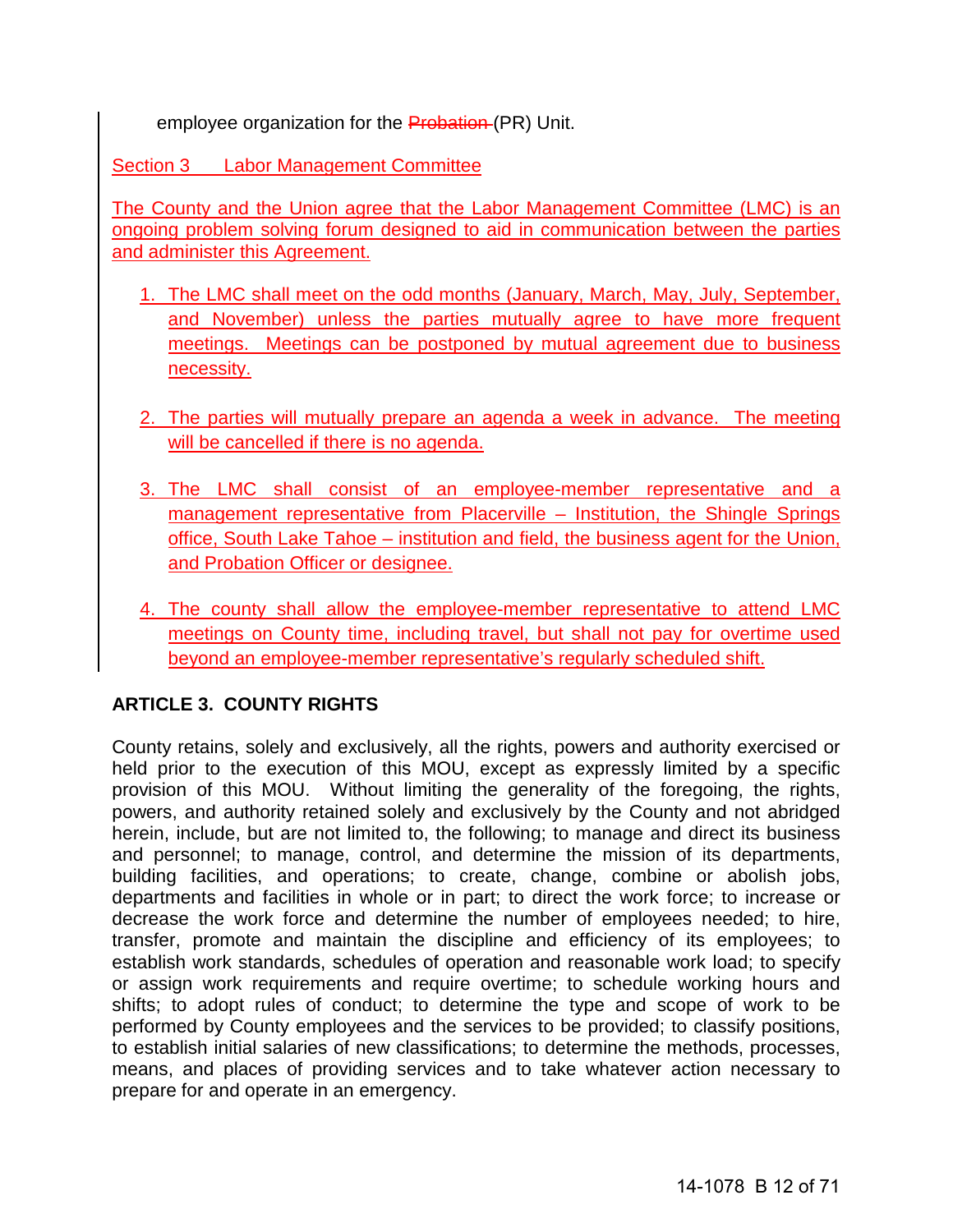Nothing in this article is intended to alter the post-agreement rights of the respective parties as established by law to meet and confer on changes which would effectaffect the wages, hours, and other terms and conditions of employment, except, however that the scope of representation shall not include consideration of the merits, necessity, or organization of any service or activity provided by law or executive order.

# <span id="page-12-0"></span>**ARTICLE 4. UNION RrIGHTS**

## <span id="page-12-1"></span>**Section 1. Payroll Deductions**

- A. The Union may have the regular dues, insurance plans and credit union deductions of its members deducted from employees' paychecks under procedures prescribed by the County Auditor/Controller. Dues deductions from employees who are in another bargaining unit will be allowed if there is no objection from the exclusive representative of that bargaining unit. Employees desirous of such deductions must sign and submit an Employee Payroll Deduction Authorization (PDA) for each type of deduction. All duly authorized PDA's will be processed promptly. Deductions authorized in the above manner will be accumulated and forwarded on a regular basis to the authorized payees. Nothing herein shall prohibit the County from placing reasonable limits as to the number of payees or deductions per employee for the purpose of efficient administration of the payroll system.
- B. The County will provide to the Union a list of new employees hired into regular positions represented by the Union on a biweekly basis.
- C. The County shall not be liable to the Union, employees, or any other party by reason of the requirements of this Article for the remittance or payment of any sum other than the constituted actual deductions made from an employee's wages earned. The Union shall hold and keep the County harmless against any and all claims, demands, suits, orders, judgments or other forms of liability that may arise out of or by reason of action taken by the employer under this Article.

## <span id="page-12-2"></span>**Section 2. Communications with Employees**

The Union shall be allowed by a County department, in which it represents employees, use of available bulletin board space for communications having to do with official organization business. All material posted shall 1) not be obscene, 2) shall not malign the County or its representatives and shall not constitute harassment, discrimination or retaliation based on a legally protected status. The Human Resources Director or designee reserves the right to remove any material posted in violation of this section if the Union refuses to remove the material on its own.

All material posted shall be in good taste and shall not malign the County or its representatives. Such use shall not interfere with the legitimate needs of the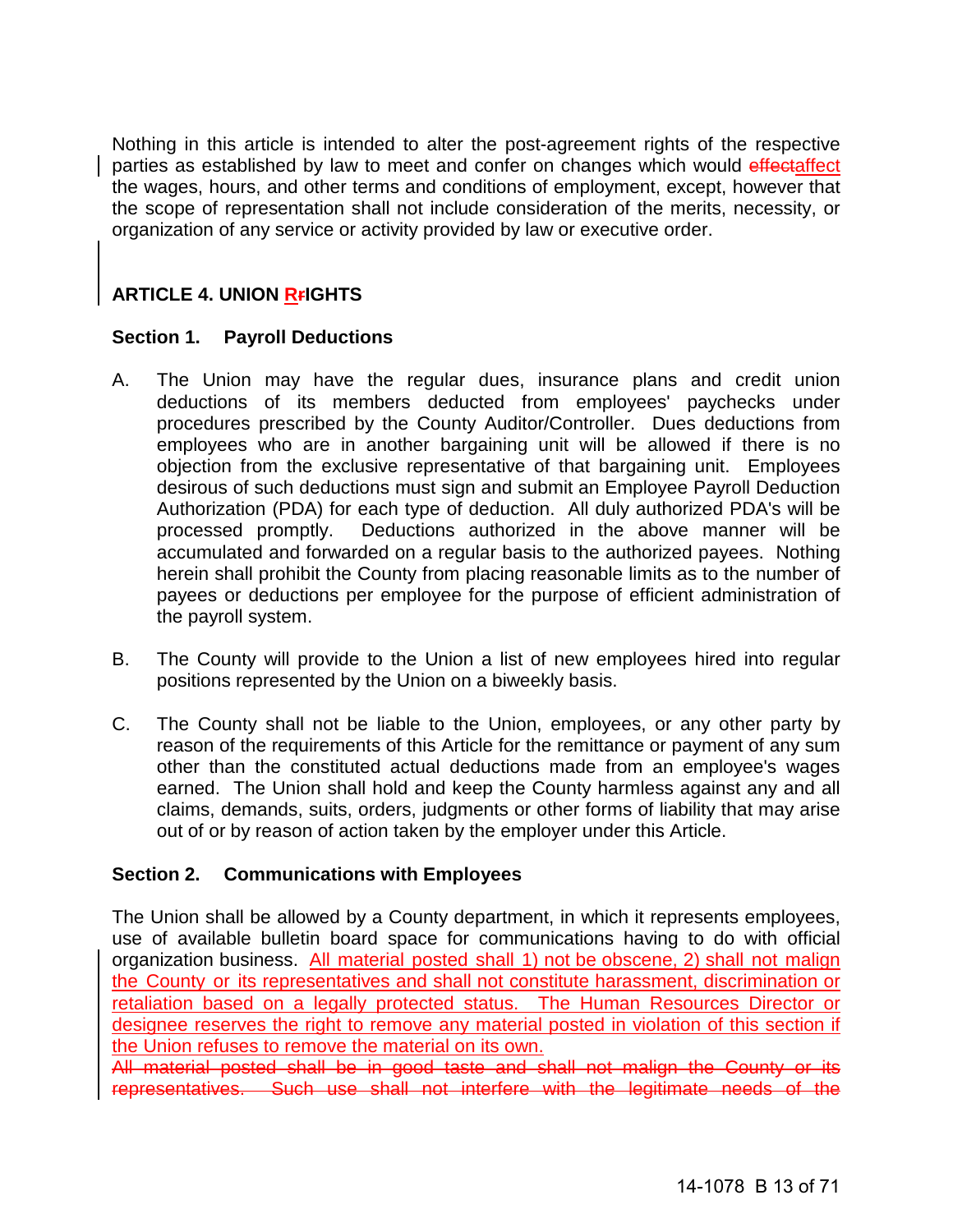#### department.

The designated representative of the Union shall give notice to the Department Head or his/her designee when contacting departmental employees during the duty period of employees, provided that solicitation for membership or other internal employee organization business shall be conducted only during the non-duty hours of all employees concerned. Non-duty hours are defined as before or after work, lunch periods and rest break periods.

#### <span id="page-13-0"></span>**Section 3. Use of County Buildings**

County buildings and other facilities shall be made available for use of the Union or its representatives during non-duty hours in accordance with such administrative procedures as may be established by the Chief Administrative Officer or Department Heads concerned.

## <span id="page-13-1"></span>**Section 4. Duplicating Equipment**

The County agrees to allow the Union to use County duplicating equipment and facilities subject only to the following conditions:

- A. The Union purchases any required access keys.
- B. The Union reimburses the County promptly upon demand for the actual costs of the use of the equipment and material.
- C. The Union use of such equipment and facilities does not interfere with the use by County employees for County business.

#### <span id="page-13-2"></span>**Section 5. Release Time**

County employees who are official representatives of the Union shall be given reasonable time off with pay to attend formal meet and confer sessions, grievance or discipline meetings with management representatives. The Union shall notify the Director of Human Resources or designee of the names and departments of employees who are official representatives of the Union. Such representatives shall notify their supervisors in writing on the first business day after a meeting has been scheduled of the dates of excused absences. This advance notice may be waived by the Director of Human Resources or designee in unusual circumstances. Except by agreement with the Director of Human Resources or designee, the number of employees released for meet and confer sessions shall not exceed four (4) in number.

#### <span id="page-13-3"></span>**Section 6. Advance Notice**

**Except in cases of emergency as provided below in this subsection, the Union, if**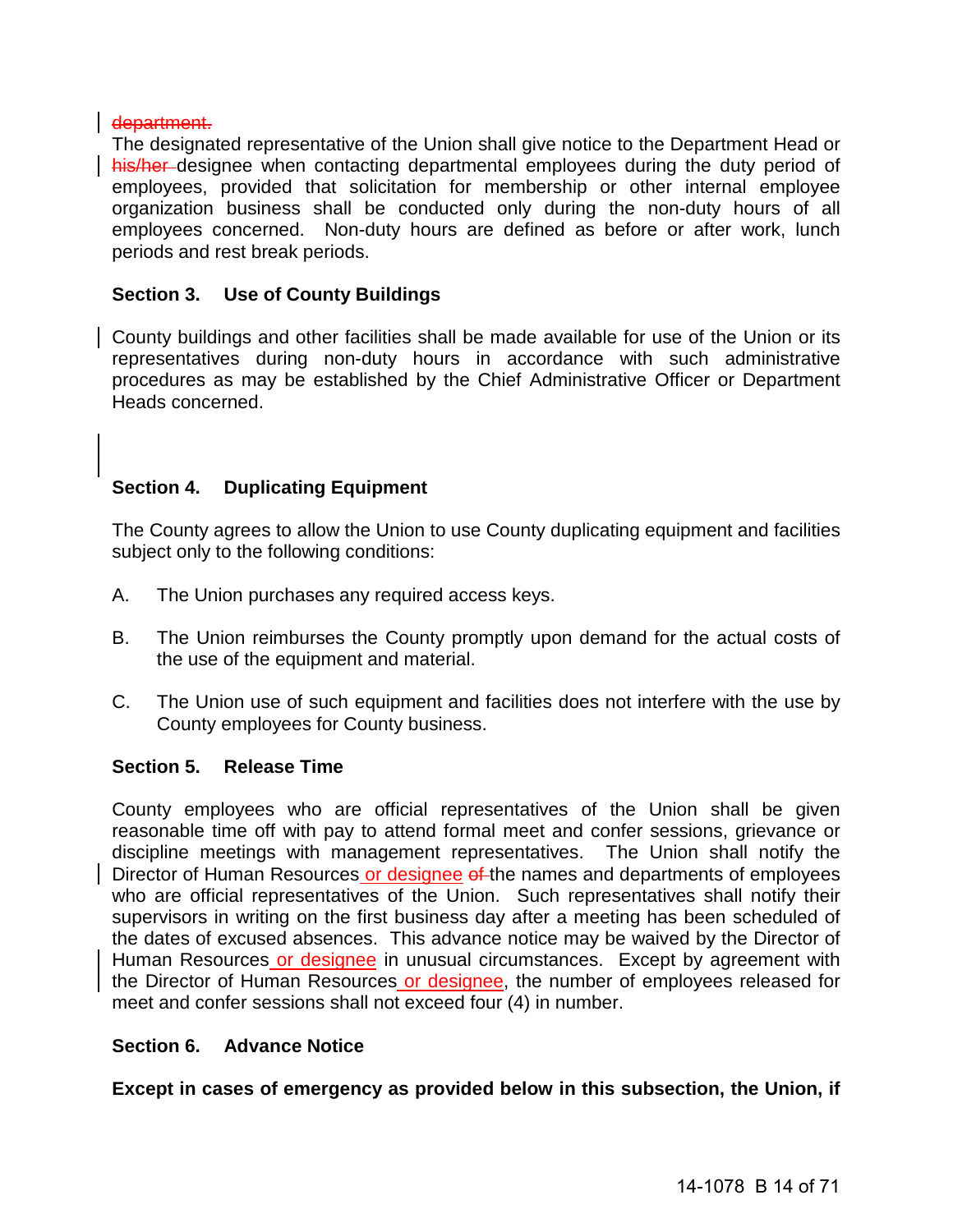**affected, shall be given reasonable advance notice of any ordinance, resolution, rule or regulation directly relating to matters within the scope of representation proposed to be adopted by the County and shall be given the opportunity to meet with appropriate management representatives. In case of emergency, the County shall notify the Union on the first business day after the emergency of its actions.ARTICLE 5. NON-DISCRIMINATION** 

There shall be no discrimination in the implementation of this document because of race, creed, color, national origin, sex, sexual preference, religious affiliation or lawful organizational activities against any employee covered hereby by the Union or the County; and, to the extent prohibited by applicable State and Federal law, there shall be no discrimination against any disabled person solely because of such disability

# <span id="page-14-0"></span>**ARTICLE 65. WAGES & AND OTHER RELATED ISSUES**

The base wages for the Union represented classifications will be increased by 18.75% during the term of the MOU as follows:

Cost of Living Adjustments

2014: 2% effective the first full pay period following Union ratification and Board of Supervisors adoption of the MOU.

2015: 2% effective the pay period including July 1, 2015.

Equity Adjustments

2014: 10% effective the first full pay period following Union ratification and Board of Supervisors adoption of the MOU.

2015: 1% effective the pay period including July 1, 2015.

CalPERS Liability Transfer

2014: The employees in Tier 1 and Tier 2 retirement plans shall pay the full 9% employee CalPERS contribution effective the fourth full pay period following Union ratification and Board of Supervisors adoption of the MOU. As an offset, all employees in the Union shall receive an additional 3.75% base wage increase.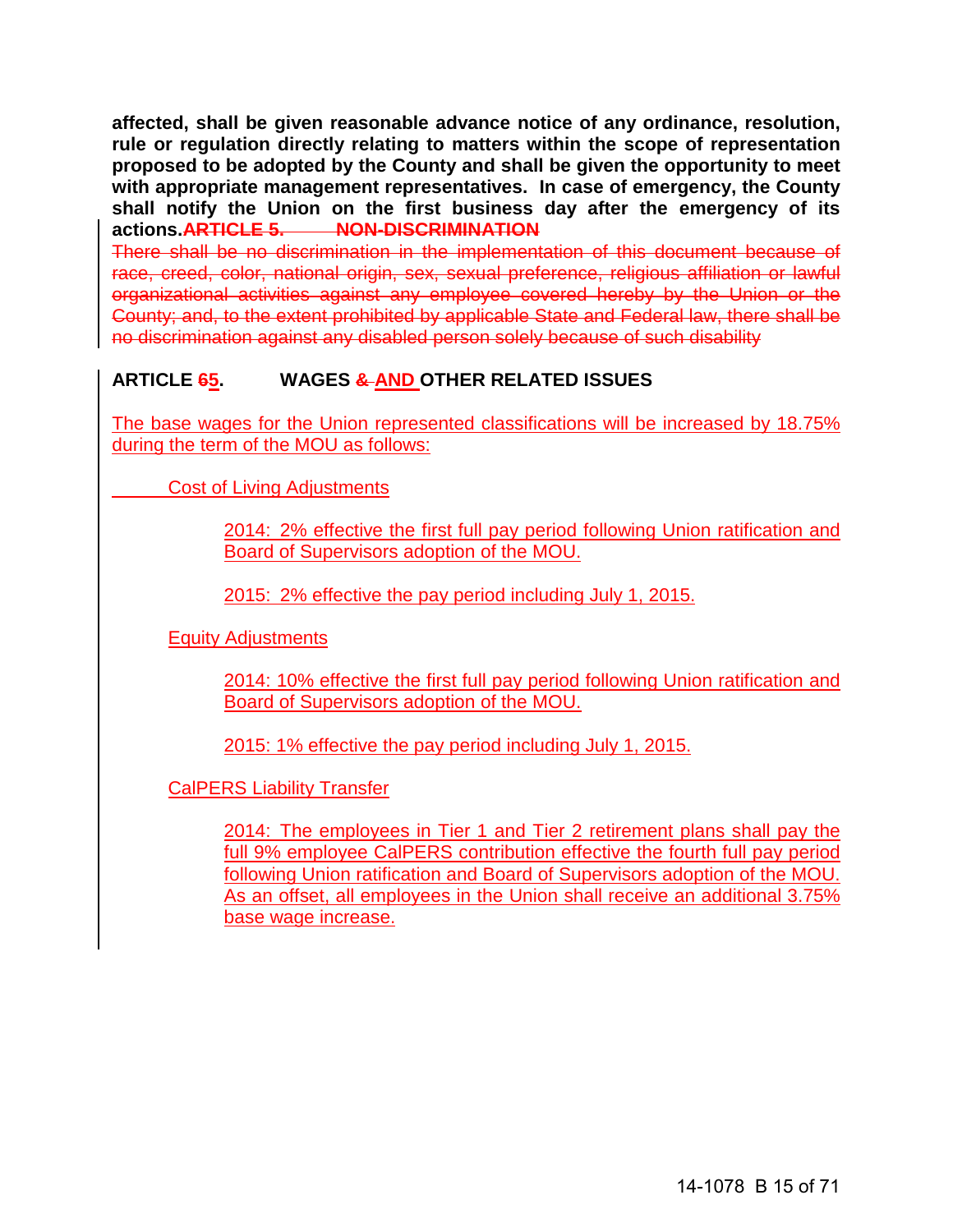**Section 1. Salaries**

**During the term of this MOU the County has the non-appealable right to increase compensation for classifications covered by this MOU. Prior to implementing any wage increase, the County shall discuss its intention(s) with the Union.**

**Section 2. Salary Resolution** 

**A salary range consisting of five steps shall be assigned to all classifications.**

**A. Entrance Salary** 

**Except as provided by the Advanced Step Placement Policy, the entrance salary for a new employee will be the first step of the range, for the class to which he/she is appointed.** 

**B. Salary Step Increases** 

**1. After completion of thirteen (13) biweekly pay periods of satisfactory service at step 1 of the salary range, and upon recommendation of the appointing authority, the employee shall be advanced to the next higher step. If an employee is appointed at a step higher than the first step of the salary range for that classification, the first increase shall be after completion of twenty six (26) full pay periods of satisfactory service.** 

**2. After the completion of twenty six (26) biweekly pay periods of satisfactory service in each of the salary steps above step 1, and upon the recommendation of the appointing authority, the employee shall be advanced to the next higher step in the salary range of that classification until the top of the range is reached.** 

**3. All increases shall be effective on the first day of the biweekly pay period following completion of the required period of service.** 

**4. A change in an employee's salary because of promotion or upward reclassification will set a new anniversary date for that employee. The salary anniversary date for an employee shall not be affected by a transfer, downward reclassification or a demotion. Salary range adjustments for a classification will not set a new salary anniversary date for employees.** 

**5. Unless otherwise provided for herein, Resolutions #227 & 228-84 shall apply and determine anniversary dates, pay change dates, etc.** 

**C. Leave Without Pay**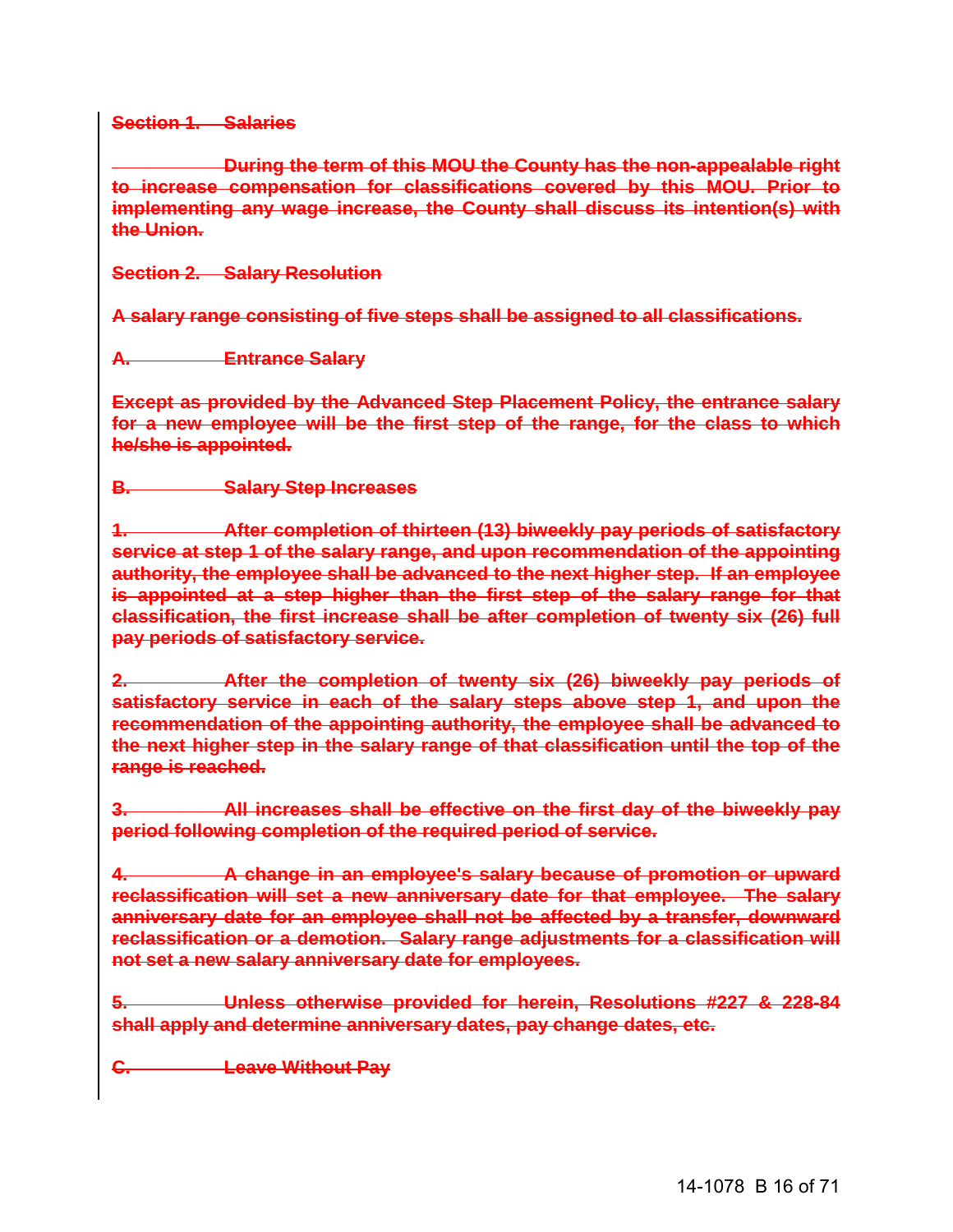**Authorized leave without pay shall not extend an employee's date of eligibility for longevity pay increases and vacation accrual rates. Notwithstanding Article 6, Section 2.B.1 and 2, an employee's eligibility for merit salary step increase shall be extended commensurately for each full pay period an employee is on authorized leave without pay except as provided by law.**

## <span id="page-16-0"></span>**DSection 1. .Salary Status Upon Reemployment**

A full time or part time employee who resigns in good standing and is reappointed in the same or closely related class within the same classification series within one year of resignation shall be eligible, with the approval of the appointing authority, to be reappointed at any step up to and including the salary step received prior to resignation. If the appointing authority wishes to rehire the employee at a step which exceeds the step paid at the time of resignation, approval shall be required consistent with the Early Salary Range Step Advancement Policy. For purposes of vacation accrual and longevity pay, shift selection, such an employee shall receive credit for the amount of prior service in effect at the time of resignation and shall be restored to the place on the vacation accrual and longevity pay tabletable and the shift selection order in effect at the time of resignation.

# <span id="page-16-1"></span>**Section 2. Classification Study**

The County will initiate a classification structure study during the term of the MOU. After the study is complete, the County will present any negotiable changes to the County's classification structure to the Union. The County and the Union agree to meet and confer over the classification structure.

# <span id="page-16-2"></span>**ARTICLE 76. DAYS & HOURS OF WORK, PREMIUMS & BONUSES**

## <span id="page-16-3"></span>**Section 1. Work Schedule**

- A. The appointing authority shall fix the hours of work with due regard for the convenience of the public, and the laws of the State and the County and as the appointing authority determines best serves the County.
- B. The County agrees to assign employees to a regular work schedule., the The County may change that schedule at its discretion. The County agrees to give employees a minimum of a five (5) working day advance notice of work schedule changes.
- C. Employees shall be allowed rest periods of fifteen (15) minutes during each four (4) consecutive hours of work. Such rest periods shall be scheduled in accordance with the requirements of the individual department but shall generally occur near the middle of each four (4) hour shift. Rest periods are not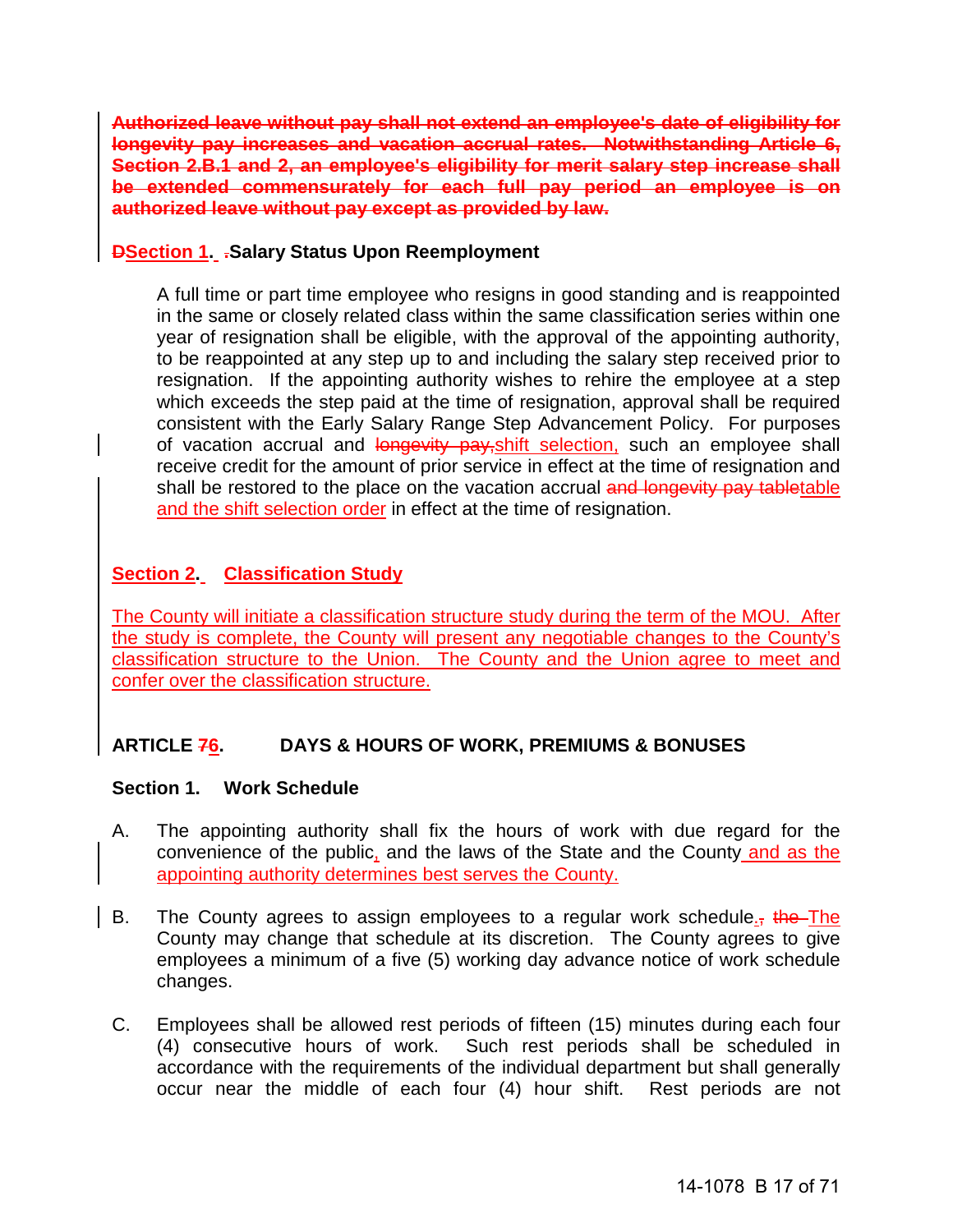accumulative and if not taken during the four (4) hour shift, are lost. Rest periods if not taken are lost and may not be accumulated to extend lunch hours or to shorten the work day. Neither shall any additional pay accrue to an employee who misses or loses a rest period.

- D. In no case may an employee's work schedule be changed during the work week when the purpose of such change is to avoid overtime compensation unless agreed to by the employee.
- E. In accordance with the County Personnel Rules Resolution #228-84, Section 113, employees shall work eight (8) hours per day, five days per week unless an alternative work schedule is approved in accordance with the procedures set forth herein. (See G below.)
- F. The Chief Administrative Officer at his/her discretion and upon recommendation of a Department Head may approve on a trial basis, during the term of this MemorandumMOU of Understanding alternative work schedules. Alternative work schedules proposed by the Union shall be submitted to the Department Head and the Chief Administrative Officer. Department initiated alternative work schedules shall be submitted to the Union. Upon request by the Union, management shall discuss any proposed alternative work schedules before reaching a decision on implementation. Decisions on implementation and the reasons therefore shall be communicated to the Union.
- G. The classification of Probation Officer is exempt from the normal seven (7) day work period of the Fair Labor Standards Act (FLSA) when an employee is assigned to an alternative work schedule consisting of eighty (80) hours. At the discretion of the Chief Probation Officer or his designee, based on available staffing employees may be assigned to an alternative work schedule consisting of eighty (80) hours in a fourteen (14) day work period. Employees assigned to work an alternative work schedule shall work hours consistent with a 9/80 type schedule, unless another specific schedule is designated and approved.
- H.  $-For$  employees in such alternative work schedules, overtime shall be defined as any authorized time worked beyond eighty (80) hours per biweekly pay period. The definition of "time worked" shall be as defined in the Agreement.
- $\parallel$  I.  $\parallel$   $\equiv$  Employees whose regular day off pursuant to the agreed upon alternative work schedule falls on an official County holiday shall be compensated eight (8) straighttime hours for each full holiday falling on the scheduled day off. The holiday benefit created by this section shall not be counted as hours worked in the fourteen (14) day period mentioned above for the purposes of overtime.
- $\vert$  J.  $\vert$  -Employees on an alternative work schedule who are regularly scheduled to work nine (9) hours on the official County holiday and take the holiday off, shall supplement the eight (8) hours of holiday pay for the holiday with accrued floating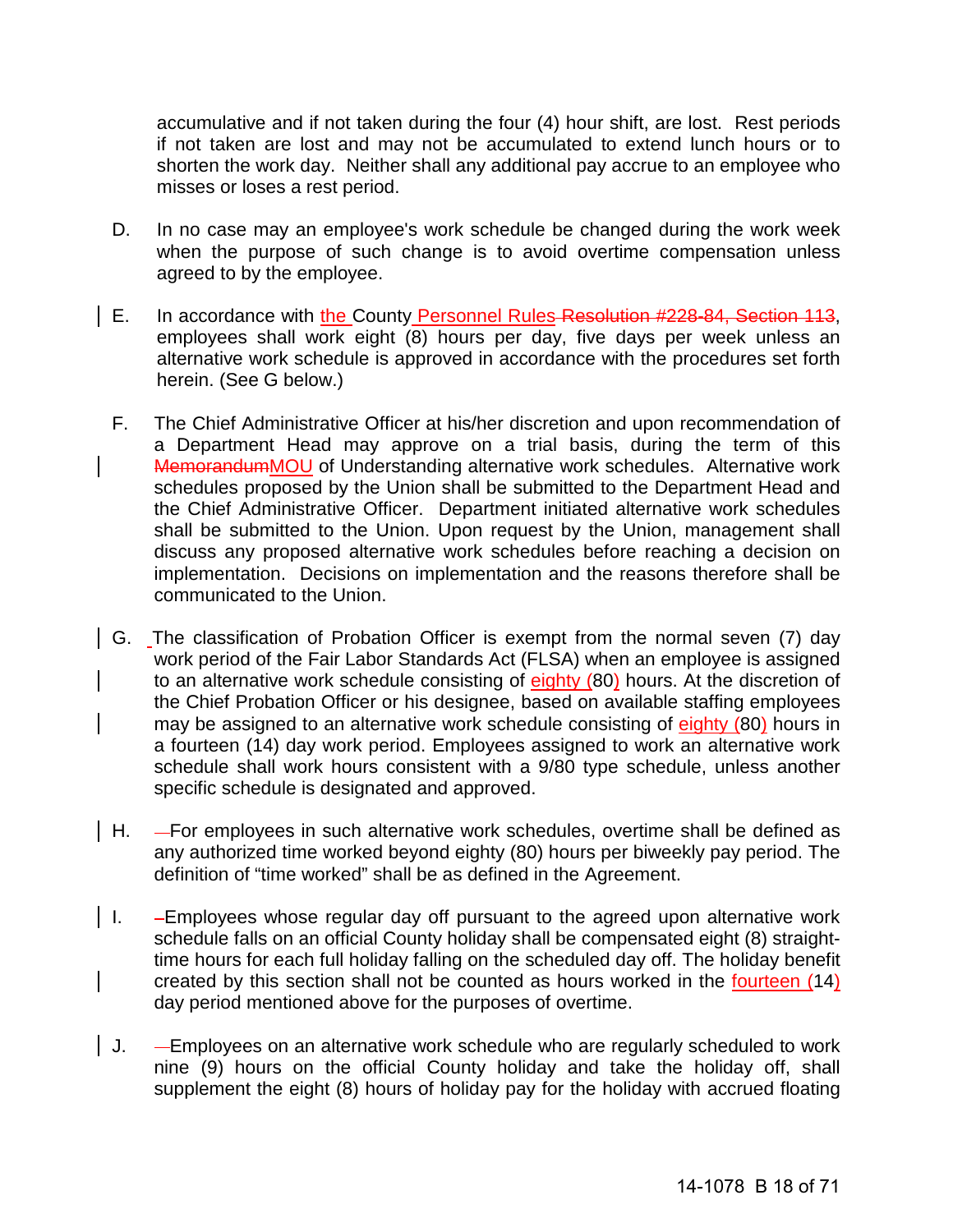holiday leave, vacation, or compensatory time off (CTO) in order to earn a total of eighty (80) hours of pay in the work period.

K. -The Chief Probation Officer or his designee reserves the right to discontinue the alternative work schedule upon thirty (30) days noticedays' notice. Cancellation of the alternative work schedule shall not be considered punitive, and is not subject to any administrative review or appeal.

## <span id="page-18-0"></span>**Section 2. Overtime**

- A. Authorization: The Department Head or his/her designee may require and shall authorize the performance of any overtime work in advance of being worked. If prior authorization is not feasible because of emergency conditions, a confirming authorization must be made on the next regular working day.
- B. Definition: Except as provided in Section 4 below, overtime shall be defined as any authorized time worked beyond forty (40) hours in one work week, or eighty (80) hours in one work period. "Time worked" shall not be defined to include holidays, administrative leave, vacation, authorized compensatory time off, sick leave for work related illness or injury and sick leave.
- C. Compensation: Overtime shall be compensated at one and one half (1 ½) times the employee's basic hourly rate of pay, or at the employee's request and with the department's approval compensating time off (CTO) may be taken at the rate of one and one half (1 ½) times off for each hour worked in lieu of overtime pay.
- D. Accumulation and Use of Compensatory Time Off: The maximum accumulation of Compensating Time Off (CTO) shall be 160 hrs.
	- 1. Use of accumulated CTO shall be a time mutually agreeable to the Department Head and the employee.
	- 2. Employees may cash out compensatory time off at any time subject to the approval of the Department Head.
	- 3. Upon termination, any employee with accumulated CTO shall have it paid off.
- E. Other Provisions
	- 1. In no case may an employee's work schedule be changed during the work week when the purpose of such change is to avoid overtime compensation, unless agreed to by the employee.
	- 2. Time worked as overtime shall not be used to earn fringe benefits or to serve out probation or merit increase periods. Compensatory time off taken may be used as part of the established work week to earn fringe benefits and to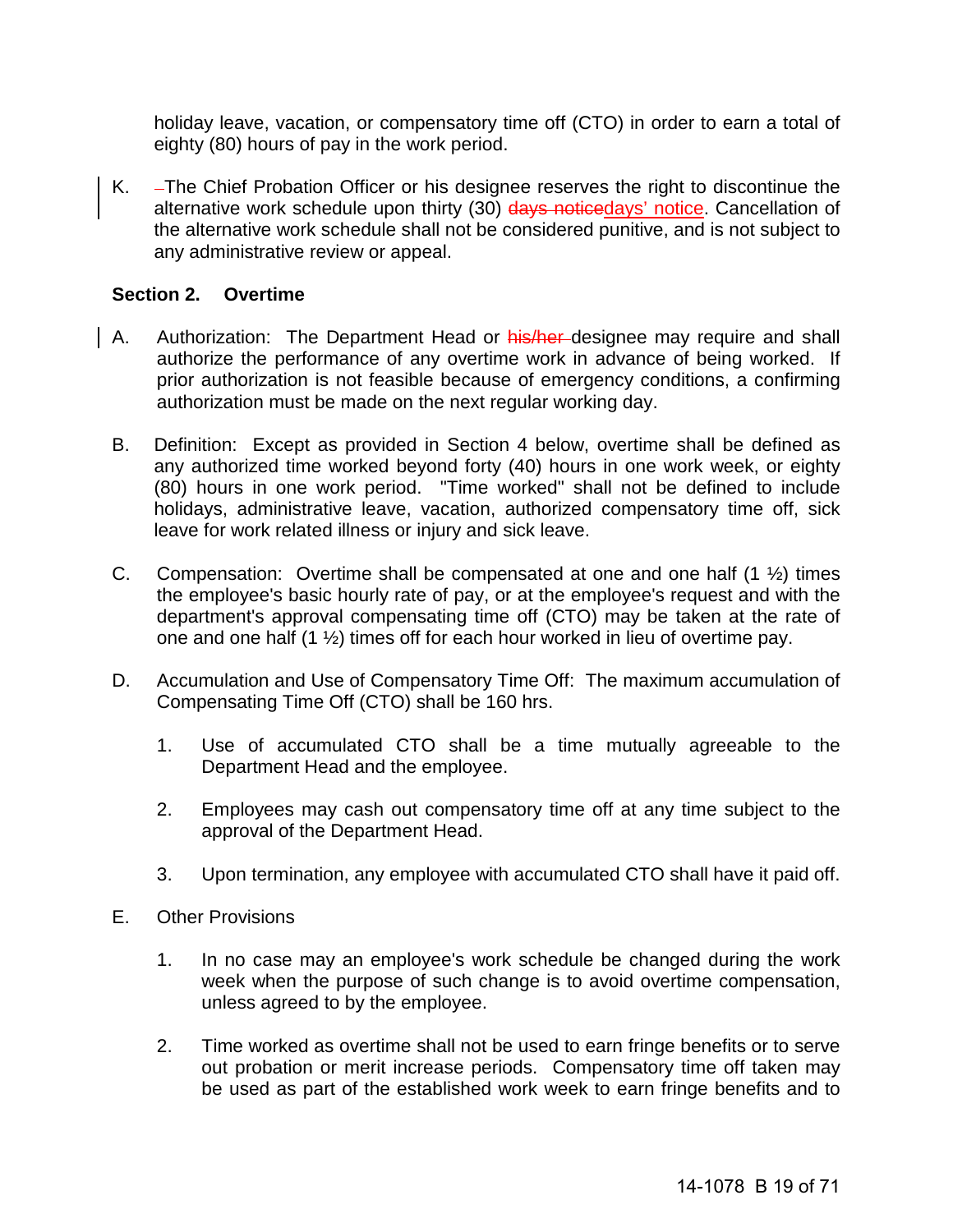serve out probationary and merit step increases.

- 3. Employees assigned to positions requiring continuous coverage on a twentyfour (24) hour per day, seven (7) days per week basis who are held over at the conclusion of their shift for more than thirty (30) minutes without twentyfour (24) hours advance notice will be paid time and one half from the time they are required/ordered to remain at work regardless of the number of hours actually worked during the work week.
- 4. Overtime shall be paid in accordance with these rules and the provision of the Fair Labor Standards Act.

## <span id="page-19-0"></span>**Section 3. On Call Duty Compensation**

- A. When warranted and in the interest of the County's operations, Department Heads or their-designee may assign employees to "on-call" status.
- B. "On-call Duty" is an assigned duty outside the normal work week assignment during which an employee must remain where hethe employee can be contacted by telephone and heemployee is ready for immediate call-back to hisemployee's department to perform an essential service.
- C. An employee assigned on-call duty shall be compensated at the rate of \$1.60 per hour for each hour of such duty.
- D. An employee shall not be placed on the list to be contacted for on-call duty if the employee is on an approved vacation or sick leave.

## <span id="page-19-1"></span>**Section 4. Call-Back Compensation**

- A. When an employee returns to work because of a department request made after the employee has completed his/her normal work shift and left the work station, the employee shall be credited with two (2) hours plus any hours of work in excess of two (2) hours in which the employee is continuously engaged in work for which he/she was called back.
- B. An employee in on-call duty shall be entitled to the aforementioned two-hour minimum only once during a single on-call period or twice during a weekend on-call period.
- C. There shall be no duplication or pyramiding of rates paid under this section. No employee shall be compensated for on-call duty and call-back duty simultaneously. Hours worked on call-back duty shall be deducted from the prescribed on-call duty to determine the appropriate on-call pay.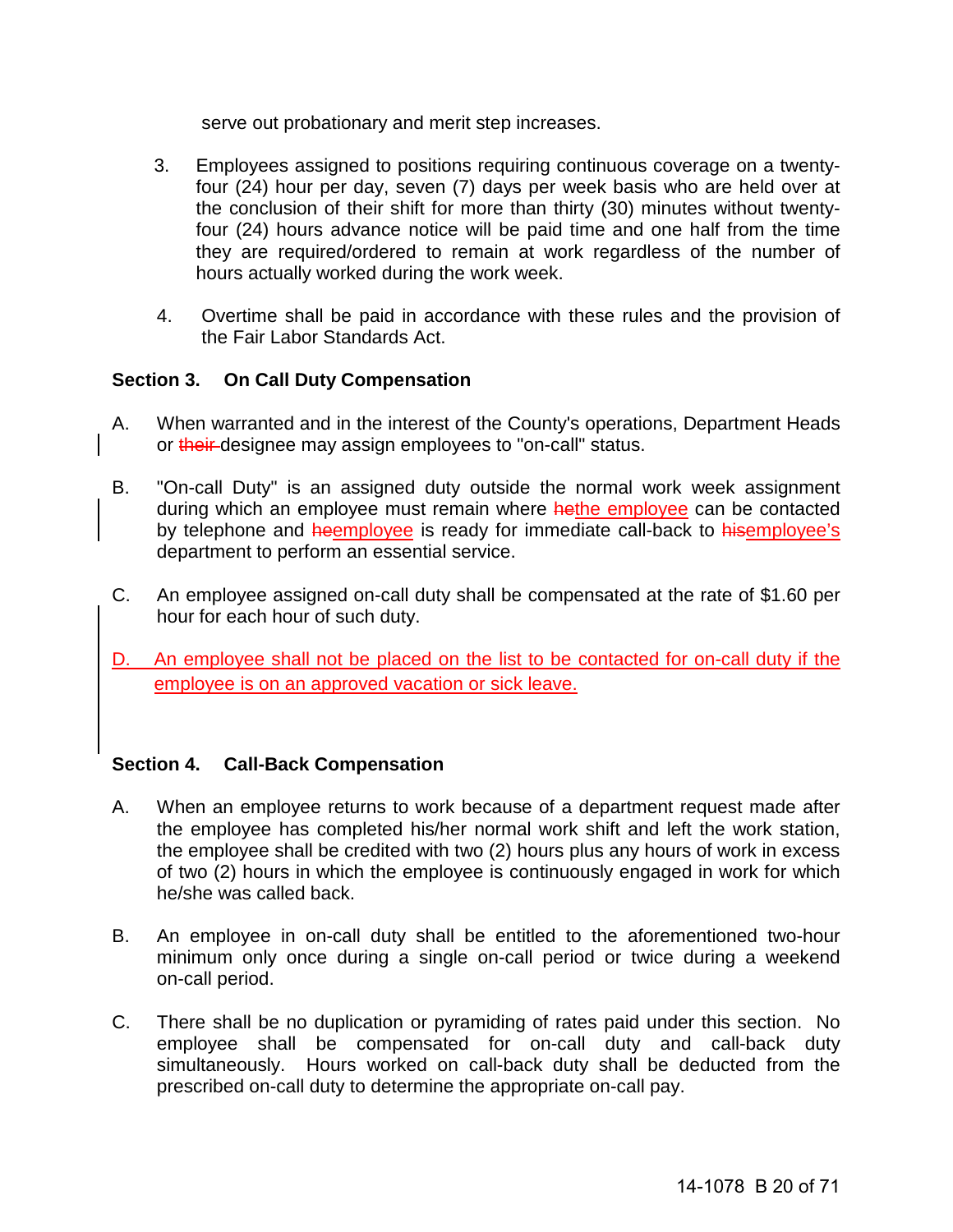- D. "Call-back" time is overtime and shall be paid in accordance with overtime pay provisions.
- E. The two-hour minimum shall apply only when an employee is required to physically return to work (e.g. leave home or another off duty location) in order to perform required duties. An employee who performs work after regular work hours, but who is not required to leave home, shall be compensated at time and one half pay or compensatory time as per overtime provisions.
- F. Call-back provisions, including the two-hour minimum, shall not apply if an employee is called to work within one hour of their normal starting time. If an employee is called to work within the one hour prior to their normal starting time, they shall be compensated under normal overtime provisions.

#### <span id="page-20-0"></span>**Section 5. Tahoe Employment Differential**

Employees whose primary work location is in the Tahoe Basin, in addition to their regular biweekly salary, shall receive a total of ninety-two dollars and thirty cents (\$92.30) biweekly. Employees working 20 hours or less in a week shall receive half of this amount.

This differential shall only apply when an eligible employee is in paid status for a majority of their allocated hours in a pay period. Employees on leave without pay are not eligible for this differential.

#### <span id="page-20-1"></span>**Section 6. Longevity Pay**

Effective the beginning of the first full pay period in January 2003, longevity pay shall be granted for continuous service with the County as follows:

| After 10 years | 5.0% of base salary    |
|----------------|------------------------|
| After 15 years | 7.5% of base salary *  |
| After 20 years | 10.0% of base salary * |

\* Represents total amount of longevity granted; amounts shown are not cumulative.

Longevity pay increases shall be based upon continuous service with the County in an allocated position and shall be effective on the first day of the biweekly pay period following completion of the required period of service.

Base salary is defined as the hourly rate as listed in the Salary Resolution for the employee's classification and step.

This differential shall only apply when an eligible employee is in paid status for a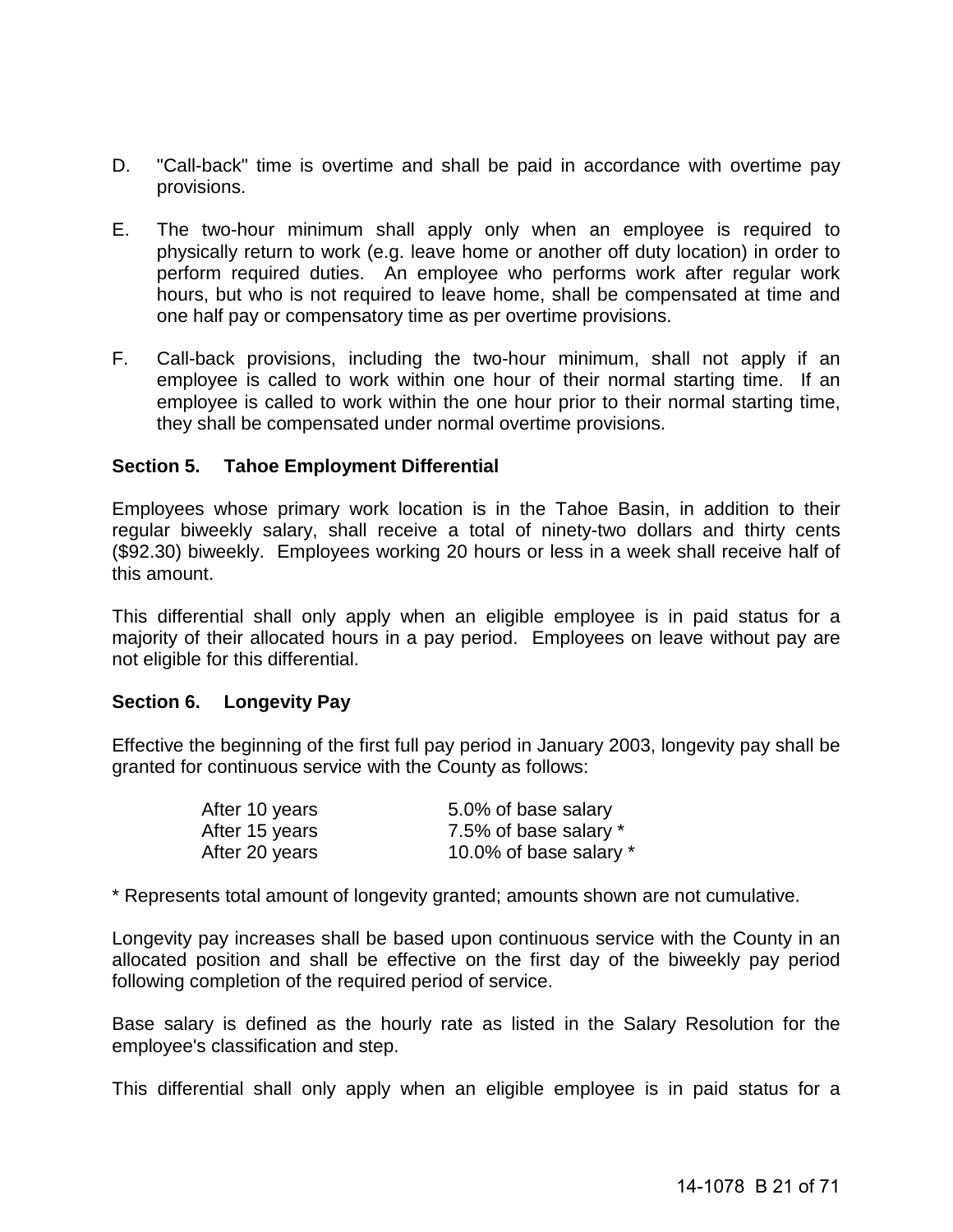majority of their allocated hours in a pay period. Employees on leave without pay are not eligible for this differential.

## <span id="page-21-0"></span>**Section 7. Acting Pay Assignment**

When an employee in a permanent position is assigned to work in a higher classification for which the compensation is greater than that to which the employee is regularly assigned, and the employee works in such assignment for more than 20-15 work days, the employee shall receive compensation for such work retroactive to the first day of the assignment at the rate of pay established for the higher classification pursuant to Section 206 Salary Promotion of El Dorado County Resolution 227-84the County Personnel Rules, under the following conditions:

A. The employee is assigned to a program, service or activity established by the Board of Supervisors which is reflected in an authorized position which has been classified and assigned to the Salary Schedule and listed in the County's Authorized PersonnelCounty Personnel Rules Resolution and such authorized position has become vacant due to the temporary or permanent absence of the position's incumbent. A copy of the Department Head's written approval of this assignment must be submitted to the Director of Human Resources or designee at the start of the assignment.

The nature of the departmental assignment is such that the employee in the lower classification becomes fully responsible for the duties of the position of the higher classification.

- B. Notwithstanding Section 7.A above, in an exceptional circumstance when a vacancy does not exist but an employee has been assigned to perform duties which exceed the scope of that employee's classification, and when determined and justified by the Chief Administrative Officer, in his sole discretion, the employee will be entitled to pay for a higher classification in accordance with the other provisions of this Section.
- C. Employees selected for the assignment will normally be expected to meet the minimum qualifications for the higher classification.
- D. Pay for work in a higher classification shall not be utilized as a substitute for regular promotional procedures provided in this agreement.
- E. Higher pay assignments shall not exceed six (6) months except through reauthorization.
- F. If approval is granted for pay for work in a higher classification and the assignment is terminated and later reapproved for the same employee within thirty (30) days, no additional waiting period will be required.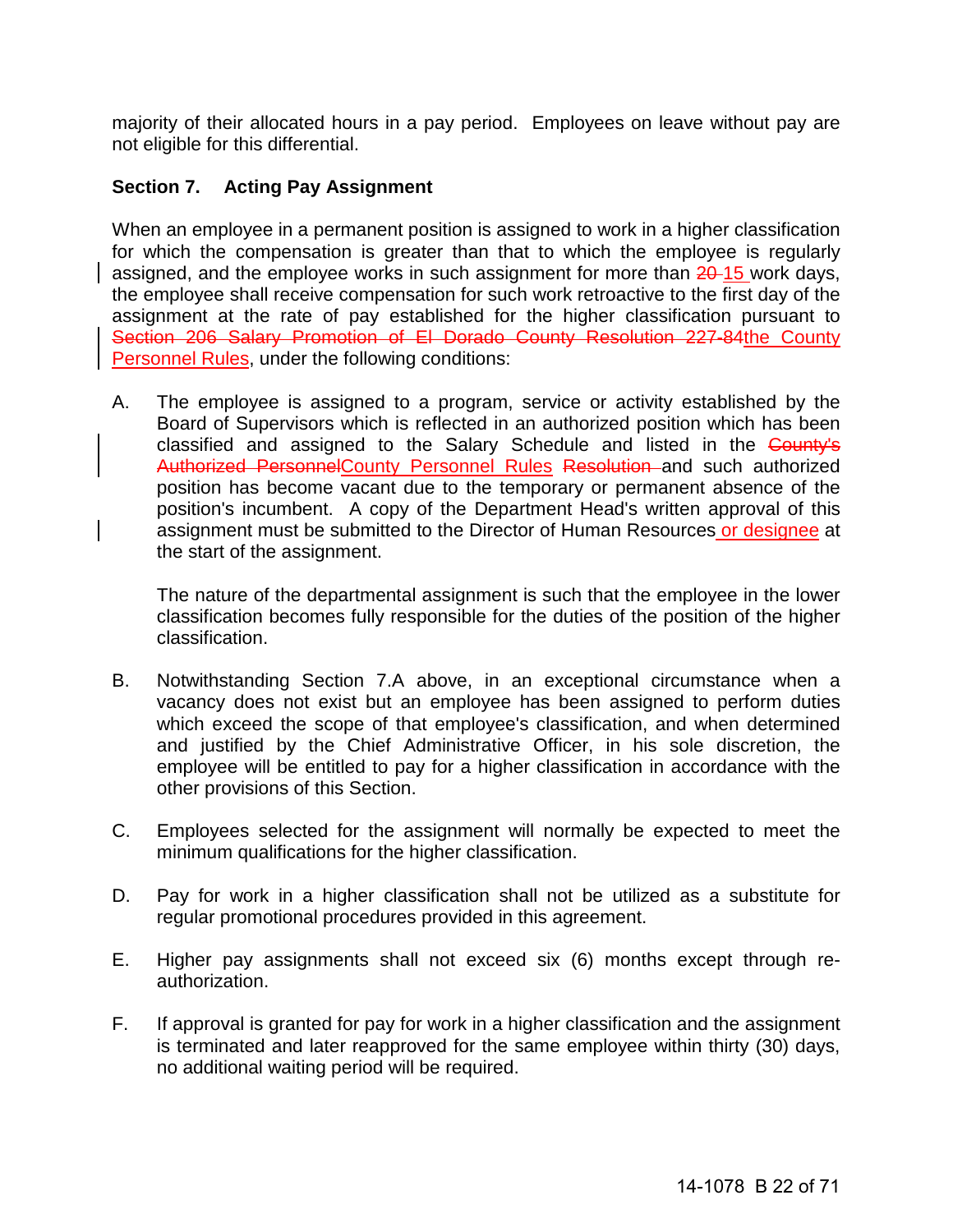G. Allowable overtime pay, shift differentials and/or work location differentials will be paid on the basis of the rate of pay for the higher class.

## <span id="page-22-0"></span>**Section 8. Shift Differential**

A. Any regular employee who is assigned to shift shift work, as defined by the department, (non-day shift) and actually works a defined swing shift that begins at or after 12 p.m. and prior to 8 p.m. shall receive a shift differential for each hour over their regular rate of pay for all hours actually worked within the defined an additional seventyfive cents (\$.75) per hour over their regular rate of pay for all hours actually worked within the defined swing shift.

- 1. Swing shift shall receive seventy five cents (\$.75) for each hour over their regular rate of pay for all hours actually worked within the defined swing shift.
- 2. Graveyard shift shall receive an additional one dollar (\$1.00) per hour over their regular rate of pay for all hours actually worked within the defined graveyard shift.

Any regular employee who is assigned to shift work (non-day shift) and actually works a defined graveyard shift that begins at or after 8 p.m. and prior to 5 a.m. shall receive an additional one dollar (\$1.00) per hour over their regular rate of pay for all hours actually worked within the defined graveyard shift.

Eligible employees will receive the applicable shift differential for all hours worked in the defined shift. Employees required to work beyond their regularly assigned shift will receive the shift differential, if any, for that defined shift.

Employees may select to work Swing Shift and Night Shift opportunities on the basis of their seniority within their job classification in their particular work unit unless the County determines that certain employees should be assigned to the Swing Shift and/or Night Shift for job related reasons. The County will determine the term of any Swing Shift and/or Night Shift assignments and may periodically call for a new round of shift selection by employees.

## <span id="page-22-1"></span>**Section 9. Bilingual Pay**

Pay for use of bilingual skills will be forty dollars (\$40) per pay period. In order to be eligible for bilingual pay the unit member must:

A. Be certified by the County as possessing the requisite skill in the foreign language required in the assignment; and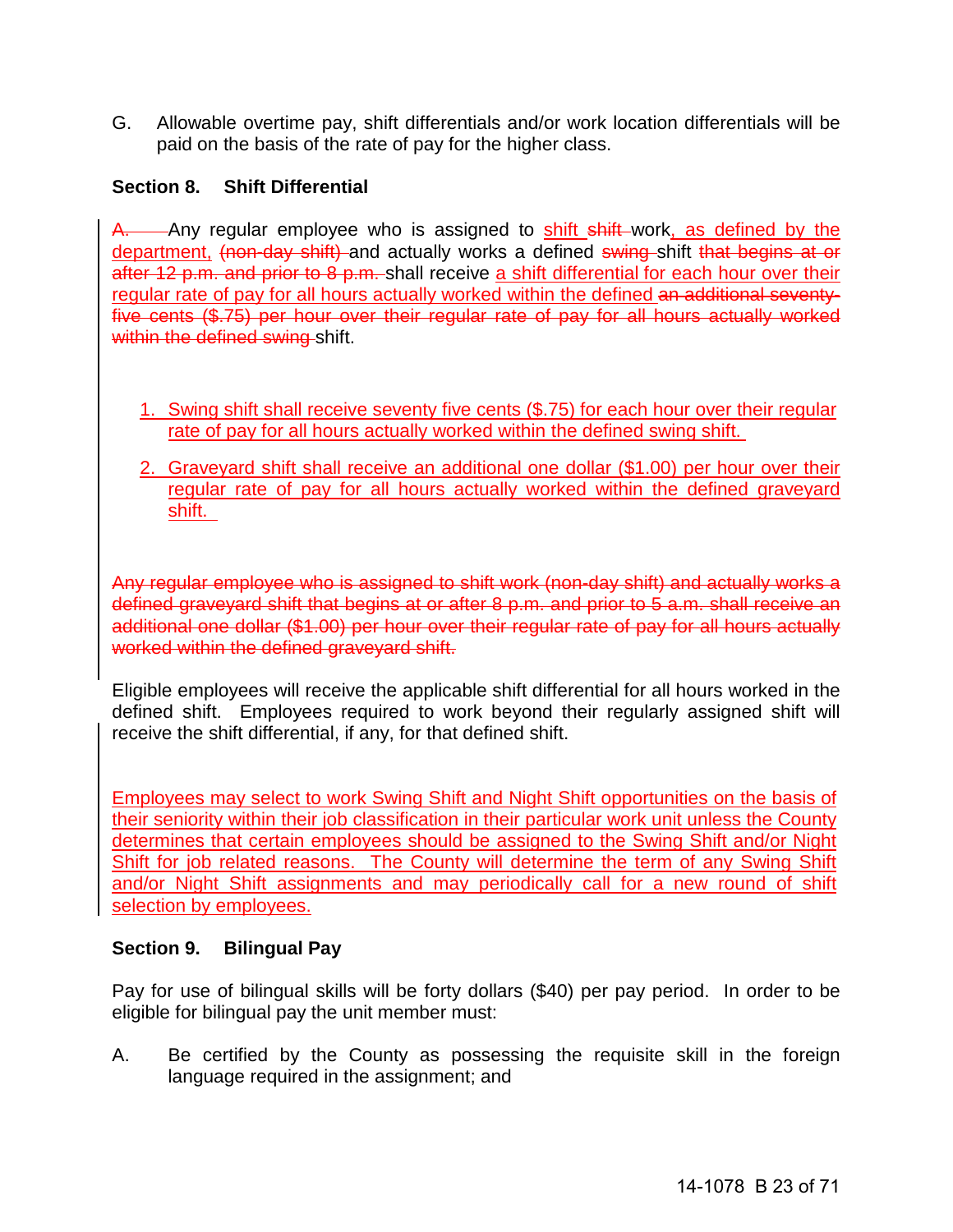B. Be authorized and required as a regular part of the assignment of duties to converse and/or write in a language other than English. In order to be eligible to receive such differential, an employee must demonstrate language proficiency acceptable to the Department Head, as certified in writing to the Director of Human Resources or designee. The County may adopt a language proficiency testing process to determine employees' qualification to serve as bilingual skill providers. The Human Resources Department shall use a verbal and/or written testing process, depending upon the level of bilingual skill required of the employee, to validate the employee's skills. The County will use existing bilingual employees to assess employees' bilingual capabilities when possible. Written authorizations to receive a bilingual differential shall be reviewed and renewed annually by the Department Head.

Written authorizations shall be reviewed and renewed annually.

This differential shall only apply when an eligible employee is in paid status for a majority of their allocated hours in a pay period. Employees on leave without pay are not eligible for this differential.

## <span id="page-23-0"></span>**ARTICLE 87. ALLOWANCES FOR WORK RELATED EXPENDITURES**

## <span id="page-23-1"></span>**Section 1. Tuition Reimbursement for Accredited Academic Courses**

- A. Employee-Requested Courses
	- 1. Applicability:

This Section shall apply only to courses requested by the employee in accordance with the criteria set forth below and submitted on a form to be provided by the County.

- 2. Requirements for Partial Reimbursement of Tuition:
	- a. The requesting employee must be and have been in a regular full-time position in the County for at least two (2) years prior to the start of the course in question.
	- b. The subject matter of the course must be directly related to the employee's present position or to a position within the normal line of promotion within County service for the employee's current classification.
	- c. The employee's attendance at the course will not interfere with his/her normal duties, responsibilities or work hours.
	- d. The employee agrees in writing to repay the County, upon termination, any tuition reimbursement received from the County within a twelve (12) month period prior to his/her termination.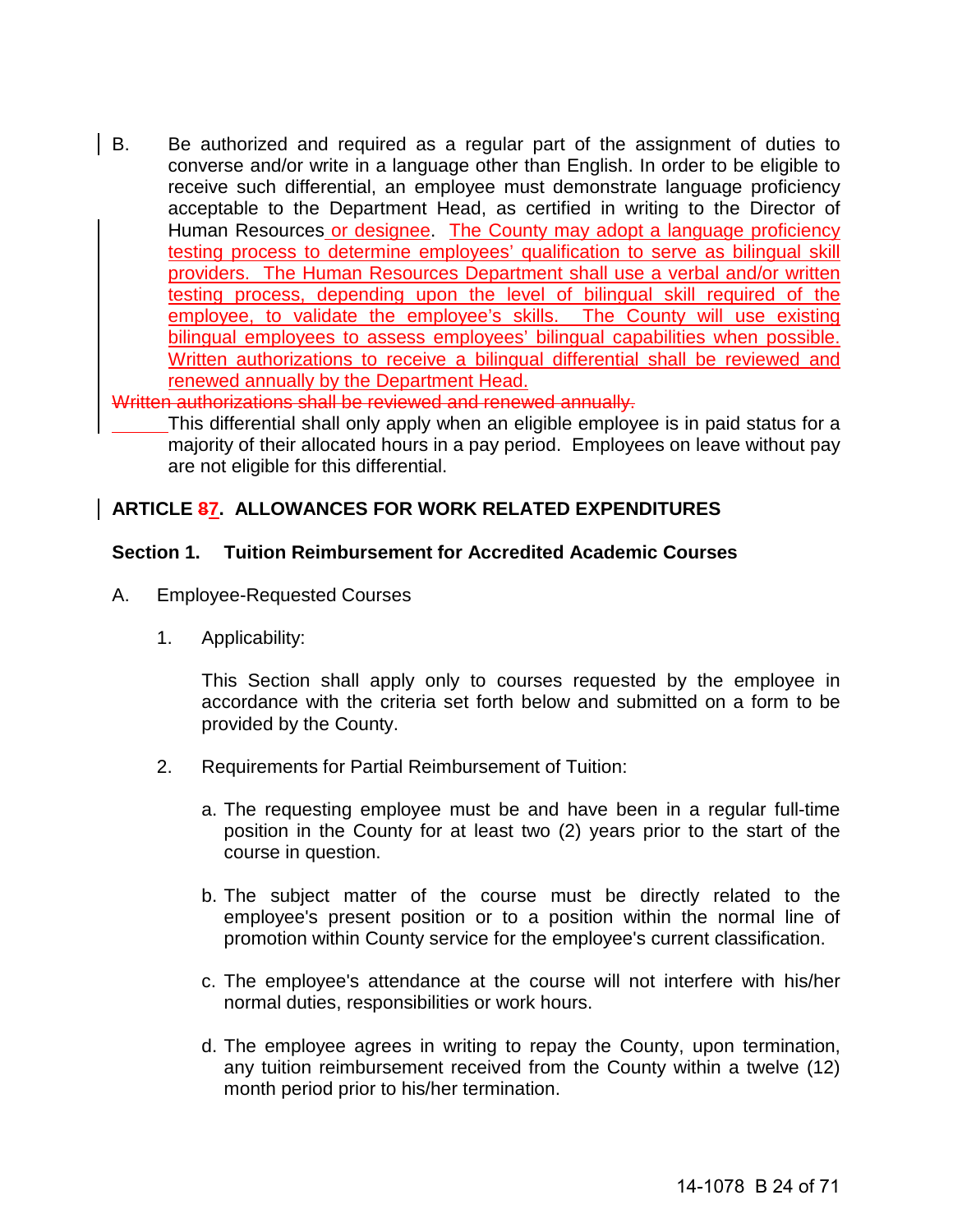- e. Requests for reimbursement shall be submitted to the County and approved prior to the commencement of the course in question.
- 3. Limitations
	- a. In order for requests to be granted, funds for tuition reimbursement must be available for that purpose in the departmental budget.
	- b. Reimbursement shall be available at the rate of fifty percent (50%) of actual costs of the tuition fee. (Does not include books, documents, other materials, mileage, travel costs, or other incidental expenses incurred by the employee.)
	- c. The County may limit its reimbursement to the actual amount not reimbursed to the employee by some other source if such amount is less than fifty percent (50%) of the tuition fee.
	- d. Nothing shall prohibit the County from placing a reasonable dollar limit on tuition reimbursement which may be received by an employee in one fiscal year.
	- e. To be eligible for reimbursement, the employee must present satisfactory proof of a final grade of "C" or better for the approved course and of the amount of tuition paid by the employee.
- B. County-Required Training

Education or training required by the County as a condition of continued employment in the employee's present position shall be reimbursable at one hundred percent (100%) or paid directly by the County and shall take place on County time if possible.

## <span id="page-24-0"></span>**Section 2. Mileage Reimbursement**

During the term of this memorandumMOU, the rate of reimbursement for employees' use of private vehicles on County business shall be the federal rate as determined by the Internal Revenue Service.

## <span id="page-24-1"></span>**Section 3. Uniform Allowances**

Probation officers whether in the field or in institutions within the Probation Department who are required by the Department to wear and maintain uniform clothing (i.e. clothing with identifying logos) for identification and safety reasons shall receive a uniform allowance of \$240.00 per year, paid  $\frac{1}{2}$  in pay period 2 and  $\frac{1}{2}$  in pay period fifteen (15). The department may provide work clothes/uniforms as needed for special purposes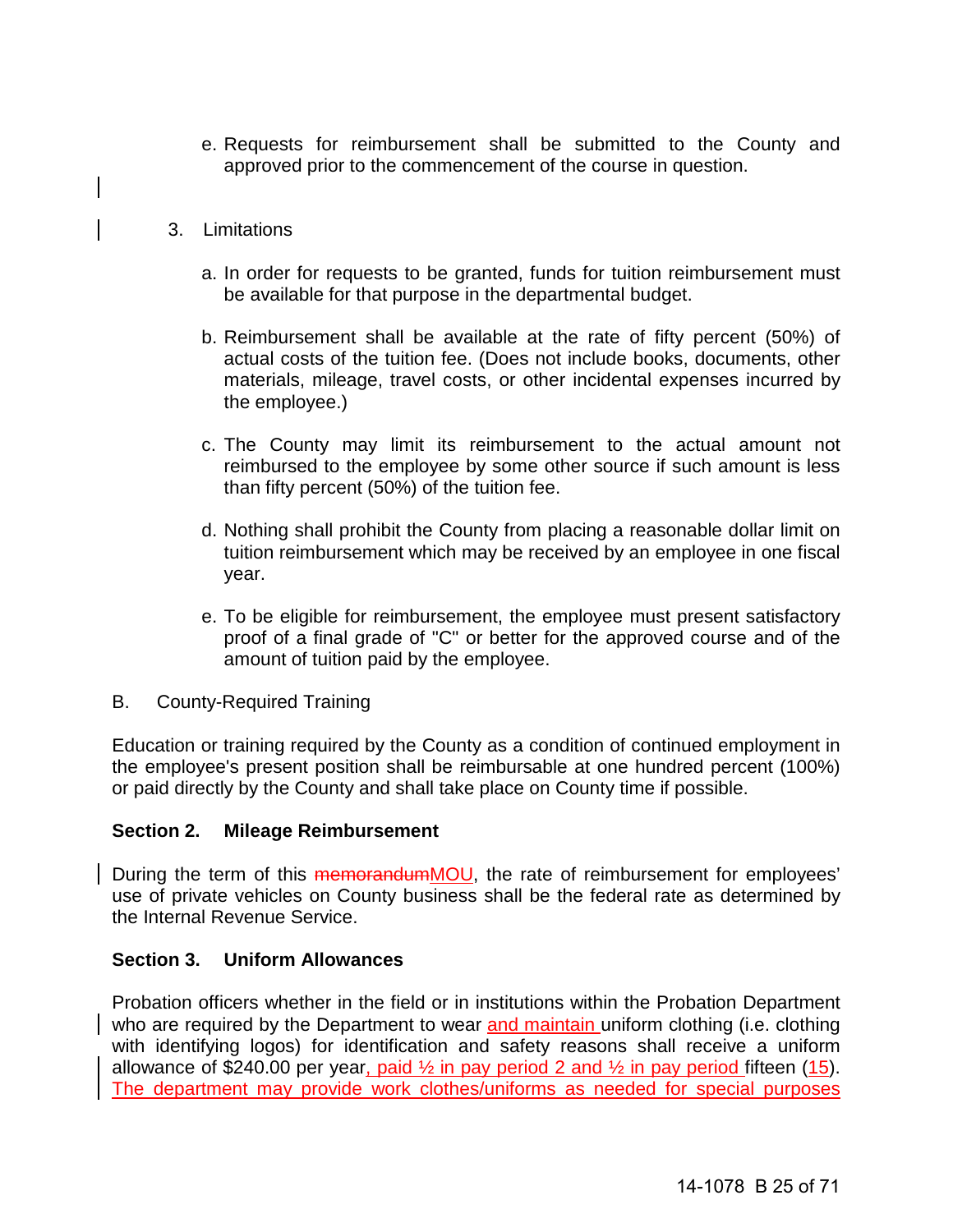and/or safety reasons. effective January 1, 2006. The allowance will be paid ½ in pay period 2 and ½ in pay period 15.

## <span id="page-25-0"></span>**ARTICLE 98. EMPLOYEE BENEFITS & RETIREMENT**

## <span id="page-25-1"></span>**Section 1. MedicalHealth/Dental**

- A. A mutual goal of the County and the Union is to limit and manage the impacts of health plan costs on both County employees and the County's budget.
	- 1. The County and the Union agree to continue during the terms of the MOU, to meet and work on long term options for payment of health care costs. For the term of this MOU, the parties agree to implement a standardized cost sharing for the health insurance premium contribution rates, with the County paying 80% of the premium for full-time employees and the employee paying 20% of the premium.
	- 2. Health care coverage is on a calendar year (January 1 December 31). Rates for the ensuing calendar year these bargaining units shall be effective upon approval by the Board of Supervisors, but no earlier than the pay period containing December 1. Beginning with the 2014 year rates will be unblended.
	- 3. Effective the pay period containing December 1, the contributions shall be per the health plan published rates.
	- 4. The OE3 Trust Health Plan currently offers members two health plan options, Plan A and Plan B. For the term of this MOU, the County will sponsor these plans and will work with OE3 Trust Health Plan to explore and potentially add additional plan options.

The County contribution levels to the OE3 Trust Health Plan will be the same amount as provided to similar County health plans (e.g., Blue Shield 200 to Plan A and Kaiser to Plan B), but will not exceed the OE3 Trust Health Plan actual cost. If additional plans are offered during the term of this MOU, the County and Union will meet and confer over negotiable changes.

l, Costs for the OE3 Trust Health Plan are determined solely by the OE3 Trust Health Plan administrator.

Following the Board of Supervisors approval of the MOU, a one-time double health insurance premium deduction will be deducted from each current employee's pay (or until paid in full) that is enrolled in a Union sponsored health plan and as necessary for future changes related to qualifying events.

Employees who are hired after the Board of Supervisors have approved the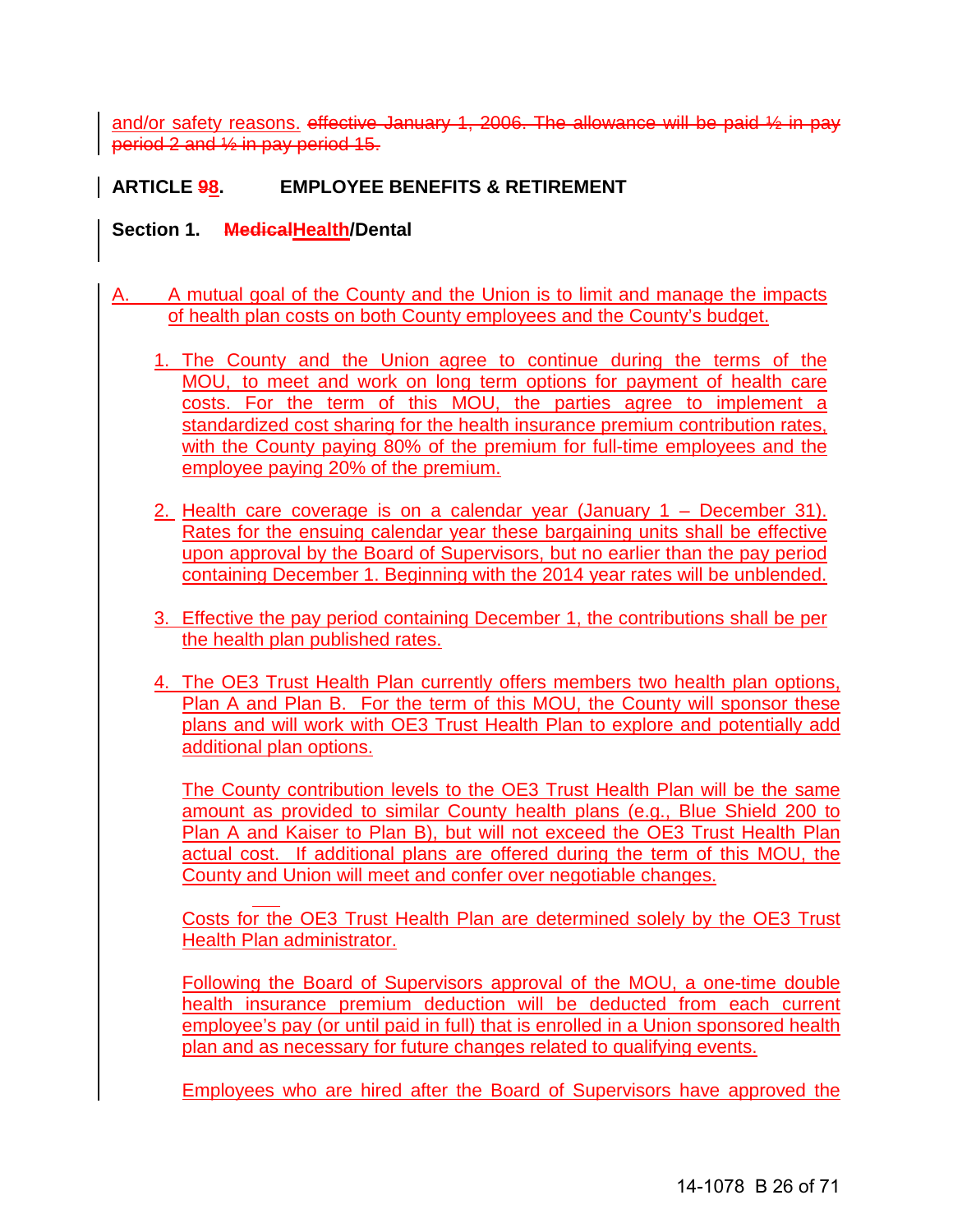MOU, OE3 Trust Health Plan premium deductions will begin the first pay period after enrollment election made within enrollment time period. Payroll may double deduct premiums in consecutive pay periods based on when employee elects coverage. If enrolled, health insurance benefits will go into effect the first day of the month following hire.

- 5. For purposes of this Article, a full-time employee is defined as an employee in an allocated position whose regular work schedule on an ongoing basis is eighty (80) hours of work in each pay period; a part-time employee is defined as an employee who is in an allocated position and whose regular work schedule on an ongoing basis is less than eighty (80) hours of work in a pay period.
- 6. In order to be eligible for County contribution, other than required by law, a full-time employee must be in pay status, i.e., where the employee is receiving pay from work hours, compensatory time off, vacation or sick leave in accordance with Section 1.A.5. An employee who is receiving Workers' Compensation or temporary disability shall be eligible for continuation of the County's contribution until such time as eligibility for Workers' Compensation or temporary disability ceases.
- 7. An employee who ceases to be eligible for County contributions must pay directly to Risk Management the full amount of employee and County contribution in order to retain benefit coverage under the County-sponsored health/dental benefit plan.
- 8. The County will not contribute toward the cost of any plan other than those specifically sponsored by the County.

#### A. **Contributions:**

- 1. Effective July 1, 2011, the county will join the CSAC EIA EIAHealth Program for the County Self-Funded PPO plan. The health care coverage year will change for all County Health plans from a fiscal year (July-June) to a calendar year (January-December). To effectuate the transition to a calendar year, the County contribution levels to the health plan for employees covered by this MOU shall be effective upon approval of the Board of Supervisors but no earlier than the first pay period containing July 1, 2011, effective for July 1, 2011 through December 31, 2011. Rates for the ensuing calendar year for this bargaining unit shall be effective upon approval of the Board of Supervisors, but no earlier than the pay period containing January 1.
	- 2. Annually the County shall adjust its contribution to the County's medical/dental plan to eighty percent (80%). Any remaining cost shall be paid by the employee.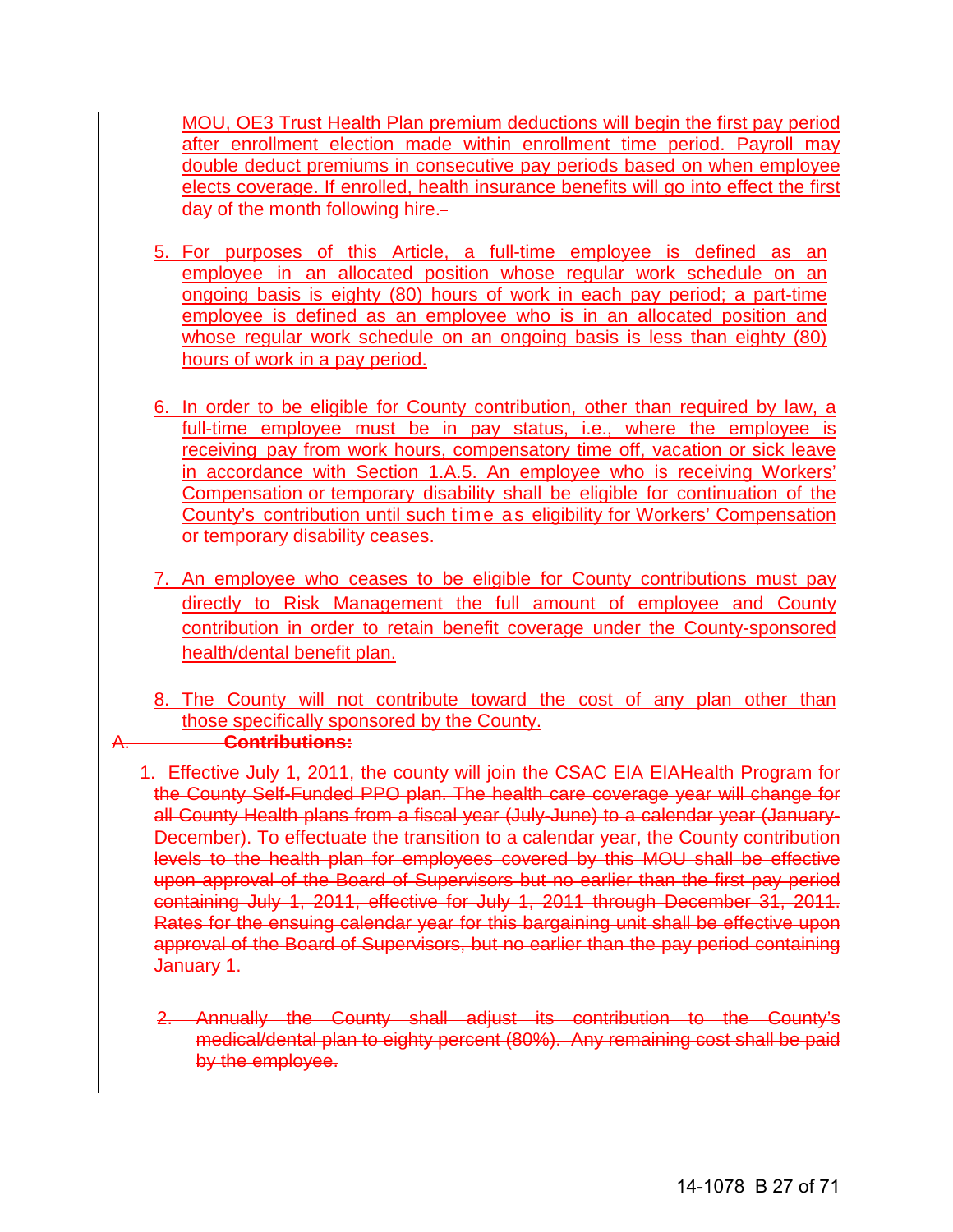| County Health Plans - FY2010-2011* |                      |                                                            |             |  |  |  |
|------------------------------------|----------------------|------------------------------------------------------------|-------------|--|--|--|
|                                    | <b>Employee Only</b> | <del>Plus</del><br>$-$ Plus<br><b>Employee</b><br>Employee |             |  |  |  |
|                                    |                      | <del>One</del>                                             | <b>More</b> |  |  |  |
|                                    |                      |                                                            |             |  |  |  |
| <b>County Contribution</b>         | \$305.60             | \$569.60                                                   | \$779.20    |  |  |  |
|                                    |                      |                                                            |             |  |  |  |
| <b>Employee</b>                    | 76.40                | 142.40                                                     | 494.80      |  |  |  |
| <b>Total</b>                       | \$382.00             | \$712.00                                                   | \$974.00    |  |  |  |

| County Health Plans - July 1, 2011 - December 31, 2011* |                      |                                                 |                                              |  |  |  |  |
|---------------------------------------------------------|----------------------|-------------------------------------------------|----------------------------------------------|--|--|--|--|
|                                                         | <b>Employee Only</b> | <b>Plus</b><br><b>Employee</b>                  | <b>Plus</b><br>Employee<br><del>Two or</del> |  |  |  |  |
|                                                         |                      | One                                             | More                                         |  |  |  |  |
|                                                         |                      |                                                 |                                              |  |  |  |  |
| <b>County Contribution</b>                              | \$317.60             | \$592.80                                        | \$816.00                                     |  |  |  |  |
|                                                         |                      |                                                 |                                              |  |  |  |  |
| <b>Employee</b>                                         | <del>79.40</del>     | 148.20                                          | 204.00                                       |  |  |  |  |
| <b>Total</b>                                            | \$397.00             | <b>ድ7<i>ለ</i>1 ∩∩</b><br><del>,,,,,,,,,,,</del> | <del>\$1,020.00</del>                        |  |  |  |  |

\* Contribution levels for County Health Plans are based on 26 pay periods.

The Union health plan offers members two options Plan A and Plan B (Kaiser). The Union Health Plan pays their premium amounts based on 24 pay periods whereas the County plan is collected over 26 pay periods. The County contribution levels to the Union plan are outlined below.

The County will contribute actual cost of the Union health plans, but not to exceed the County contribution for County health plans effective the first full pay period in January of the health plan year as approved by the Board of Supervisors.\*\*

The current contributions are indicated below as follows:

| Union - Health Plan Cost Information - FY2010-2011** |               |                                    |             |                                      |  |  |
|------------------------------------------------------|---------------|------------------------------------|-------------|--------------------------------------|--|--|
| Plan A                                               | Employee Only | <del>Plus</del><br><b>Employee</b> | Employee    | <del>Plus</del><br><del>Two or</del> |  |  |
|                                                      |               | One                                | <b>More</b> |                                      |  |  |
|                                                      |               |                                    |             |                                      |  |  |
| <b>County Contribution</b>                           | \$331.07      | \$617.07                           |             | \$844.13                             |  |  |
| Employee                                             | <b>45.93</b>  | 76.43                              |             | 91.87                                |  |  |
| <b>Total</b>                                         | \$347.00      | \$693.50                           |             | \$936.00                             |  |  |

| <u> Union – Health Plan Cost Information – FY2010-2011**</u> |                                       |                                |                                              |  |  |  |  |
|--------------------------------------------------------------|---------------------------------------|--------------------------------|----------------------------------------------|--|--|--|--|
| <b>Kaiser</b>                                                | Employee Only                         | <b>Plus</b><br><b>Employee</b> | <b>Plus</b><br><del>Two or</del><br>Employee |  |  |  |  |
|                                                              |                                       | <del>One</del>                 | <b>More</b>                                  |  |  |  |  |
|                                                              |                                       |                                |                                              |  |  |  |  |
| <b>County Contribution</b>                                   | \$277.00                              | \$553.50                       | \$778.50                                     |  |  |  |  |
| Employee<br><del>Ellipiovoc</del>                            |                                       |                                |                                              |  |  |  |  |
| <del>Total</del>                                             | <b>¢ኅ77 ∩∩</b><br><del>az 17.uu</del> | \$553.50                       | \$778.50                                     |  |  |  |  |

\*\* Employee deductions for the union health plans are determined solely by the Union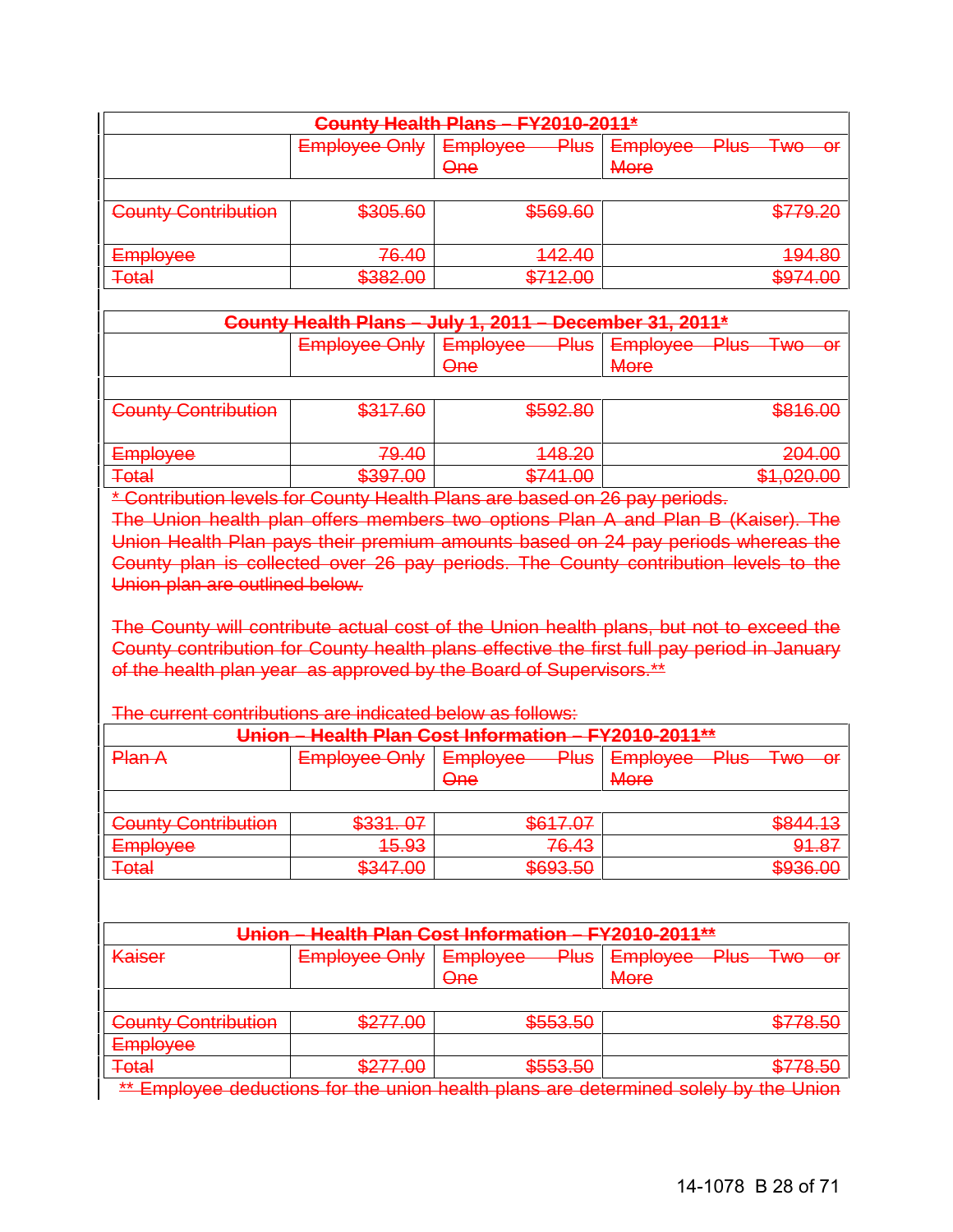health plan administrator. Please contact the Union office in regard to any questions about employee deductions for the union plan. The first two pay periods of the month are charged, if there are 3 pay periods in the month, the third pay period is not charged.

For purposes of this section, a full-time employee is defined as an employee in an allocated position whose regular work schedule on an ongoing basis is 80 hours of work in each pay period; a part-time employee is defined as an employee who is in an allocated position and whose regular work schedule on an ongoing basis is less than 80 hours of work in a pay period.

In order to be eligible for County contribution to health plans, an employee must pay the employee contribution to health plans, and a full-time employee who is not on FMLA leave must be in a pay status, i.e., where the employee is receiving pay from work hours, compensatory time off, vacation or sick leave, for at least 16 hours in a biweekly pay period and a part-time employee who is not on FMLA leave must be in a pay status for at least 12 hours in a biweekly pay period. An employee who is receiving Workers' Compensation temporary disability shall be eligible for continuation of the County's contribution until such time as eligibility for Workers' Compensation temporary disability ceases.

An employee who is receiving pay for less than their scheduled hours as stated above and who ceases to be eligible for County contributions must pay directly to the Risk Management division of the Human Resources Department the full amount of the employee and the County contribution, as prorated below, in order to retain benefit coverage under the County sponsored Health/Dental benefit plan.

| <b>Hours in Paid Status</b>              | <b>Employer Portion Paid by Employee</b>                                 |
|------------------------------------------|--------------------------------------------------------------------------|
| 64-80                                    | No charge to employee                                                    |
| 40-63                                    | 25% of Employer Contribution                                             |
| 32-39                                    | 50% of Employer Contribution                                             |
| l acc Than 32.<br><del>Loos man oz</del> | 100% of Employer Contribution<br><del>roo ⁄a or Employer Continuum</del> |

The County will not contribute toward the cost of any other plan.

B. County health plan benefits are described in the Specific Health Plan Document. While mention may be made in this MOU of various benefits and provisions of benefit programs, specific details of benefits provided under the County Health/Dental Plan, Life, Workers' Compensation and Long-Term Disability Programs shall be governed solely by the various plan documents or insurance contracts and/or policies maintained by the County.

OE3 Trust Health Plans are described in the OE3 Specific Health Plan Document.

C. Part-time Employees Any part-time employee and dependents who, on September 6, 1991, are being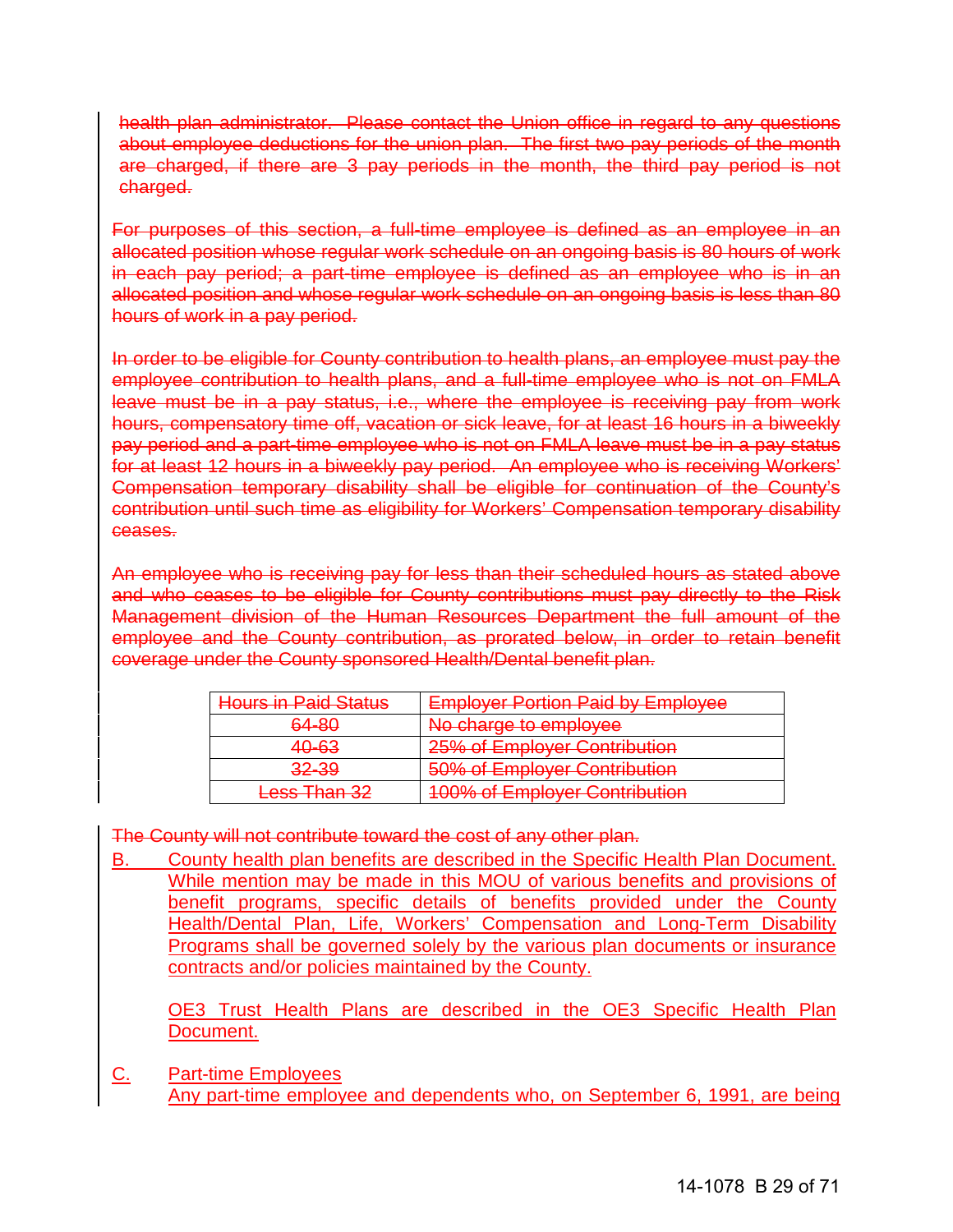provided with the same benefit contribution as full-time employees, will continue to receive full-time benefit contribution unless and until a successor Agreement is negotiated between the parties, if required. A part-time employee, hired on or after September 7, 1991, whose regular work schedule is more than thirty-two (32) hours per pay period shall be eligible to participate in the health/dental insurance programs on a pro rata basis according to the following schedule.

- 1. The County shall pay the full County contribution to the health/dental costs as specified in Article 8. Section 1.A.5. for a part-time employee whose regular work schedule as documented on the payroll personnel form is between sixtyfour (64) to seventy-nine (79) hours per pay period on an ongoing basis; the Employee Contribution will be automatically deducted from the biweekly pay check.
- 2. The County shall pay 75% of the County contribution to the health/dental costs for a part-time employee whose regular work schedule as documented on the payroll personnel form is forty (40) to sixty-three (630 hours per pay period on an ongoing basis; the remaining 25% of the County Contribution plus the Employee Contribution will be automatically deducted from the biweekly pay check.
- 3. The County shall pay 50% of the County contribution to the health/dental costs for a part-time employee whose regular work schedule as documented on the payroll personnel form is thirty-two (32) to thirty-nine (39) hours per pay period on an ongoing basis; the remaining 50% of the County Contribution plus the Employee Contribution will be automatically deducted from the biweekly pay check.
- 4. Part-time employees whose regular work schedule is less than thirty-two (32) hours per pay period shall not be eligible for participation in the County health/dental insurance program.

A part-time employee may work additional or fewer hours than the employee's "ongoing" work schedule without changing the pro rata contribution. The pro rata contribution level may only be changed by amending the Payroll Personnel Form which documents the change to the ongoing work schedule.

Any part-time employee and dependents who, on or before September 6, 1991, are being provided with the same benefit contribution as full-time employees, will continue to receive full-time benefit contribution throughout the term of this MOU.

- D. Enrollment
	- 1. Union Unit employees may choose the County sponsored Plan or OE3 Trust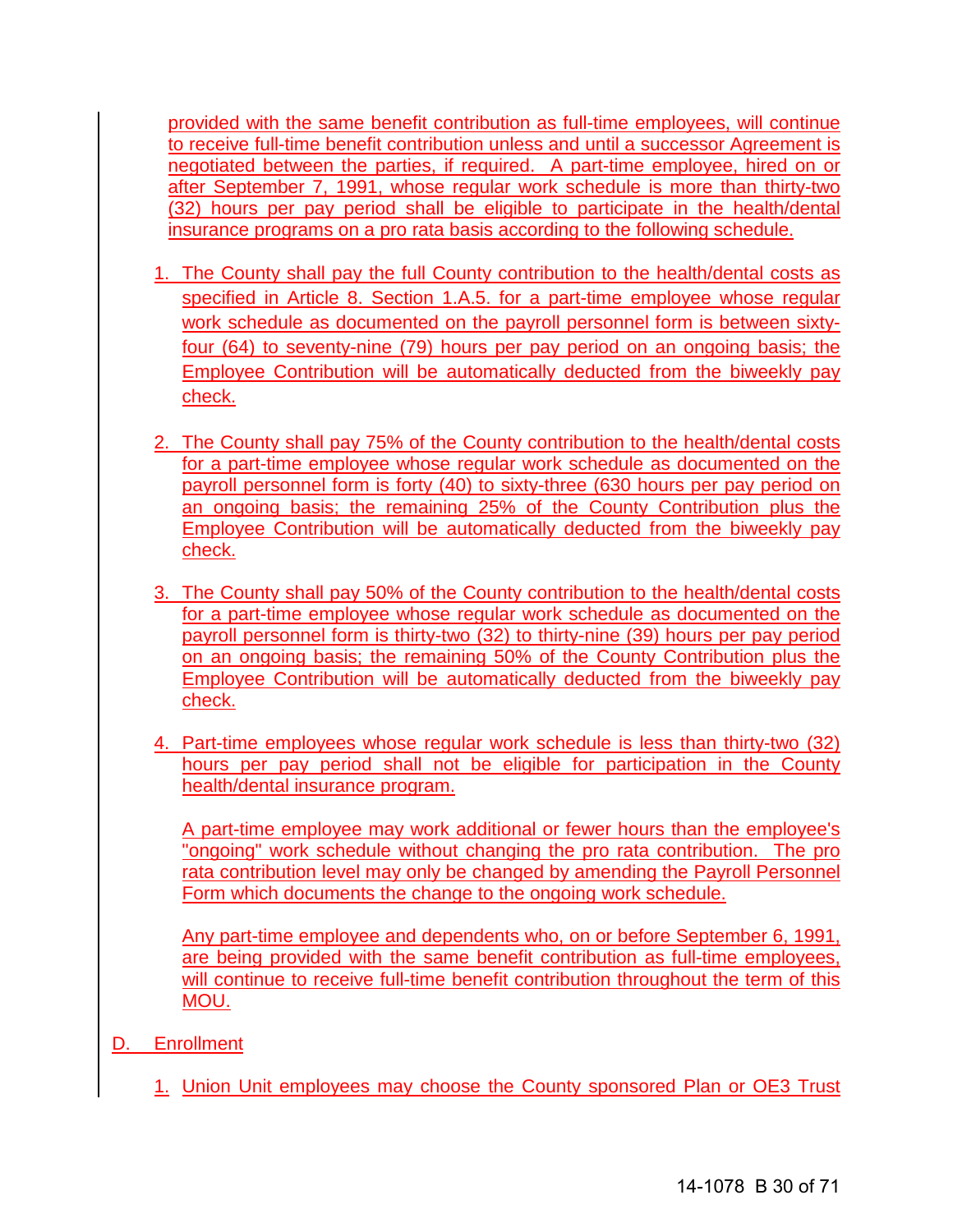Health Plan. Employees may enroll themselves and their eligible dependents in accordance with the provision of the Plan. Employees may opt not to be covered by the County sponsored health/dental plan as allowed/required by law, or the OE3 Trust Health Plan if allowed by law. In such case, neither the County nor the employee shall be required to make the contributions specified in Article 8. Section 1.A or 1.C as allowed/required by law.

- 2. Open Enrollment Periods will occur once every calendar year in October. During an Open Enrollment Period, eligible employees may enroll themselves and eligible dependents in the County sponsored health plan of their choice.
- E. Terms & Conditions
	- 1. County sponsored medical plan coverage starts the first day of the month following employment and ends the last day of the month following termination of employment. Retirees, at their own expense, may continue to be enrolled in the County sponsored or may be eligible for contributions pursuant to Article 8, Section 6.D. Health Plan coverage shall be in accordance with the provisions of the Plan. Employees who retire or who separate from County service may, at their own expense, continue to be enrolled in the County sponsored plan in accordance with provisions of the plan or as provided by law.
	- 2. The parties agree that the County Health/Dental Plan is a Defined Benefit Plan, and that the County is required to provide the specified benefits during the term of this MOU regardless of the level of contribution by the County and its employees.
	- 3. The County will provide a vision care component for employees and their dependents that are enrolled in a County Health/Dental Plan.
	- 4. The County agrees to provide an IRC 125 Plan for employees covered by this MOU who are in a County sponsored health plan for the sole purpose of providing for employee paid health plan contributions to be paid through the IRC 125 account.
- B. Part-time Employees Any part-time employee and dependents who, on September 6, 1991, are being provided with the same benefit contributions as full-time employees, will continue to receive full-time benefit contributions throughout the term of this Memorandum. A part-time employee, hired on or after September 7, 1991, whose regular work schedule is more than 32 hours per pay period shall be eligible to participate in the health/dental insurance programs on a prorate basis according to the following schedule.
	- 1. The County shall pay the full county contribution to the health/dental costs as specified in 1.A. above for a part-time employee whose regular work schedule as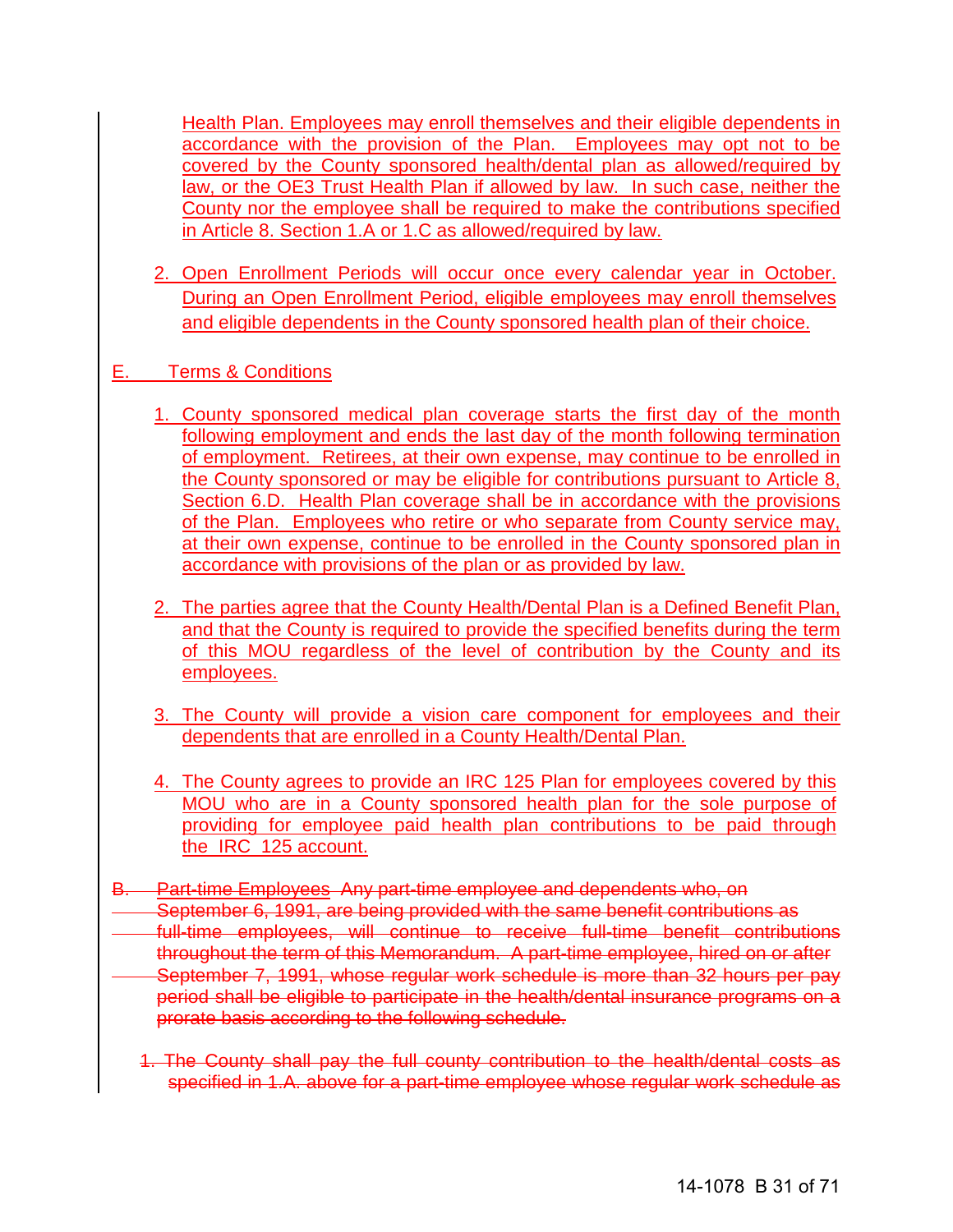documented on the payroll personnel form is between 64 to 79 hours per pay period on an ongoing basis. The Employee Contribution will be automatically deducted from the biweekly paycheck.

- 2. The County shall pay seventy-five percent (75%) of the County contribution to the health/dental costs as specified in 1.A. above for a part-time employee whose regular work schedule as documented on the payroll personnel form is between 40 to 63 hours per pay period on an ongoing basis. The remaining twenty-five percent (25%) of the County Contribution plus the Employee Contribution will be automatically deducted from the biweekly paycheck.
- 3. The County shall pay fifty percent (50%) of the County contribution to the health/dental costs as specified in 1.A. above for a part-time employee whose regular work schedule as documented on the payroll personnel form is between 32 to 39 hours per pay period on an ongoing basis. The remaining fifty percent (50%) of the County Contribution plus the Employee Contribution will be automatically deducted from the biweekly paycheck.
- 4. Part-time employees whose regular work schedule is less than 32 hours per pay period shall not be eligible for participation in the County health/dental insurance program. A part-time employee may work additional or fewer hours than the employee's "ongoing" work schedule without changing the prorata contribution. The prorate contribution level may only be changed by amending the Payroll Personnel form which documents the change to the ongoing work schedule. An employee, who believes the employee's regular ongoing work schedule has been modified, can submit a written request to the Department Head to formally change the ongoing work schedule.

## C. Enrollment

 $\overline{a}$ 

- 1. Probation Unit employees may choose the County sponsored Plan or Operating Engineers Local #3 Plan. Employees may enroll themselves and their eligible dependents in accordance with the provision of the Plan. Employees may opt not to be covered by the County sponsored medical/dental plan as allowed/required by law, or the Operating Engineers Local #3 Plan if allowed by law. In such case, neither the County nor the employee shall be required to make the contributions specified in 1.A. or 1.B. above as allowed/required by law.
- 2. The parties acknowledge that due to the County's intent to join the CSAC-EIA EIAHealth Program, for the County self funded PPO plan, the health care coverage term will change for all County sponsored health plans from a fiscal year (July-June) to a calendar year (January-December). In order to accommodate the transition to the CSAC-EIA EIAHealth Program, there will be an Open Enrollment Period during May 2011, for the period July 1, 2011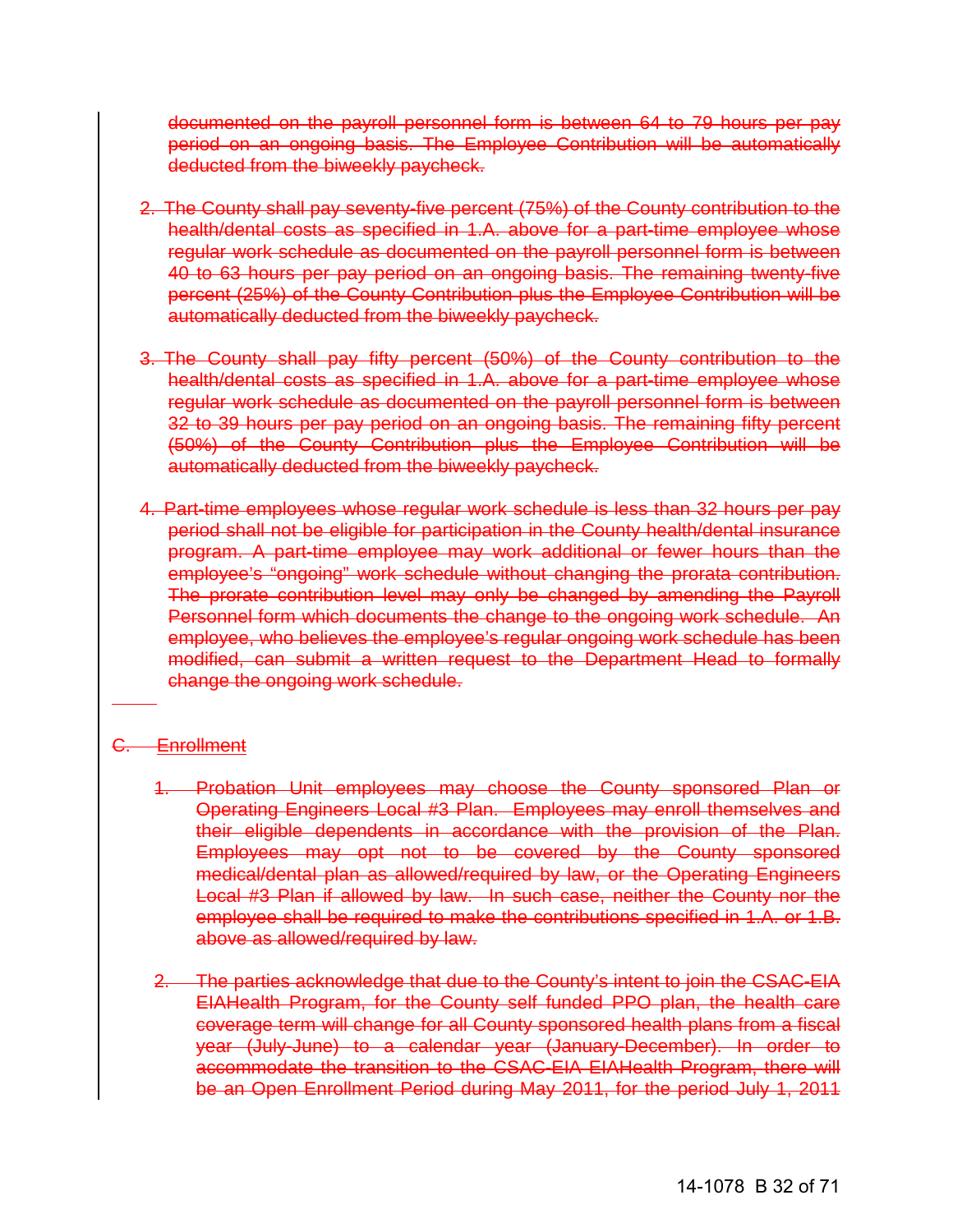through December 31, 2011, and another Open Enrollment Period in October 2011 for the calendar year beginning the first full pay period containing January 1. \_ Thereafter, Open Enrollment Periods will occur once every calendar year.The County shall offer at least one County-sponsored Plan with no pre-existing condition exclusions during each such Open Enrollment period.

3. Annually, the County and the Union shall meet and confer on the impacts of the Patient Protection and Affordable Care Act (Federal Health Care Legislation).

#### D. Terms & Conditions

- 1. County sponsored medical/dental plan coverage starts the first day of employment and ends the last day of employment. Retirees, at their own expense, may continue to be enrolled in the County sponsored plan. Health Plan coverage shall be in accordance with the provisions of the Plan. Employees who retire or who separate from County service may, at their own expense, continue to be enrolled in the County sponsored plan in accordance with provisions of the plan or as provided by law.
- 2. The parties agree that the County Medical/Dental Plan is a Defined Benefit Plan, and that the County is required to provide the specified benefits during the term of this MOU regardless of the level of contribution by the County and its employees.
- 3. The County will maintain a vision care component for employees who are enrolled in a County Medical/Dental Plan.
- 4. The parties agree to change to a fully insured Health Plan; this agreement is contingent on the Board of Supervisors' decision to implement to a fully insured Plan and agreement by all bargaining units. If the parties agree to change to a new Health Plan, the benefits shall be those provided in the new Health Plan; the rates of contribution by the County and employee shall be negotiated.
- 5. While mention may be made in this Memorandum of various benefits and provisions of benefit programs, specific details of benefits provided under the County Medical/Dental Plan, Life, Worker's Compensation and Long-Term Disability Programs shall be governed solely by the various plan documents or insurance contracts and/or policies maintained by the County.
- F. Continuation of MedicalHealth/Dental Plan Military Call-Up

An employee who is a member of the United States Rreserve Aarmed Fforces or the National Guard and is called to or volunteers for active military duty in response to a call-up by the President of the United States as provided for by law,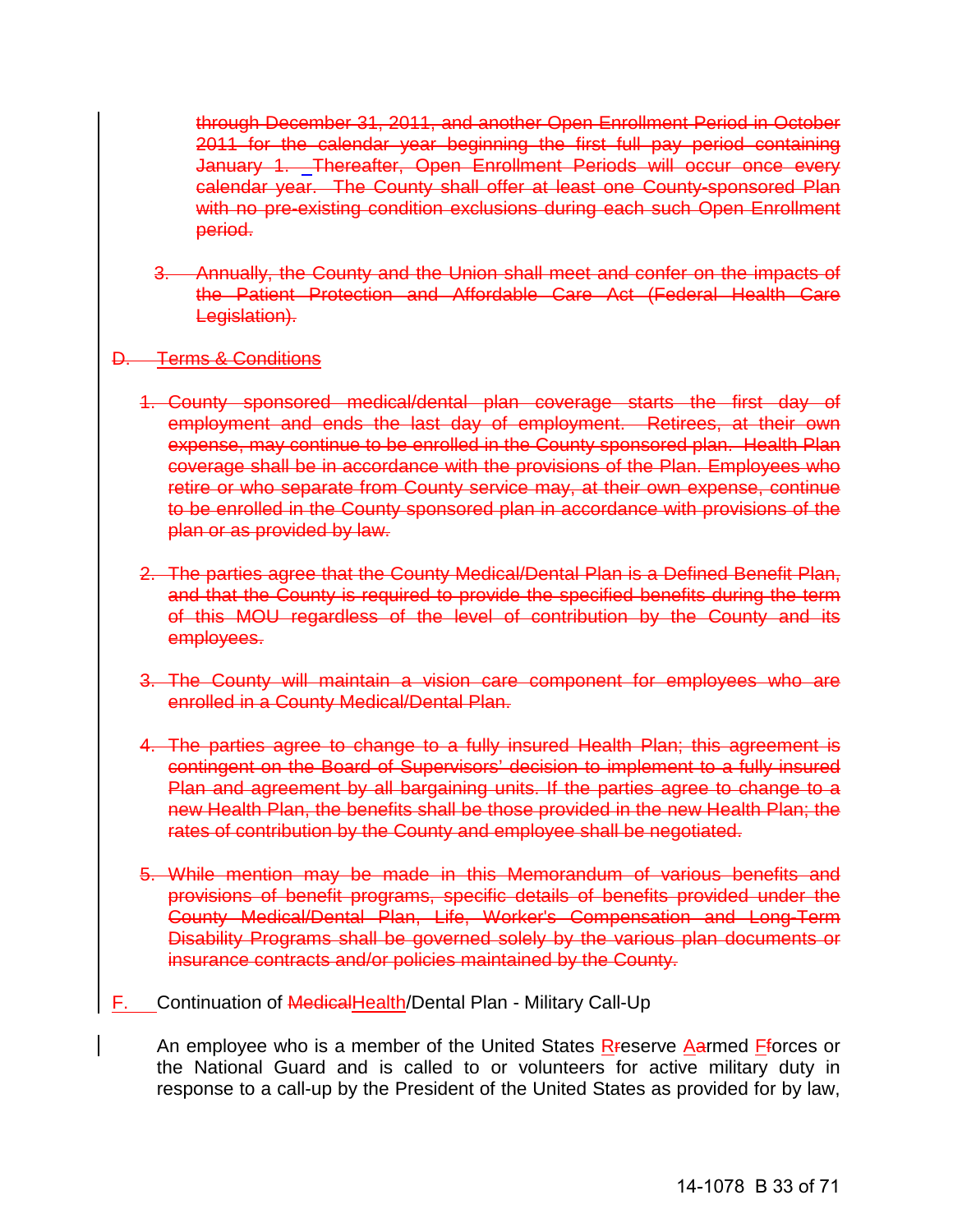shall continue to be eligible for coverage under the applicable medical/dentalhealth/dental plan, notwithstanding the employee's absence due to the call-up or ineligibility due to such absence. Coverage shall continue for a period up to one (1) year from the date the employee commences an approved military leave of absence, or until the employee returns from active duty, whichever occurs first. Such continuation of coverage is contingent upon being allowed under the respective health care plan of the employee.

The County shall continue the same level of its contributions for the employee absent on military leave and that employee's dependents as would apply to other employees in the same classification and bargaining unit. The employee will be responsible for any contribution toward dependantdependent coverage specified in the MOU. Pursuant to these provisions, the employee absent on military leave shall not be required to use accumulated paid leave in order to be eligible for continuation of coverage and the county's contribution to the medical/dentalhealth/dental plan.

Prior to being considered eligible for continued coverage under these provisions an employee shall be required to provide documentary evidence, satisfactory to the County, of the employee's active duty status and shall also be required to notify the County in writing within ten (10) days of the employee's return to inactive duty status. Upon the employee's discharge from active duty status, the standard provisions of Article 9-8 of this MemorandumMOU of Understanding shall apply with full force and effect.

## G. Patient Protection and Affordable Care Act

The parties acknowledge that the Federal Patient Protection and Affordable Care Act ("PPACA"), its current and future related regulations and California law developed in response to the PPACA may create new requirements for the County during the term of this Agreement. The County will comply with these new statutory and regulatory requirements to the best of its ability. The parties acknowledge that compliance with these requirements is mandatory and therefore not subject to meet and confer.

## <span id="page-33-0"></span>**Section 2. Life Insurance**

The County shall provide a \$20,000 Group Life Insurance Plan for each employee who is regularly scheduled to work at least sixty (60) hours per pay period. Accidental Death and Dismemberment coverage is included in this Plan.

## <span id="page-33-1"></span>**Section 3. Long Term Disability**

The County shall provide a Long Term Disability (LTD) Insurance Plan. Effective January 1998, the County shall increase the maximum LTD benefit to \$3,000/month for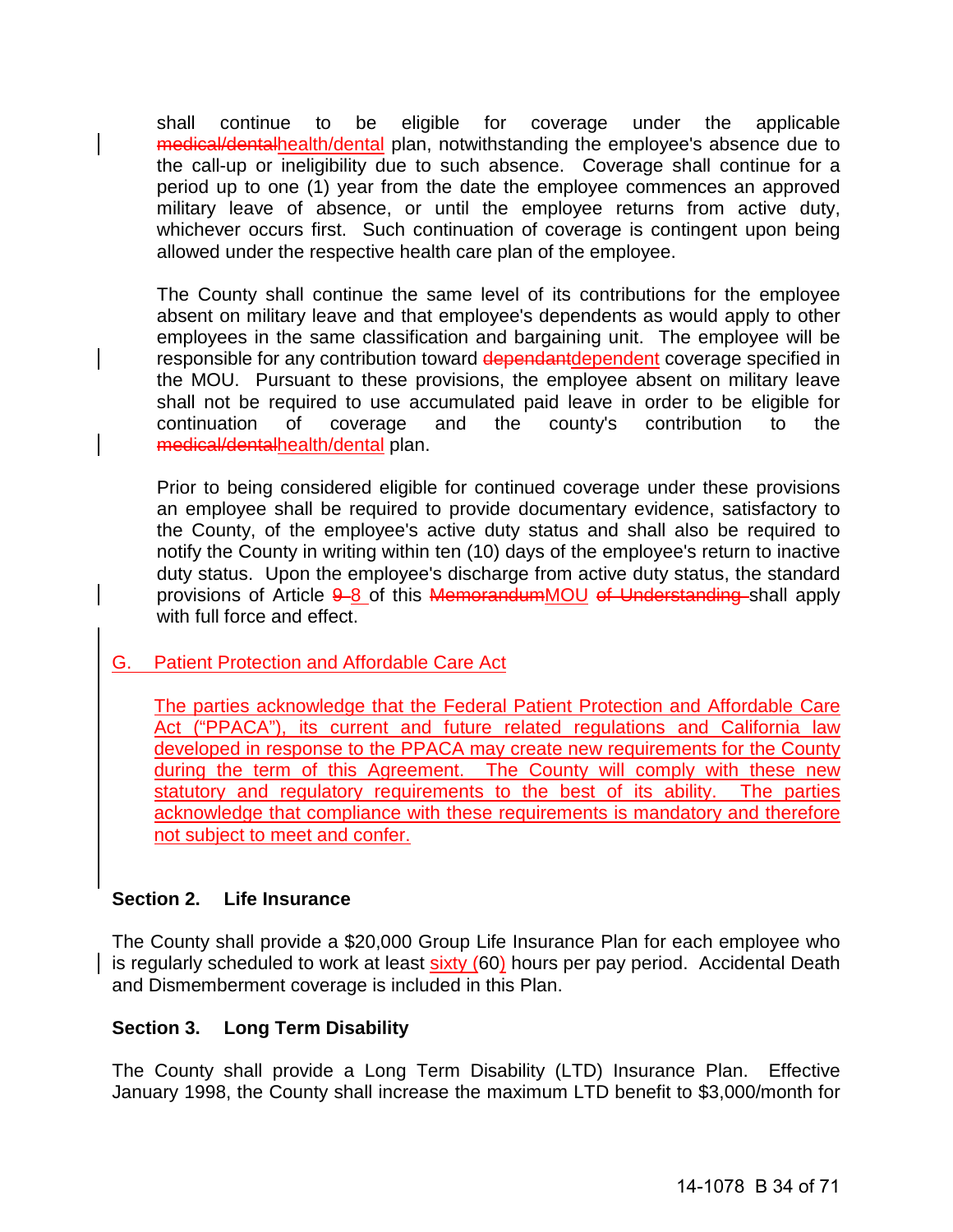eligible employees.

## <span id="page-34-0"></span>**Section 4. State Disability Insurance**

The County shall allow employees to integrate their sick leave and/or vacation benefits with their SDI coverage to provide up to one-hundred percent (100%) of the employee gross base salary. The individual employee shall pay the cost of State Disability InsuranceSDI.

## <span id="page-34-1"></span>**Section 5. Injury or Illness Leave Time**

The County and Union agree to the following in regard to "leave time" associated with employee injury and illness:

- When an employee is off work due to an illness or injury, the County will work with the Union to offer a plan that allows for crediting of service time to the extent possible under the law and CalPERS rules. The parties understand that employee use of their accrued time, i.e., sick leave, vacation, etc., counts as service credits for CalPERS purposes.
- B. Family Medical Leave Act (FMLA) and California Family Medical Rights Act (CFRA) leave shall begin to count towards an employee's twelve (12) week entitlement from the first day of the FMLA/CFRA qualifying event, with notice to the employee. All terms and conditions of the FMLA/CFRA shall apply.
- C. Employees off work due to a medical leave of absence shall be required to use accumulated sick leave, which may include being integrated with SDI, LTD, Worker's Compensation, etc., if necessary, before going on any other County paid or unpaid leave. Employees may elect to "bank" up to eighty (80) hours of their sick leave for use upon their return to work.
- D. Employees will be allowed to use accumulated vacation, compensatory time off, etc., during a medical leave. For employees who are off work and eligible for FMLA, the County will continue its health insurance contribution, as defined in Article 8, Section 1, on the employee's behalf (employees will be responsible for their portion), up to the time of the employee's separation from County service.

An employee who is receiving less that their scheduled hours as stated above and who ceases to be eligible for County contributions must pay directly to Risk Management the full amount of the employee and County contribution, as prorated below, in order to retain benefit coverage under the County sponsored health/Dental/Vision Benefit Plan.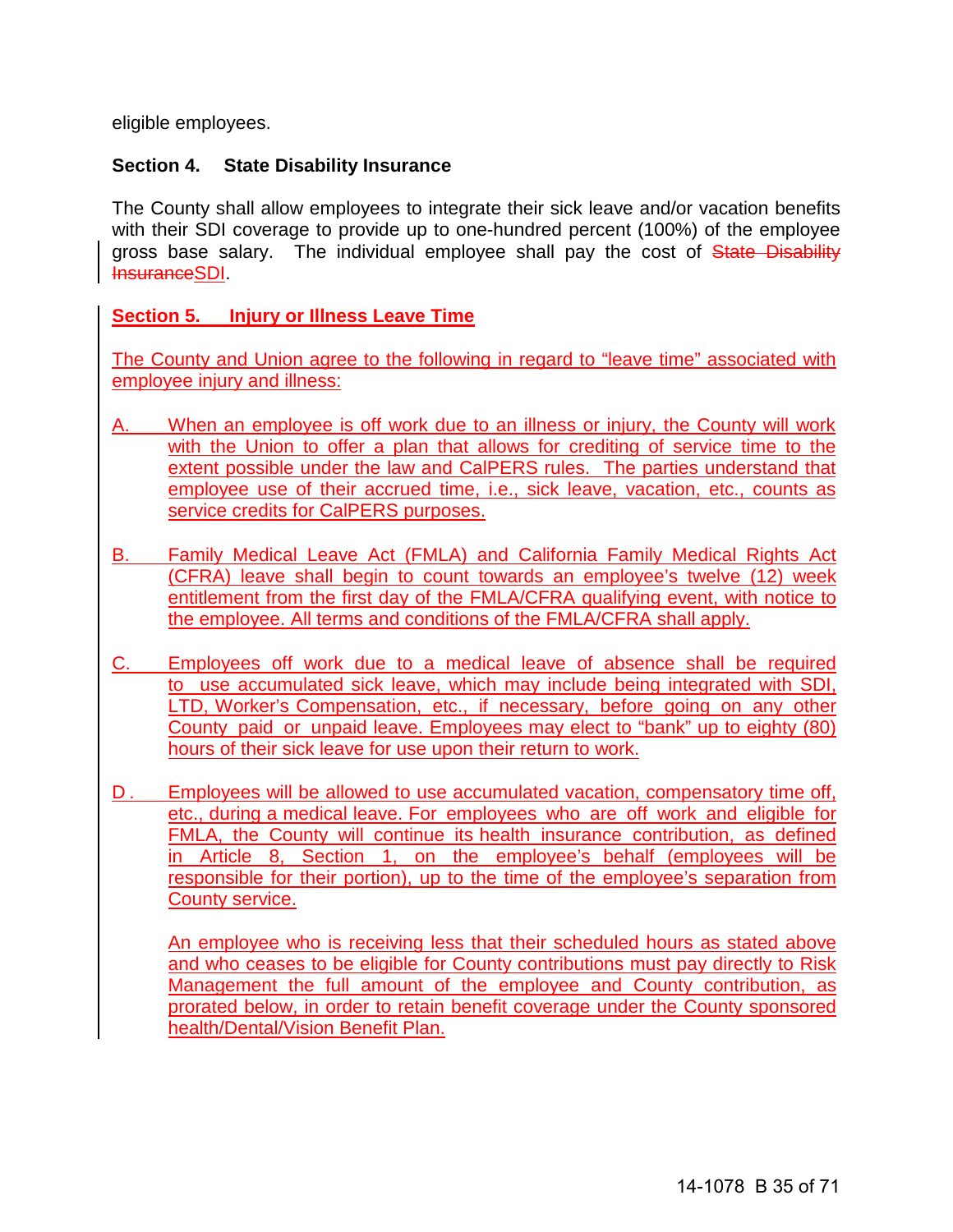| <b>Hours in Paid Status</b> | <b>Employer Portion Paid by Employee</b> |
|-----------------------------|------------------------------------------|
| 64-80                       | No charge to the employee                |
| $40 - 63$                   | 25% of Employer Contribution             |
| 32-39                       | 50% of Employer Contribution             |
| Less than32                 | 100% of Employer Contribution            |

- E. The County will conduct periodic assessments of the status of an employee on medical leave. Assessments will be conducted at thirty (30) days of leave (or ninety (90) days of limited duty) and at least every ninety (90) days thereafter. The employee will be provided with the opportunity to provide input into the assessment.
- F. At any point the medical condition of an employee appears to be permanent, long term, of uncertain duration or likely to preclude the employee's ability to return to work, the County will move to separate the employee and, if appropriate, make application to CalPERS for a disability retirement on behalf of the employee who is eligible for a CalPERS disability retirement. If an employee is not eligible for CalPERS retirement, then the County will move to refer the employee to LTD. Notwithstanding Article 8, Section 3.F., payment for unused sick leave, employees medically separated under disability retirement shall be paid all of their unused accrued sick leave. If an employee is denied disability under CalPERS or LTD, the employee will return to work.
- G. The County and Union agree to encourage employees on medical leaves to return to work as soon as possible in a "light duty or "modified duty" capacity if possible.

## **Section 5. Plan Documents or Contracts Controlling**

While mention may be made in this Memorandum of various benefits and provisions of benefit programs, specific details of benefits provided under the County Health/Dental Plan, Life, Worker's Compensation and Long-Term Disability Programs shall be governed solely by the various plan documents or insurance contracts and/or policies maintained by the County.

## <span id="page-35-0"></span>**Section 66. Employee Assistance Program**

The County agrees to maintain the Employee Assistance Program for employees in the bargaining unit.

## <span id="page-35-1"></span>**Section 77. Retirement Issues**

**CalPERS Retirement Plans**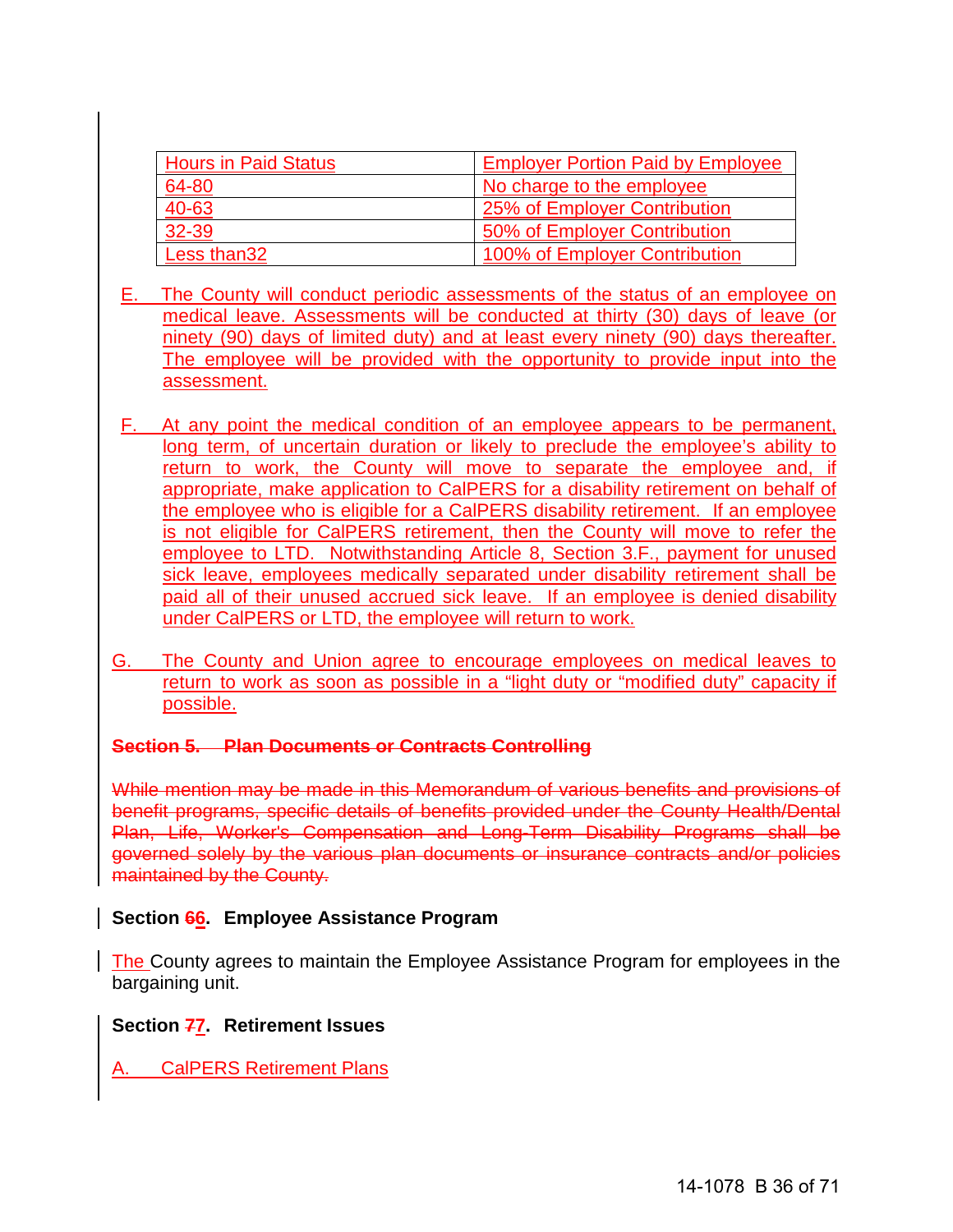- 1. Safety Tier 1 Safety retirement benefits for employees hired prior to October 5, 2012, shall be calculated using the retirement formula of 3% @ 50 with Single-Highest Year Final Compensation.
- 2. Safety Tier 2 Safety retirement benefits for employees hired on or after October 5, 2012 shall be calculated using the retirement formula of 2% @ 50, with Average of Three-Year Final Compensation.
- 3. Safety Tier 3 New safety members to the CalPERS system hired on or after January 1, 2013, shall have retirement benefits calculated using the retirement formula of 2.7% at age 57, with Average of Three-Year Final Compensation.
- B. CalPERS Contribution
	- 1. Effective the third full pay period following adoption of the MOU by the Board of Supervisors, safety employees subject to Tier 1 Tier 2 will pay 9% of reportable compensation to help fund their pension.
	- 2. Safety employees subject to Tier 3 will pay 50% of the normal cost of their pension.

The County agrees to continue the provisions contained in Section 414(h) (2) of the Internal Revenue Code concerning the tax treatment of employee retirement contributions to CalPERS.

C. 1959 Survivors Benefits

The County shall provide the Level 3 1959 Survivors Benefits, as defined in CalPERS Section 21382.2. Each employee shall contribute .93 cents per pay period as required by CalPERS regulations.

- A. Except as specified in 7.B below, the County is currently paying that portion of each employee's PERS contribution equal to seven percent (7.0%) of reportable compensation. Effective the first full pay period following adoption of this MOU by the Board of Supervisors, the County will pay five percent (5%) of the employee's nine percent (9%) PERS contribution and the employee will pay four percent (4%), except as specified in 7. B. below.
- B. New Employee PERS Contributions Notwithstanding Section 7.A above, new employees hired on or after March 5, 1994 shall pay the full seven percent (7.0%) employee share of PERS contribution for the first twenty-six (26) pay periods of continuous County service. At the expiration of twenty-six (26) pay periods of employment, the County will pay three and one-half percent (3.5%) of the employee's contribution to PERS from the twenty-seventh (27th) to fifty-second (52nd) pay period of continuous County service. Beginning with the fifty-third (53rd) pay period of continuous County service, the County will pay four percent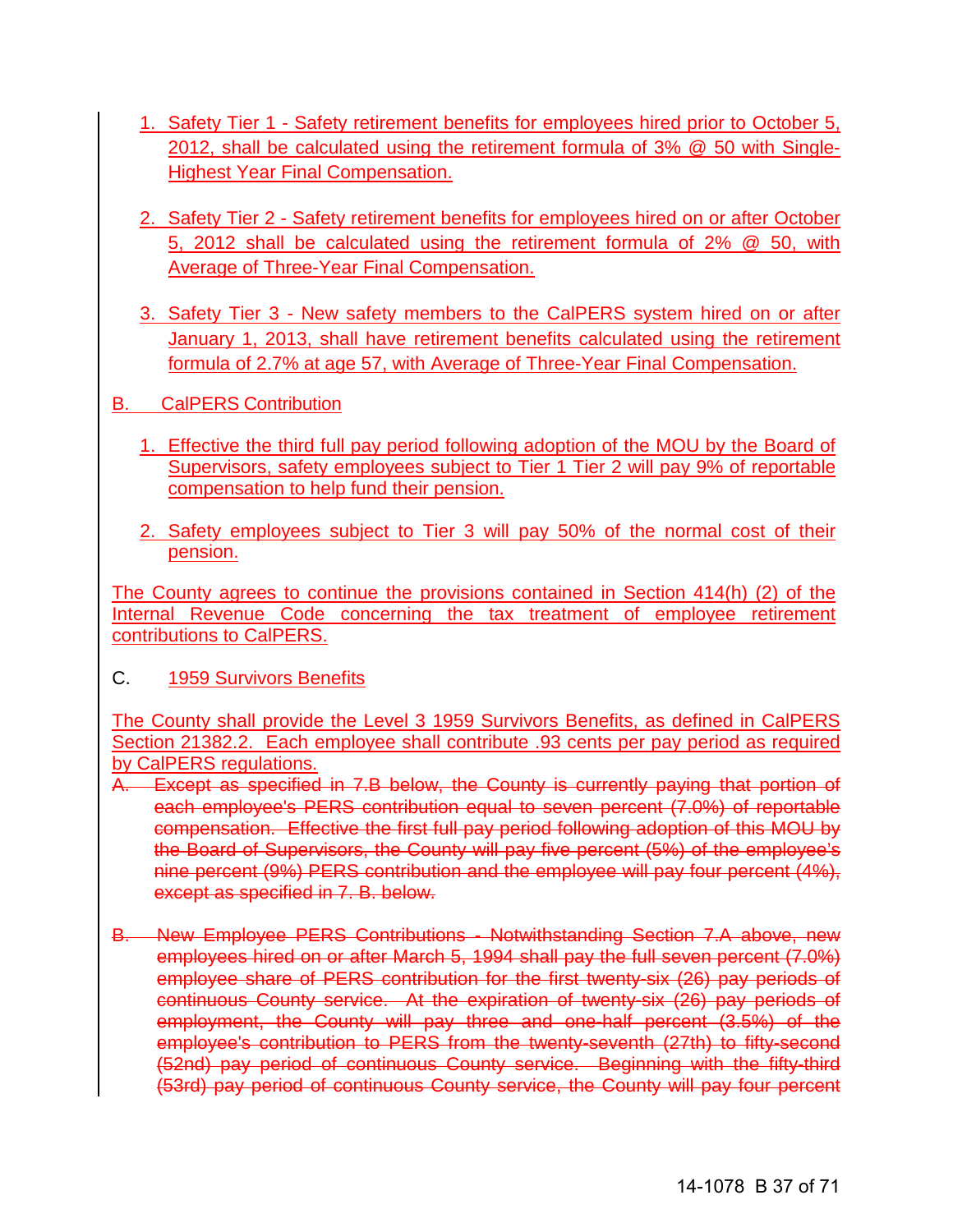(4.0%) of the employee's PERS contribution. Effective the first pay period following adoption of this MOU by the Board of Supervisors, new employees hired on or after the effective date of this MOU shall pay the full nine percent (9%) employee share of PERS employee contribution for the first five years of employment, or 130 pay periods. Effective the first pay period of the sixth year of continuous employment, or pay period 131, the County will pay five percent (5%) of the employee's PERS contribution and the employee will pay four percent (4%) of the employee's PERS contribution.

- C. 1959 Survivors Benefits The County shall provide the Level 3 1959 Survivors Benefits, as defined in PERS Section 21382.2. Each employee shall contribute .93 cents per pay period as required by PERS regulations.
- D. "Safety Retirement" The parties agree to implement the provisions of "Safety Retirement" for employees in the Probation Unit, subject to PERS conditions and requirements. In the event that PERS conditions and requirements are met, the "Safety Retirement" provisions will be implemented and effective upon the execution of a contract amendment with PERS. Effective upon adoption of this MOU employees who are already existing members of the "Safety Unit" from within the County shall be considered "current employees" for purposes of PERS contributions, as set forth in section 7.A and as set forth is section 7.B, in the event the employee has been a member of the "Safety Unit" for less than five (5) years. Transfers from other jurisdictions shall be considered "new employees" for purposes of PERS contributions.
- Effective as soon as feasible, but no sooner than March, 2001 or later than June 30, 2001, the County will amend its contract with PERS to provide "3% @ 55, Highest One-Year" Safety Retirement.
- Effective June 2003, the County will amend its contract with PERS to provide "3% @ 50, Highest One-Year" Safety Retirement.
- As soon as feasible, following adoption of this MOU by the Board of Supervisors, the County will amend its contract with PERS to provide "2% @ 50" with Three Year Final Compensation Safety Retirement formula for all newly hired employees in the Safety unit. Employees hired prior to the effective date of the contract amendment with PERS, will retain the "3% @ 50", highest one year "Safety Retirement".
- Implementation of the provisions defined above is pursuant to the rules, regulations and requirements of PERS rules and the Government Code. Implementation is also contingent upon agreement of implementation of these provisions by the other affected bargaining units which include "Safety Unit" employees.
- D. Retiree Health Contribution
- E. Effective January 1, 2001 and subject to the provisions of the Retiree Health Benefits Contribution Plan Document, an employee who retires from County service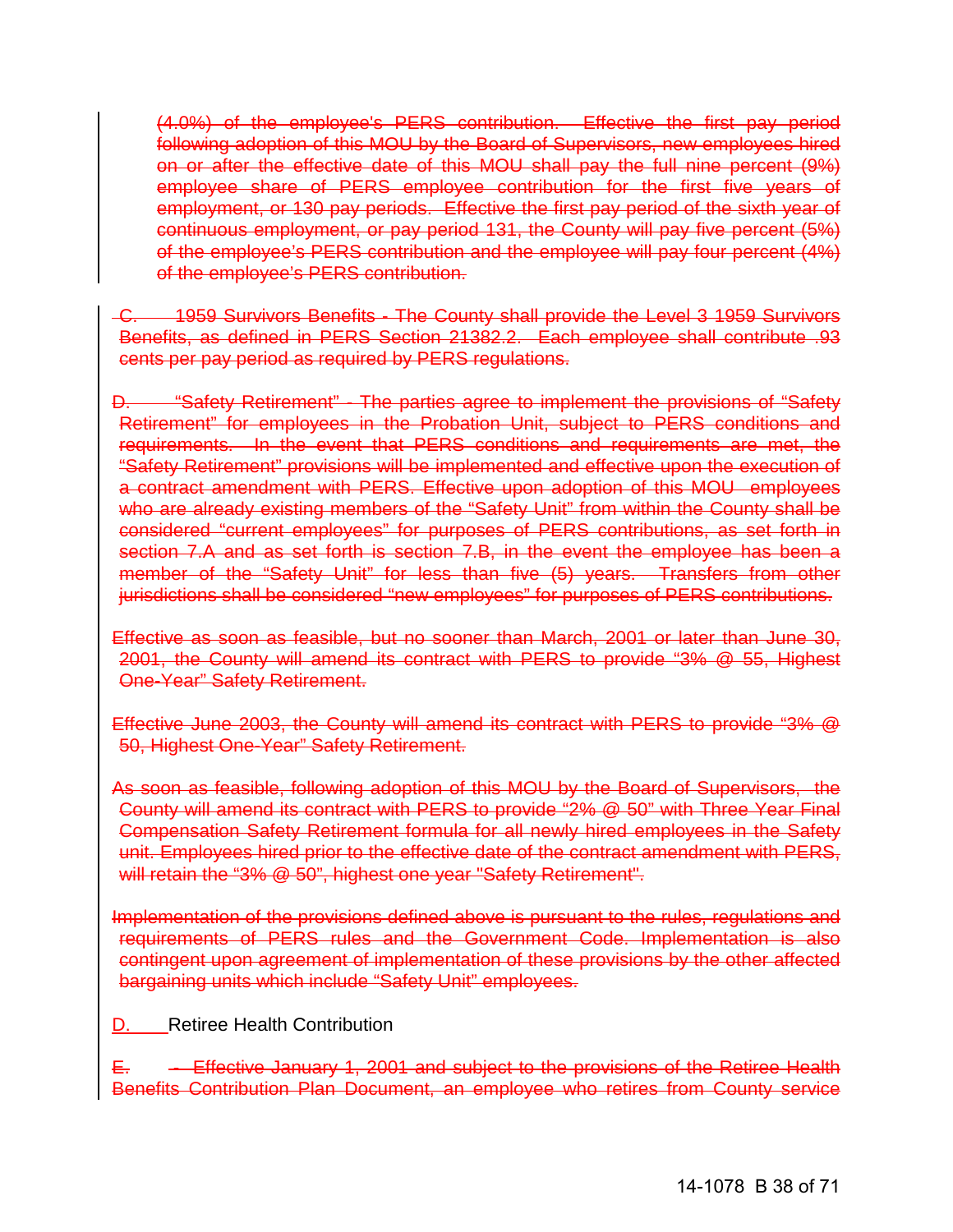after July 1, 1999 and For all employees hired before January 1, 2009, who has have attained a cumulative total completed years of service (excluding extra help service and provisional) with the County as specified below, shall be entitled to the percentage monthly contribution of the "employee only" Blue Shield rate (strictly health and not to include dental or vision) at retirement toward a County-Sponsored Health Plan as follows:

| Level 3 | 20 years plus   | 67% |
|---------|-----------------|-----|
| Level 2 | $15 - 19$ years | 50% |
| Level 1 | $12 - 14$ years | 33% |

Part-time employees (excluding extra help and provisional) shall be treated in accordance with the Retiree Health Benefits Contribution Plan Document.

County contributions for all bargaining units under this program shall not exceed 1.2% of total County payroll costs during any given fiscal year pursuant to the provisions of the Retiree Health Benefits Contribution Plan Document. The retiree health contribution rates will be calculated annually on a calendar year basis effective January 1 of each calendar year.

In lieu of the above and until July 1, 2003; retiring employees with twenty or more years of service with the County of El Dorado-shall have a one-time irrevocable option to elect four years of contributions towards a County Sponsored Health Plan or Alternate County Sponsored Health Plan paid at the Blue Shield-employeemedical coverage employee-only rate, (strictly health insurance, not to include dental and vision) in which the retiree is otherwise eligible to enroll.

**This Section E, titled Retiree Health Contribution, as stated above shall be discontinued for all newly hired employees effective November 3, 2009.**

**The County and Union agree to work together to develop an employee funded Retiree Health Account Program.** 

#### **Section 7. P.E.R.S. Pick Up**

The County agrees to continue the provisions contained in Section 414 (h) (2) of the Internal Revenue Code concerning the tax treatment of employee retirement contributions to P.E.R.S.

## <span id="page-38-0"></span>**ARTICLE 109. PAID LEAVES**

#### <span id="page-38-1"></span>**Section 1. Holidays**

- A. The following days shall be the official County holidays:
	- January 1 New Year's Day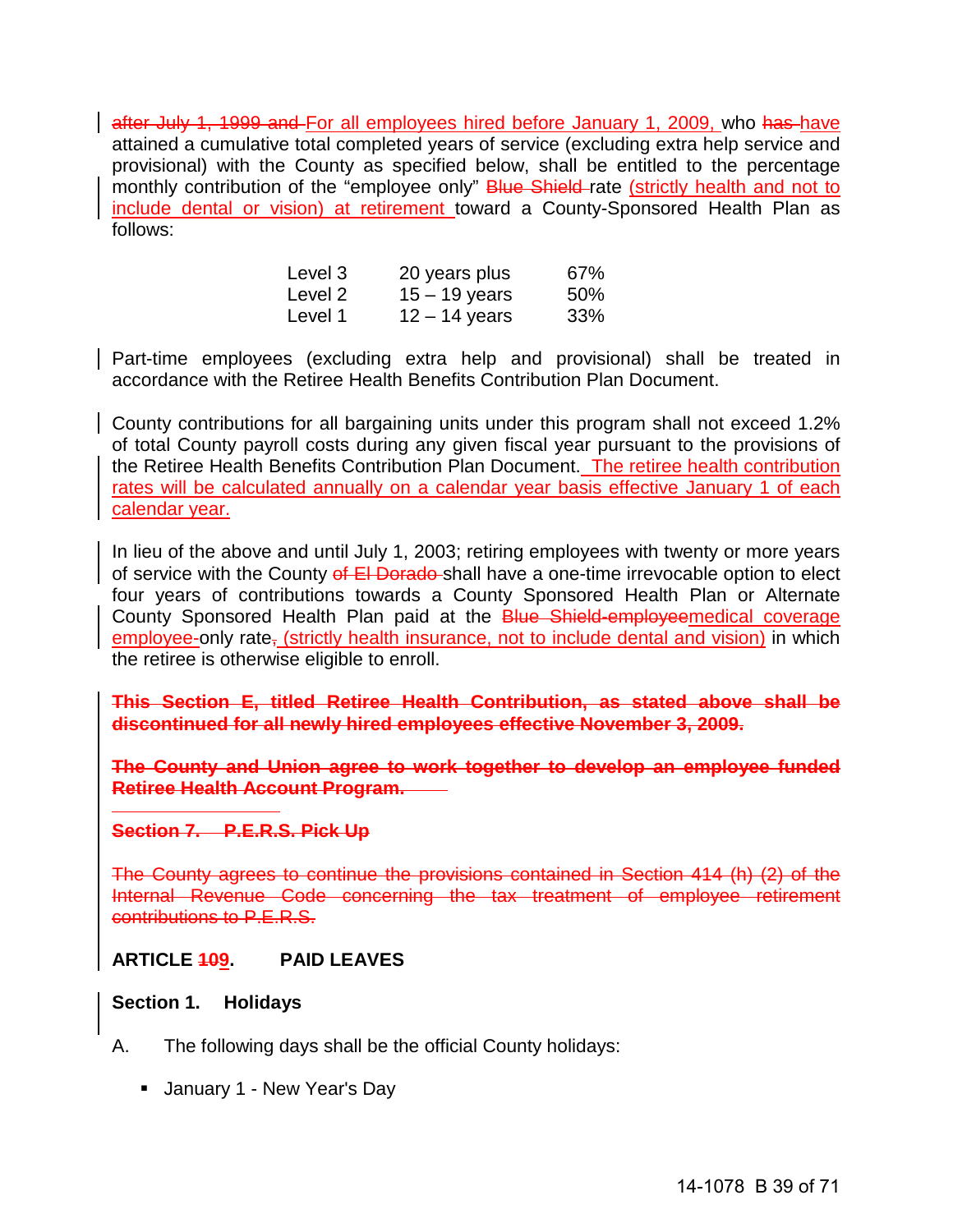**-** January (Third Monday) - Martin Luther King Jr.'s Birthday

- **February 12 Lincoln's Birthday\***
- **February (Third Monday) Washington's Birthday**
- May (Last Monday) Memorial Day
- Uuly 4 Independence Day
- **-**September (First Monday) Labor Day
- October (Second Monday) Columbus Day\*
- **November 11 Veteran's Day**
- November Thanksgiving Day
- **November Friday after Thanksgiving**
- December 24 Christmas Eve
- (When December 25 falls on a Thursday, December 26, the day after Christmas, shall be observed as a County holiday in lieu of Christmas Eve.)
- December 25 Christmas Day

In addition to which every day appointed by the President or Governor, upon concurrence by the County Board of Supervisors, for a public fast, Thanksgiving, or holiday shall also be considered as a holiday for purposes herein.

\*Floating Holidays - In Lieu of Lincoln's Birthday and Columbus Day B. Floating Holidays

Regular employees shall be entitled to up to sixteen (16) hours of floating holiday time which include Lincoln's Birthday February 12 and Columbus Day, the second Monday in October. This time will be credited in pay period 01 of each year-; hours of floating holiday time for newly hired employees will be pro-rated based upon date of hire. Floating holidays shall be taken at a time agreeable to both the employee and the appointing authority. Part-time employees shall receive this holiday time on a pro-rated basis.

(Eligible employees will receive up to eight (8) hours of floating holiday time the first full pay period in July, 1999).

Lincoln's Birthday and Columbus Day will not be considered holidays for payroll purposes. Floating holiday time must be used by the last day of pay period 26 of each year and is not subject to the payoff provisions. Any unused floating holiday time will be lost.

- BC. If a holiday falls on a Sunday, the following Monday shall be observed as the holiday in lieu thereof. If a holiday falls on a Saturday, the preceding Friday shall be observed as the holiday in lieu thereof. In years in which December 24th falls on a Sunday, the County shall also observe December 26th as a holiday (Tuesday). In years in which December 25th falls on a Saturday, the County shall also observe December 23 as a holiday (Thursday).
	- 1. If an employee works a nonstandard (rather than Monday through Friday)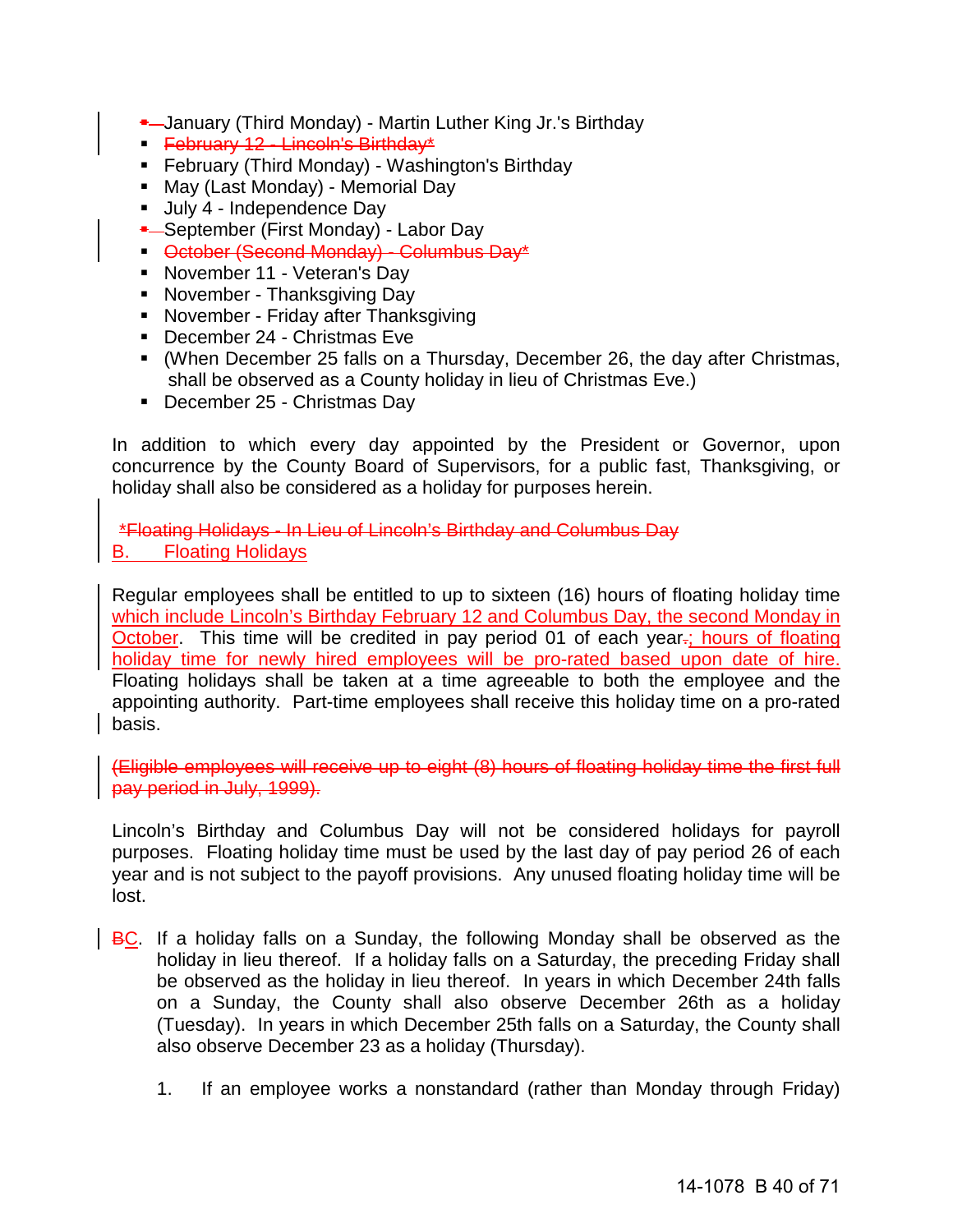work schedule, their first day off shall be treated as if it was a Saturday and their second day off as if it was a Sunday.

- 2. It is the intent of this section to give all unit employees the same number of days off [thirteen (13) eight (8) hour days] with pay for holidays.
- 3. Employees occupying positions which must be staffed seven (7) days per week regardless of holidays, such as Juvenile Hall Deputy Probation Counselor positions shall observe holidays on the actual day.
- $CD$ . If a full-time or part-time employee is required to work on a holiday, the employee shall be entitled to be compensated at the overtime rate. Overtime shall be compensated in cash or in compensatory time off (CTO) in accordance with the provisions of Article 76, Section 2.
	- **D.** E. Regular employees shall be entitled to take all authorized holidays at their base pay, including longevity, not to exceed eight (8) hours for any one (1) day, provided they are in a pay status on both their regularly scheduled work days immediately preceding and following the holiday. Part time employees shall be entitled to holiday pay in proportion to the percentage of full time hours worked during the biweekly pay period which includes a holiday.

## <span id="page-40-0"></span>**Section 2. Vacation**

Unit employees receive vacation benefits consistent with the provisions of Resolution 227-84, Section 302-302.3 of the El Dorado County Personnel Rules Compensation Administration Resolution, summarized below, subject to the provisions herein:

- A. Accumulation Earned
	- 1. Under four (4) years employment: .03875 per hour on pay status (3.1 hours earned per full pay period paid.) Maximum accumulation of 240 hours.
	- 2. Between the fourth and eleventh years: .05875 per hour on pay status (4.7 hours earned per full pay period paid). Maximum accumulation of 320 hours.
	- 3. Over eleven (11) years: .0775 per hour on pay status (6.2 hours earned per full pay period paid). Maximum accumulation of 320 hours.
- B. Conditions
	- 1. Employees may be allowed to take advanced vacation accruals during exceptional circumstances when the employee cannot get to work due to extreme weather conditions.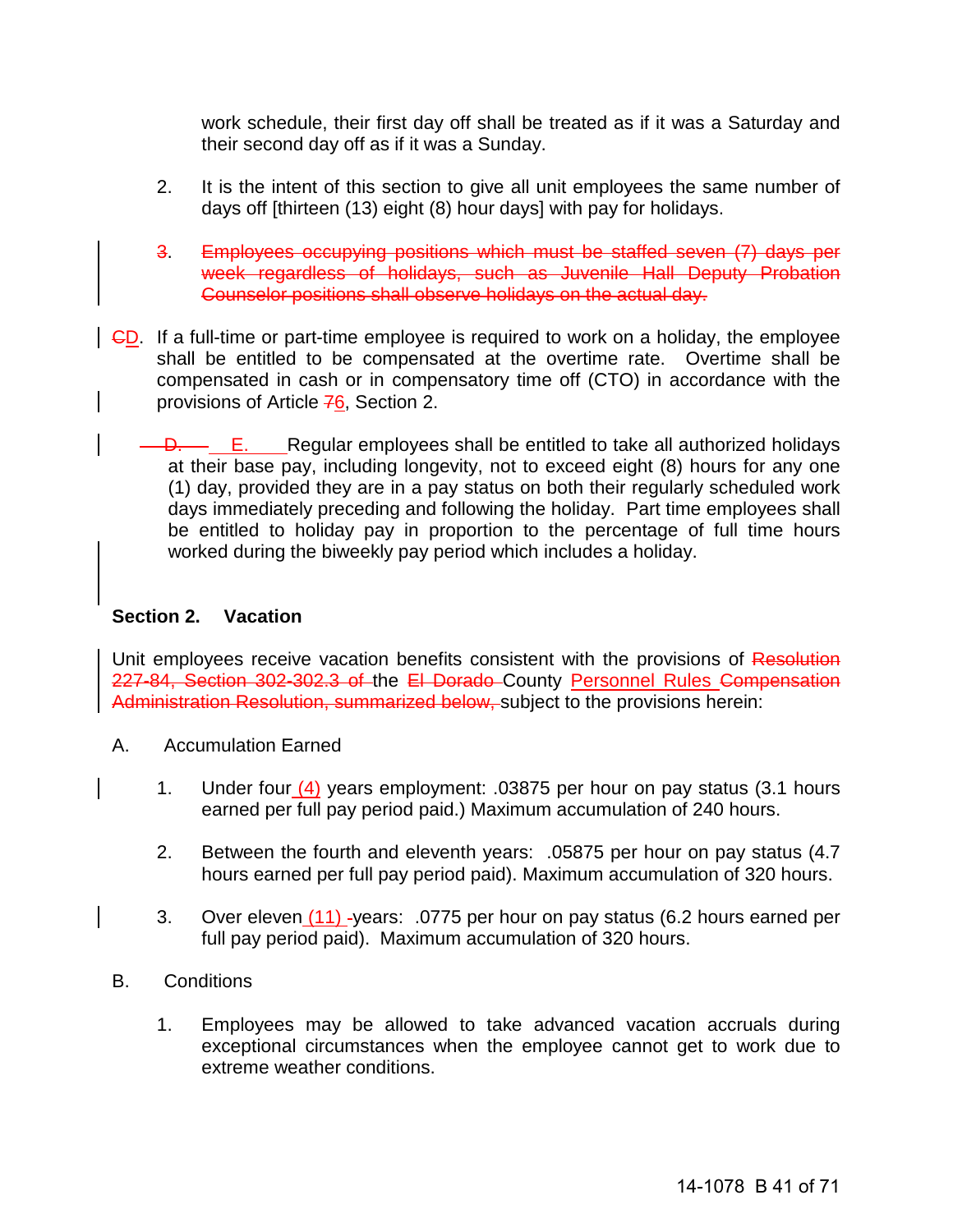2. Extra-help, CETA or other employment time may not count toward the required continuous service for vacation benefits.

## <span id="page-41-0"></span>**Section 3. Sick Leave**

A. Accrual

Every regular employee shall accumulate sick leave at the rate of .04625 per hour on a pay status, calculated on the basis of actual service (3.7 hours earned per full pay period paid). There is no maximum accumulation.

## B. Eligibility

New employees will be eligible to use sick leave with pay after completion of two (2) full biweekly periods of continuous service with the County.

## C. Verification

Employees are required to notify their supervisor as soon as possible of their absence due to illness or injury. A department, depending on its internal record keeping, may require an employee upon returning after an absence due to illness or injury, to fill out a sick leave request form or record of sick leave use. A Department Head may require a physician's statement or acceptable substitute from an employee who applies for sick leave, or make whatever reasonable investigation into the circumstances that appears warranted before taking action on the sick leave request. A department, depending on its internal record keeping, may require an employee to fill-out a sick leave request form or record of sick leave use before or after an absence.

- 1. If an employee who has taken sick leave is suspected of abuse, the Department may institute an investigation. Based on the results of that investigation, appropriate action will be taken.
- 2. If an employee is believed to be an excessive user of sick leave or if the employee's sick leave use is suspect, the Department may require a physician's letter or other acceptable substitute before authorizing future sick leave usage. Examples of future sick leave usage include, but are not limited to:
	- 1. Documented abuse, or;
	- 2. In excess of six (6) individual uses of sick leave in a twelve (12) month period, or;
	- 3. More than four (4) uses of sick leave in conjunction with vacation and/or holidays in a twelve (12) month period.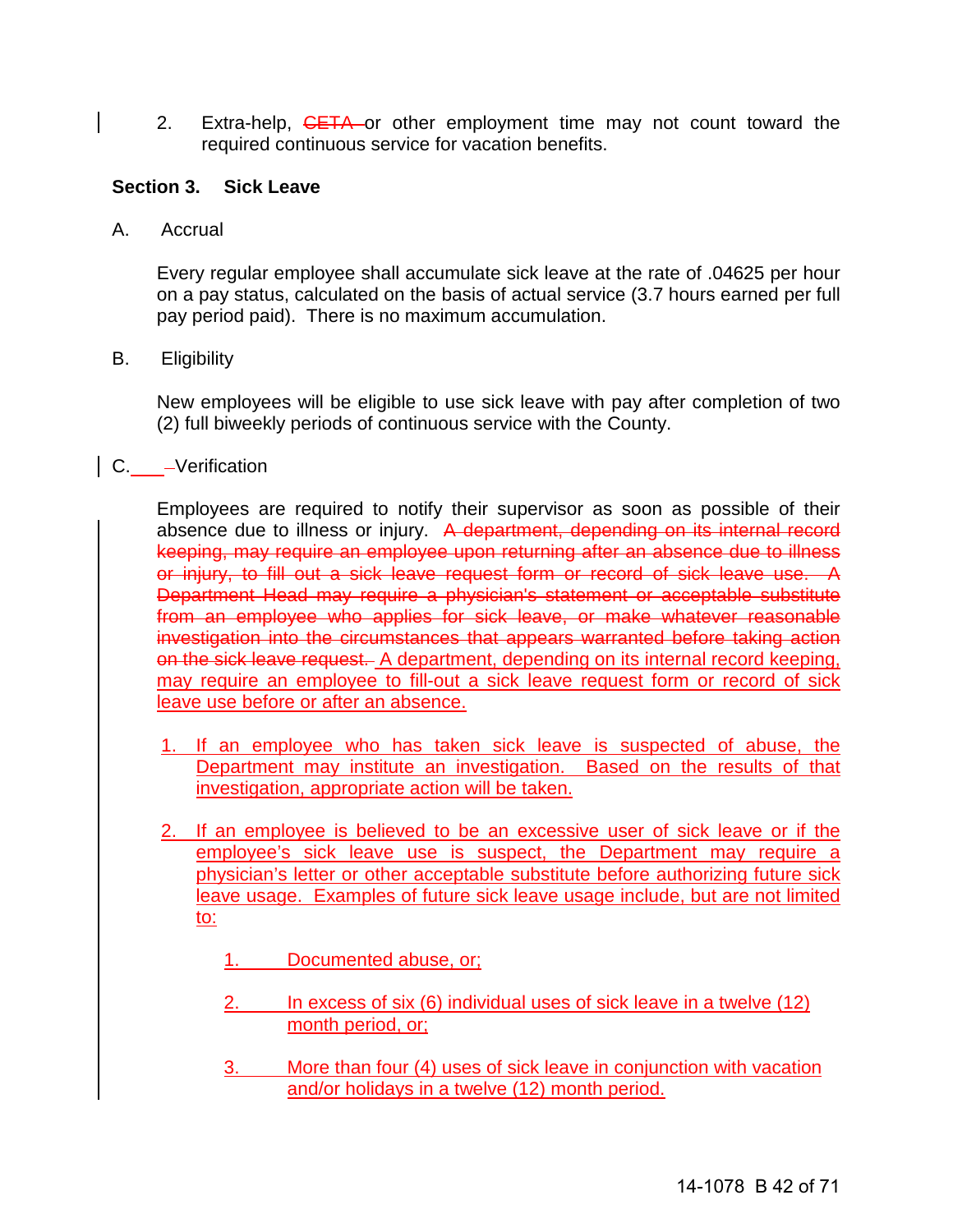Each use of sick leave may last one or more days. Each day of a multi-day sick leave absence does not continue its own individual use of leave.

## $\vert$  D.  $\vert$  –Usage

Employees are entitled to be paid for sick leave used, to a maximum of the time accrued, under the following conditions:

- 1. The employees<sup>''</sup> sillness, injury, disability or exposure to contagious disease which incapacitates him/herthe employee from performance of duties.
- 2. The employees<sup>''</sup> s receipt of required medical, dental or optical care or consultation.
- 3. The Eemployees may integrate their the employee's sick leave with their worker's compensation as provided for by State Workers Compensation laws. In addition, employees may integrate this sick leave with their SDI Benefits in accord with Article 98, Section 4.
- 4. The employees''s attendance to care for a member of the immediate family who is ill. (Family Medical Leave Act)
	- -5. Funeral Leave Employees may use up to three (3) days of Sick Leave for preparation, travel to and from, and attendance at the funeral of a member of the immediate family as defined below. Employees may be eligible for an additional  $two$   $(2)$  days of Sick Leave for reasonable circumstances. For the purpose of this paragraph five (5), immediate family means: parent, spouse, (step) son, (step) daughter, sibling, mother-in-law, father-in-law, grandparents or grandchildren by blood or marriage.
- | E. Incapacity to Perform Duties

If the appointing authority has been informed through a doctor's report of a medical examination, that an employee is not capable of properly performing his/herthe employee's duties, he/shethe employer may require the employee to absent remain absent himself/herself from work until the incapacity is remedied. During such absence the employee may utilize any accumulated sick leave, vacation, holiday and compensatory time or leave without pay. If the incapacity is not of a temporary nature, the appointing authority may take such actions as appropriate under the County rules on medical retirement, termination or demotion.

- F. Payment for Unused Sick Leave
	- 1. In order to receive payment for unused sick leave at the time of retirement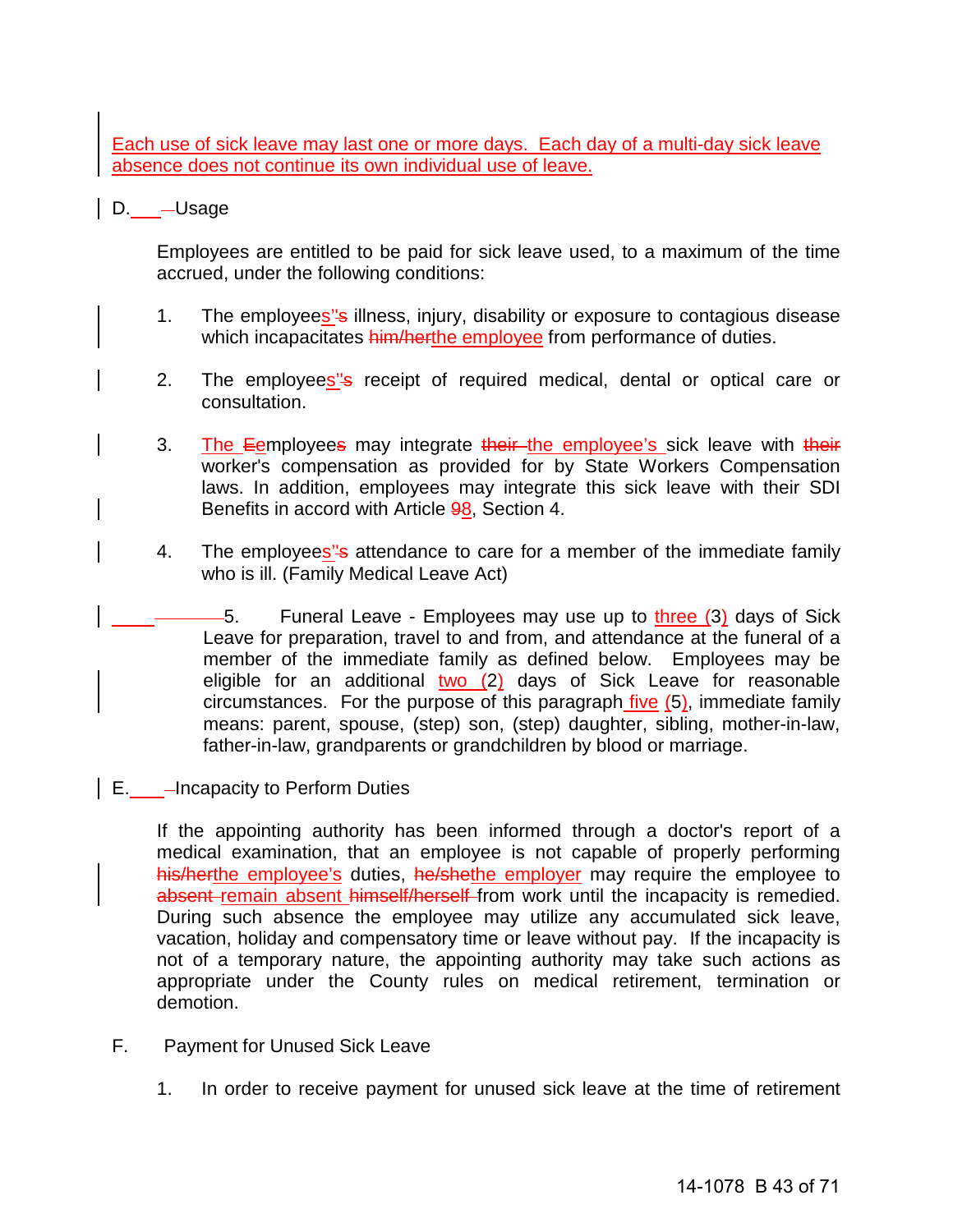only, a County employee must have five (5) or more years of County service.

- a. Employees with over *five* (5)-years of service: Shall receive twenty percent (20%) of their unused sick leave paid.
- b. Employees with over  $ten(10)$  years of service: Shall receive forty percent (40%) of their unused sick leave paid.
- c. Employees with over fifteen (15) years of service: Shall receive seventy percent (70%) of their unused sick leave paid.

-d.—— **Employees** with over twenty (20) years of service: :

**ShalShalll** receive one hundred percent (100%) of their unused sick leave paid.

- e. In the event an employee dies while in active service with the County their sick leave payoff will be made in accord with the above schedule and the limitation of this article and will paid in the same manner as the final check.
- 2. Maximum number of hours paid shall not exceed five--hundred (500). Employee's last hourly rate of pay shall be used in computing payment.
- G. Retirees Conversion of Sick Leave to Health Insurance Premium

An employee who is retiring under the CalPERS system may, at his/herthe employee's option, in lieu of Section F. "Payment for Unused Sick Leave", receive the equivalent value of that benefit in paid health plan premiums. Employees shall be responsible for whatever taxes as are appropriate for this benefit.

## <span id="page-43-0"></span>**Section 4. Supervisory Leave**

Employees in the classifications of Supervising Probation Counselor and Supervising Probation Officer will receive up to sixteen (16) hours of Supervisory Leave in pay period 01 of each year. Eligible employees will receive up to eight (8) hours of Supervisory Leave the first pay period in July 1999. Part-time supervisory employees shall receive this leave time on a pro-rated basis. Such leave does not accrue from year to year and must be used by the last day of pay period 26 of each year.

## <span id="page-43-1"></span>**Section 5. Court Appearances**

The provisions of Article 308.1 and 308.2 of the Compensation Administration Resolutionthe County Personnel Rules will apply to any employee who shall be called as a witness arising out of and in the course of his/her employment with another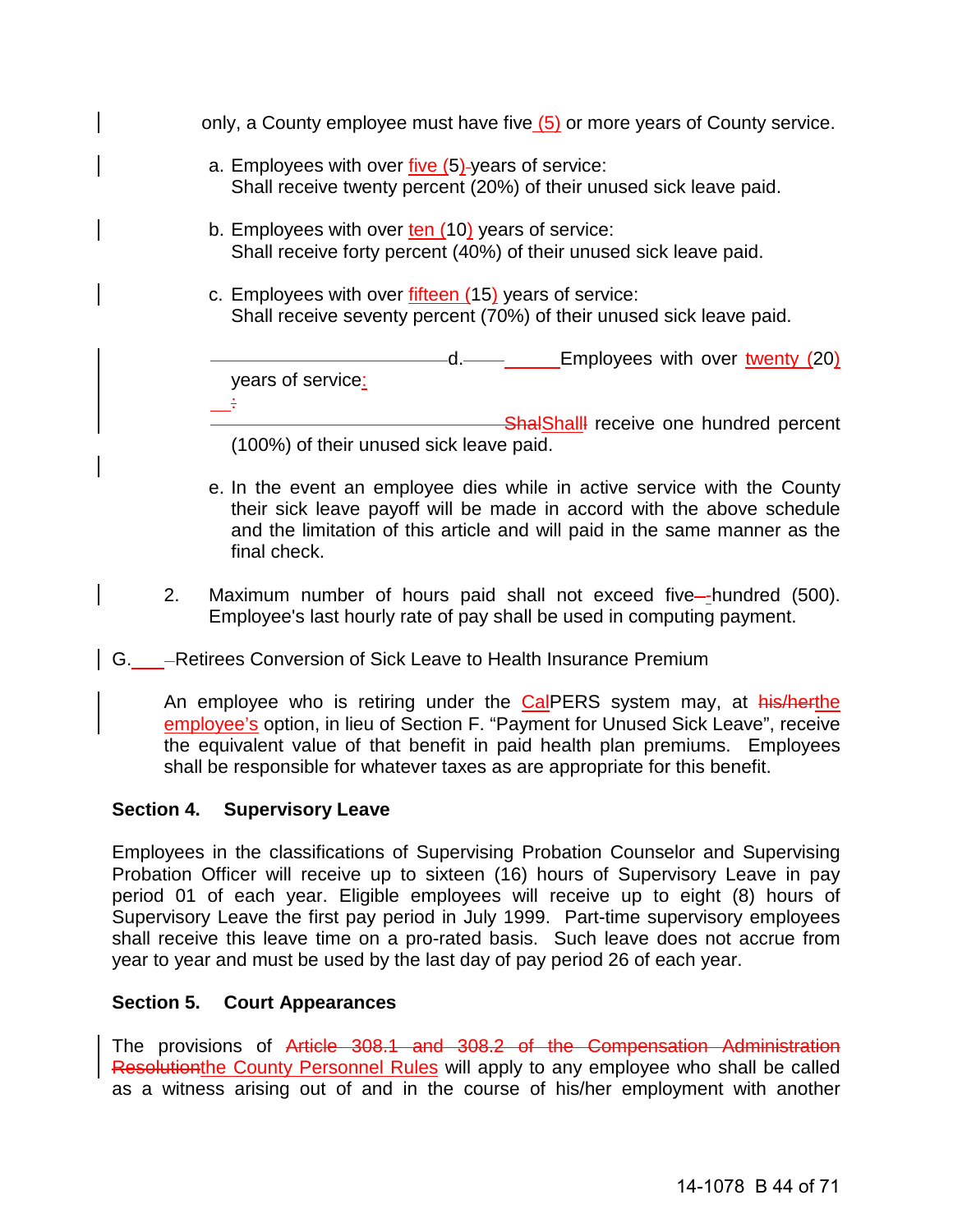governmental agency.

## <span id="page-44-0"></span>**Section 6. Catastrophic Leave**

A. Donation of Vacation Time Directly to Another Employee

An employee may donate in four (4) hour increments his/her accumulated vacation time to another employee who has exhausted their sick leave and vacation leave due to an extended or catastrophic illness. Such donation shall be on a form prescribed by the County Auditor. The hours donated will be deducted from the donating employee's accumulated balance and credited to the accumulation vacation account of the employee receiving the donation. The accepting employee shall be responsible for payment of any applicable taxes. County shall withhold any amounts authorized or required by law.

Catastrophic leave donation is designed to allow employees to donate vacation leave to other employees in times of exceptional need. Justifications for such transfers may include a catastrophic medical condition, injury or incapacitation of the employee.

- A. To be eligible for this benefit, an employee must have been employed by the County for one continuous year and worked no less than one thousand two hundred fifty (1,250) hours over the immediate preceding twelve (12) months. In addition, this leave may not be used for more than twelve (12) weeks in any twelve (12) month period.
- B. The employee requesting leave donations (requestor) must first exhaust all other forms of accrued paid leave.
- C. Contributions will cease if/when the catastrophic occurrence is resolved, or when twelve (12) weeks from the first transfer has passed.
- D. The amount of donated time paid to the requester will be reported as taxable income.
- E. Hours donated will not qualify the employee for hours worked as it relates to holiday pay, on-call duty compensation, Tahoe employment differential, bilingual differential, overtime, or time in class.

## **PROCEDURE**

A. The requestor must provide a signed written request for donations of vacation leave to his/he supervisor. Additionally, a statement from a health professional verifying an injury or incapacity likely to last for at least one month must be forwarded to the supervisor before any action will be taken. The supervisor will forward the written request and verification to Human Resources.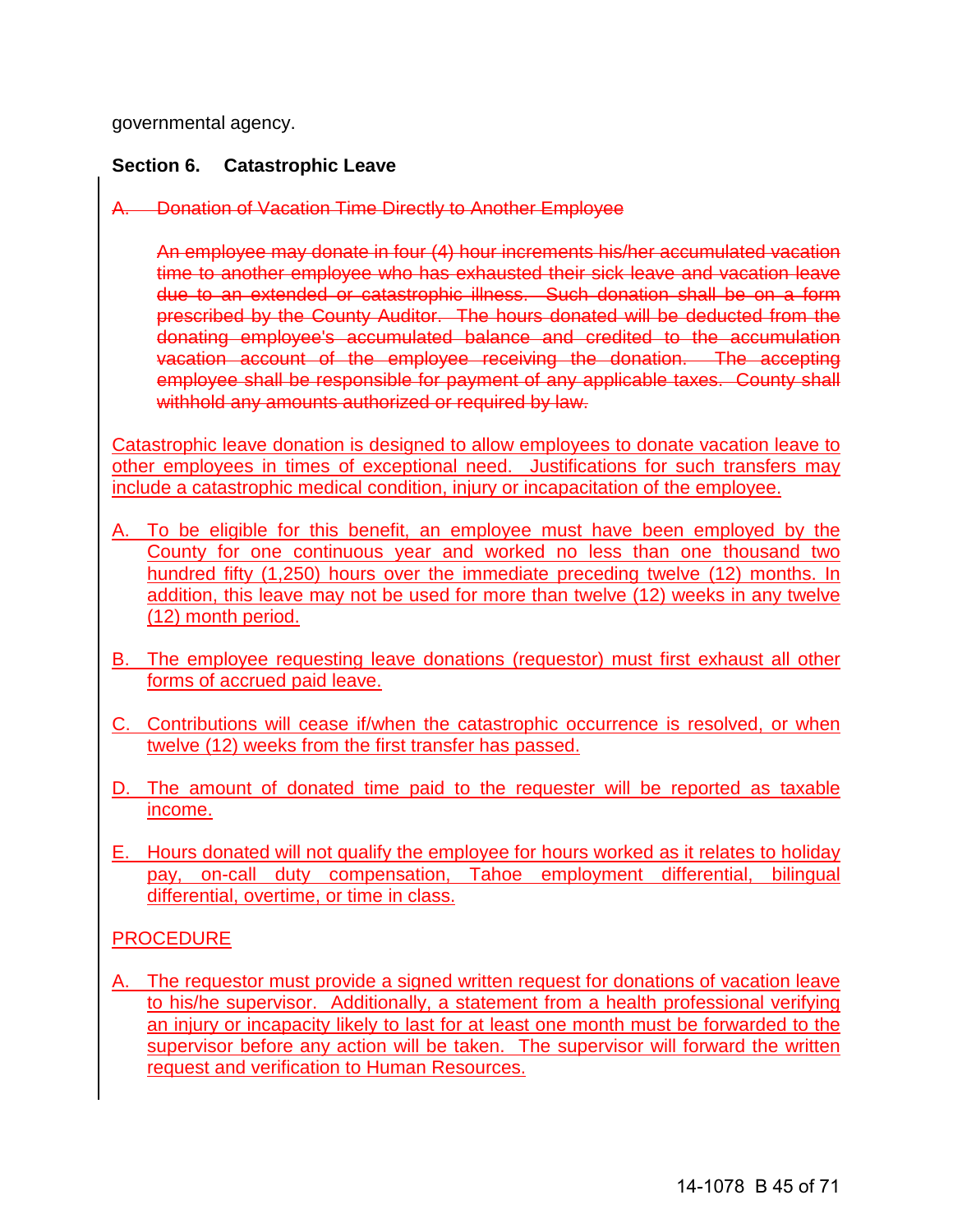- B. An employee's supervisor may take the initiative to request leave donations for an eligible employee. The recipient must consent, and all necessary documentation must be provided.
- C. Human Resources will ensure the requestor is eligible to receive catastrophic leave donations. Upon approval, Human Resources will post a notice on EDCnet advising employees of a request for donations. No additional notices will be sent.
- D. An employee wishing to donate vacation (contributor) will complete and submit to Human Resources a Catastrophic Leave – Vacation Donation form indicating the number of vacation hours being donated. The contributor must have at least 40 hours remaining after the donation. Once submitted, transfers of leave may not be revoked by the contributor. The requestor will not be made aware of who has donated leave.
- E. Donations will be made in one hour increments. Employees may donate up to an annual maximum donation of sixteen (16) hours to any employee. All donations will be deducted from the contributor's balance and held in queue until such time as they are needed by requestor. Donated hours will be drawn on by the requestor, as the need arises, from the pool of donated hours on an hour for hour basis. All unused pledges remaining in the pool will be credited back to the original contributors on a last donated, last used basis.

Donations will be charged hour for hour at the pay rate of the contributor to the department in which the requestor is employed.

# <span id="page-45-0"></span>**ARTICLE 1110. PERSONNEL PRACTICES**

## <span id="page-45-1"></span>**Section 1. Probationary Periods**

A. A.-Duration

Probationary periods are considered as a continuation of the selection process and apply to all initial appointments, promotions, employee initiated lateral transfers to a different position and as provided in Article 11., Section 1.B.1., below. Nothing herein is intended to create a "For Cause Standard" for release during a probationary period. Civil Service Status (permanent status) shall attach only when a regular employee successfully completes the probationary period for the specific classification during their initial appointment. Nothing herein is intended to prevent the County from extending a probationary period one time for six (6) additional months to ensure an employee has demonstrated all of the necessary skills and traits to successfully pass probation for the job classification. The County must provide the employee written notice that the employee's probationary period will be extended at least seven calendar days before the employee's probationary period expires.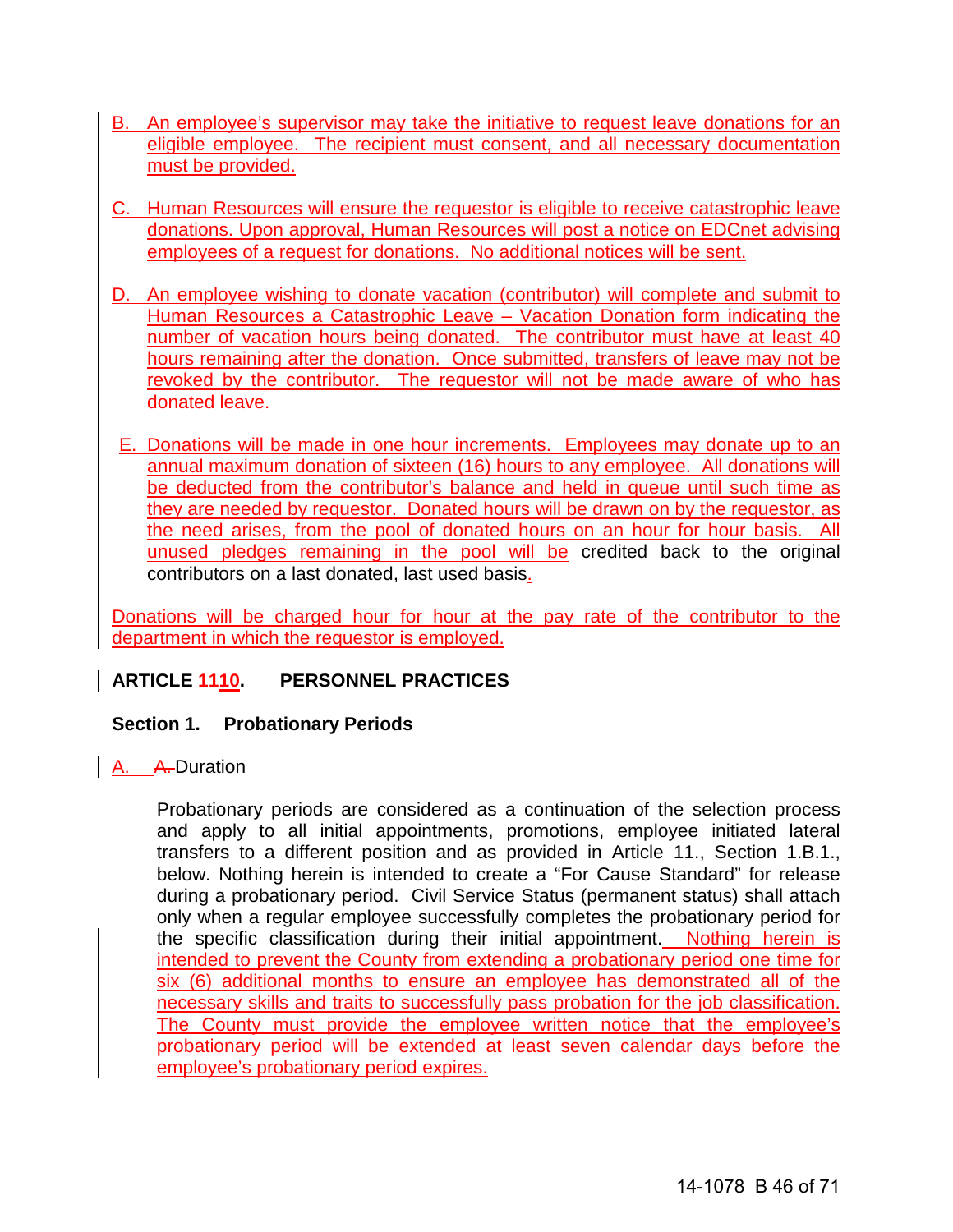- 1. Employees in the **Probation Union Bargaining Unit** shall have an initial probationary period of twenty-six (26) biweekly pay periods.
- 2. Employees initially hired into or promoted into classifications in the **Probation** UnitUnion shall have a probationary period of twenty-six (26) biweekly pay periods.
- 3. Leaves of absences, paid or unpaid, leaves granted under the Family Medical Leave Act, California Family Rights Act, Pregnancy Disability Leave, Americans with Disabilities Act, Workers' Compensation Laws, or other legally mandated leaves, and light duty, transitional duty or modified duty assignments that are not considered significantly within the job functions of the job classification or job assignment shall not count towards completion of the probationary period, as provided by law. Individual probationary periods shall be extended commensurately by each hour under these circumstances.
- 4. Time worked by an employee in a temporary, provisional, extra-help, CETA or other employment shall not count toward completion of any probationary period.
- 5. An employee who is not rejected prior to completion of the prescribed probationary period, unless extended per the provision herein shall acquire permanent status automatically.
- B. Status of Employee
	- 1. Probationary Period Required

 A probationary period is required in the following circumstances: upon initial appointment to a position in a class in the classified service; upon promotion to a position in a class in the classified service; upon voluntary demotion or transfer to a position in a different class series in which the employee has not previously achieved civil service status unless a Department Head and employee agree to waiver or reduce the probationary period; upon displacement to a classification in a different class series where the employee has not completed probation at the lower level; upon displacement resulting from layoff or release from probation after promotion where total time in the higher and lower level classes is less than the required probationary period at the lower level; upon transfer to a position in the same classification in a different department when the employee has not attained permanent status in the class, except that the total time in the probationary period in the class shall not exceed one year; upon reclassification to a class at the same or higher salary range unless waived by the appointing authority; in any other circumstance not specifically excluded in B.2.

2. Probationary Period Not Required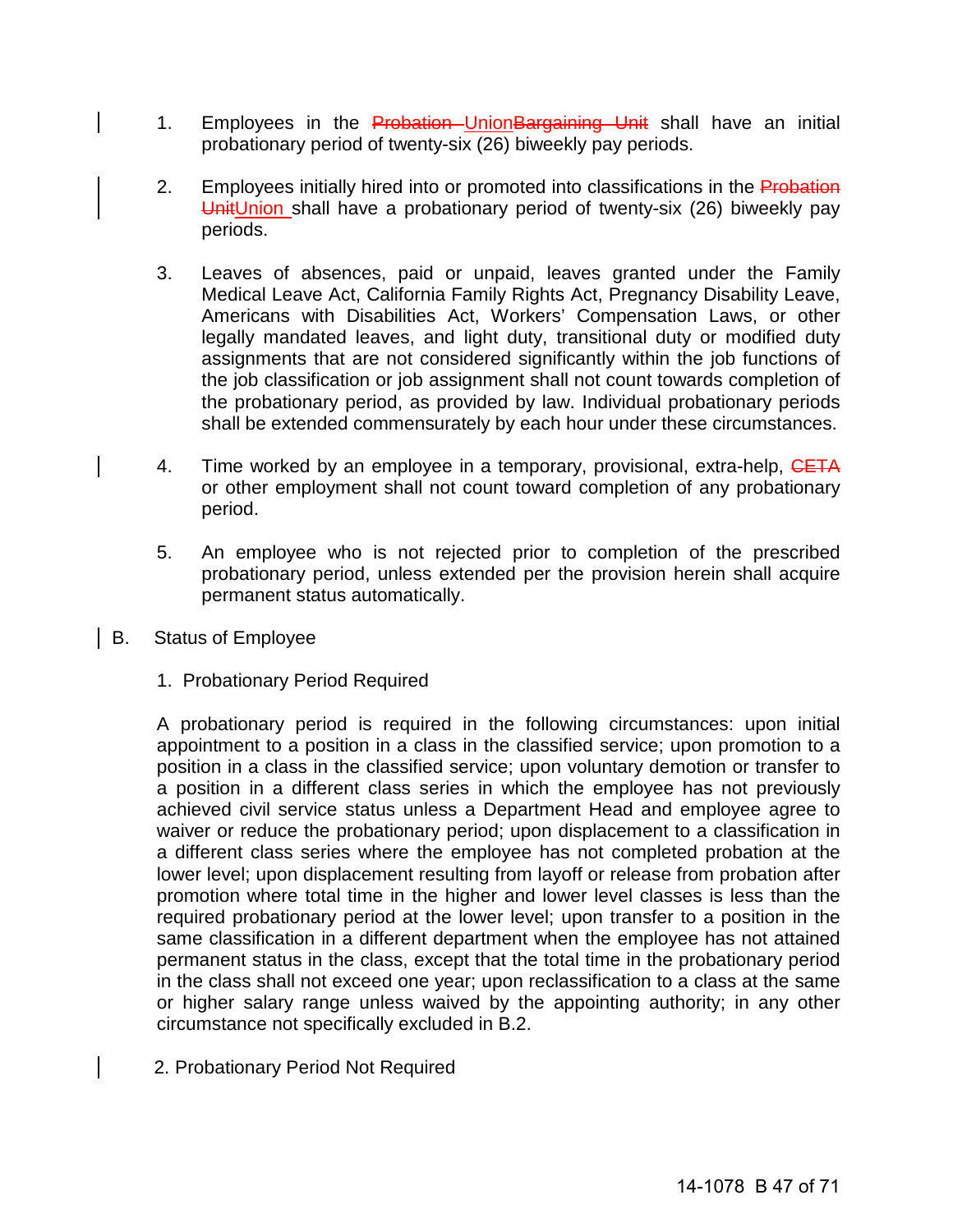A probationary period shall not be required upon involuntary demotion; upon displacement resulting from layoff or release from probation after promotion where time in higher and lower level classes satisfies the required probationary period at the lower level; upon voluntary demotion to a position in a class in the same class series when the employee has completed the required probationary period in a higher level class; upon transfer to a position in the same class in the same department; upon transfer of the employee to a position in the same class in a different department when the employee has previously achieved permanent status in the class except where the Department Head and employee concur on a probationary period not to exceed thirteen (13) pay periods; upon restoration resulting from a layoff to their former position or lower position in their class series where the employee had completed a probationary period; upon reclassification to a classification in which the incumbent is Y-rated.

#### C. Laid-Off Employees

An employee with permanent status who is laid off and subsequently reinstated to their former position or lower position in their class series shall not serve a new probationary period. Laid off employees hired into other County position from which they were not specifically laid off shall serve a new probationary period. Former probationary employees who were laid off and subsequently reemployed shall serve a complete new probationary period upon rehire.

## D. Rejection During Initial Probation

The appointing authority may terminate (reject) a probationary employee at any time during the probationary period without the right of appeal in any manner and without recourse to either the Grievance or Appeal Procedure; except when the employee alleges and substantiates in writing that the termination was due to political or religious or Uunion activities, race, color, national origin, sex, age, handicap or sexual orientation, or otherwise provided by law. Appeals on this basis shall be processed through the County's Discrimination Complaint Procedure. The appointing authority shall notify the employee in writing that he/she is rejected during probation. No reasons for the action are necessary.

#### E. Rejection During Secondary Probation

Should an employee who has been promoted fail to satisfactorily complete his/her probationary period, such employee may elect to return to a position in the classification in the department from which the employee was promoted. If the employee held permanent status in such former classification, the employee shall not be required to serve a new probationary period. The employee's step and anniversary date shall be restored to their pre-promotion status.

Notwithstanding any other provisions, an employee rejected during the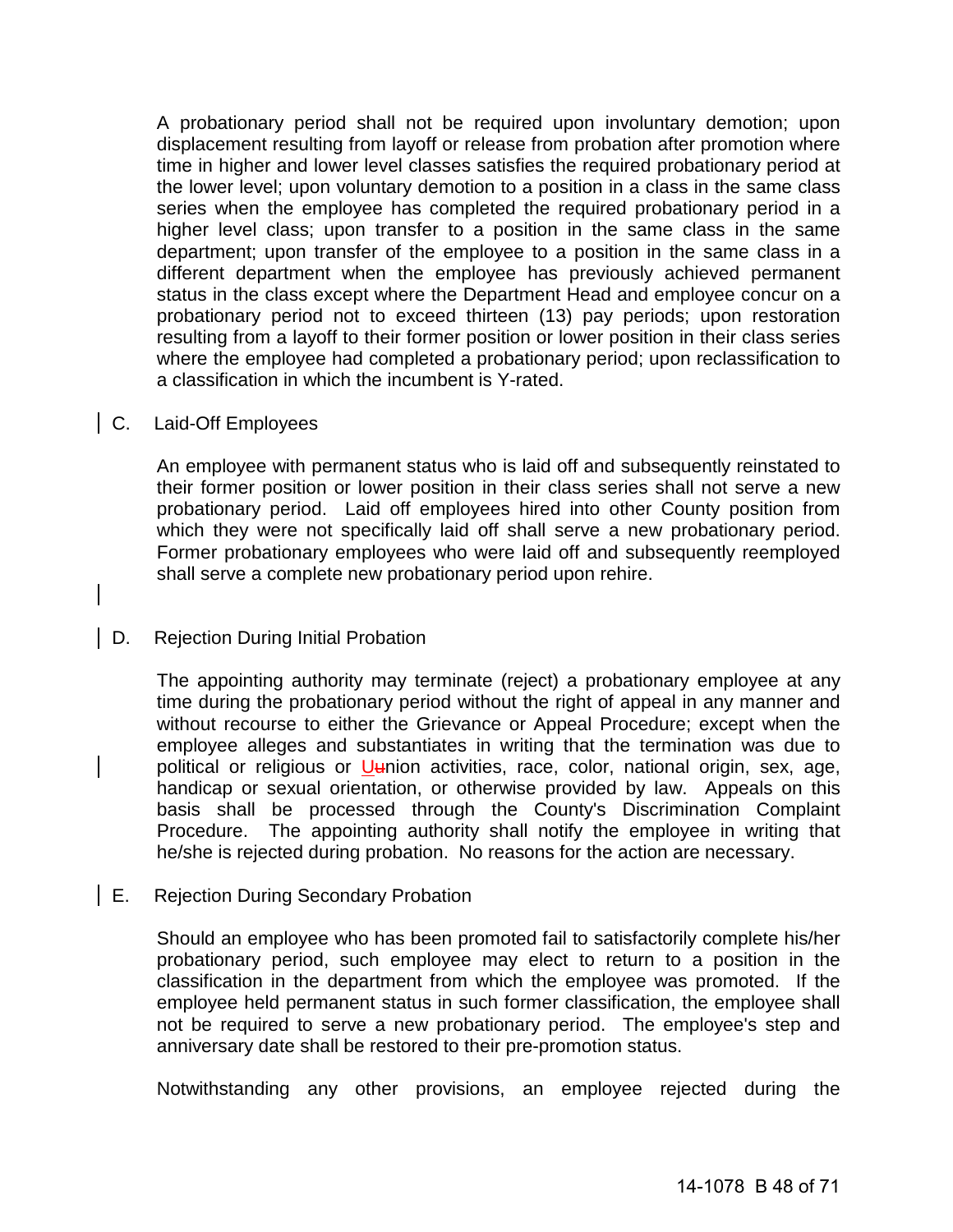probationary period from a position in the County service to which the employee had been promoted, shall be restored to a position in the classification in the department from which the employee was promoted.

F. For employees hired after September 1, 1999, at the beginning of all probationary periods, the employee will receive a written statement of expectations signed by the supervisor and the employee. The supervisor shall retain the copy signed by the employee and provide a copy to the employee.

Not less than monthly the supervisor shall meet with the employee to review the employee's progress toward meeting the supervisor's expectations. The supervisor shall provide the employee with a written summary of the meeting.

The employee will acknowledge receipt of the summary of his/her progress by signing a copy of the summary. The supervisor will retain the copy signed by the employee.

The employee shall be considered to have met expectations in any month in which the supervisor does not meet with the employee and provide the employee with a written summary of his/her progress.

All written summaries, containing the employee's acknowledgment of receipt, shall be submitted to Human Resources with the appropriate forms for successful completion of probation or of the employee's failure to complete the probationary period.

# <span id="page-48-0"></span>**Section 2. Documentation of Performance Evaluation**

Non-probationary employees who have not yet reached the top step of their salary range shall be evaluated approximately thirty (30) days prior to the date that their next merit increase is due. Non-probationary employees who are at the top step of their salary range shall be evaluated annually on or about the anniversary date of their appointment to their current position. Nothing in this Section is intended to preclude the County from evaluating employees on a more frequent basis.

Good performance is to be acknowledged by use of letters of commendation and/or recognition which are submitted to Human Resources for inclusion in employees' personnel files. Letters of commendation and/or recognition from outside the department are to be forwarded to Human Resources with a copy to the department for inclusion in the employee's personnel file. Neither the contents of an employees' performance evaluation nor *Efailure* to provide letters of commendation and/or recognition is notare grievable or appealable. However, an employee may submit a written response to a performance evaluation which shall be attached to and permanently filed with the performance evaluation.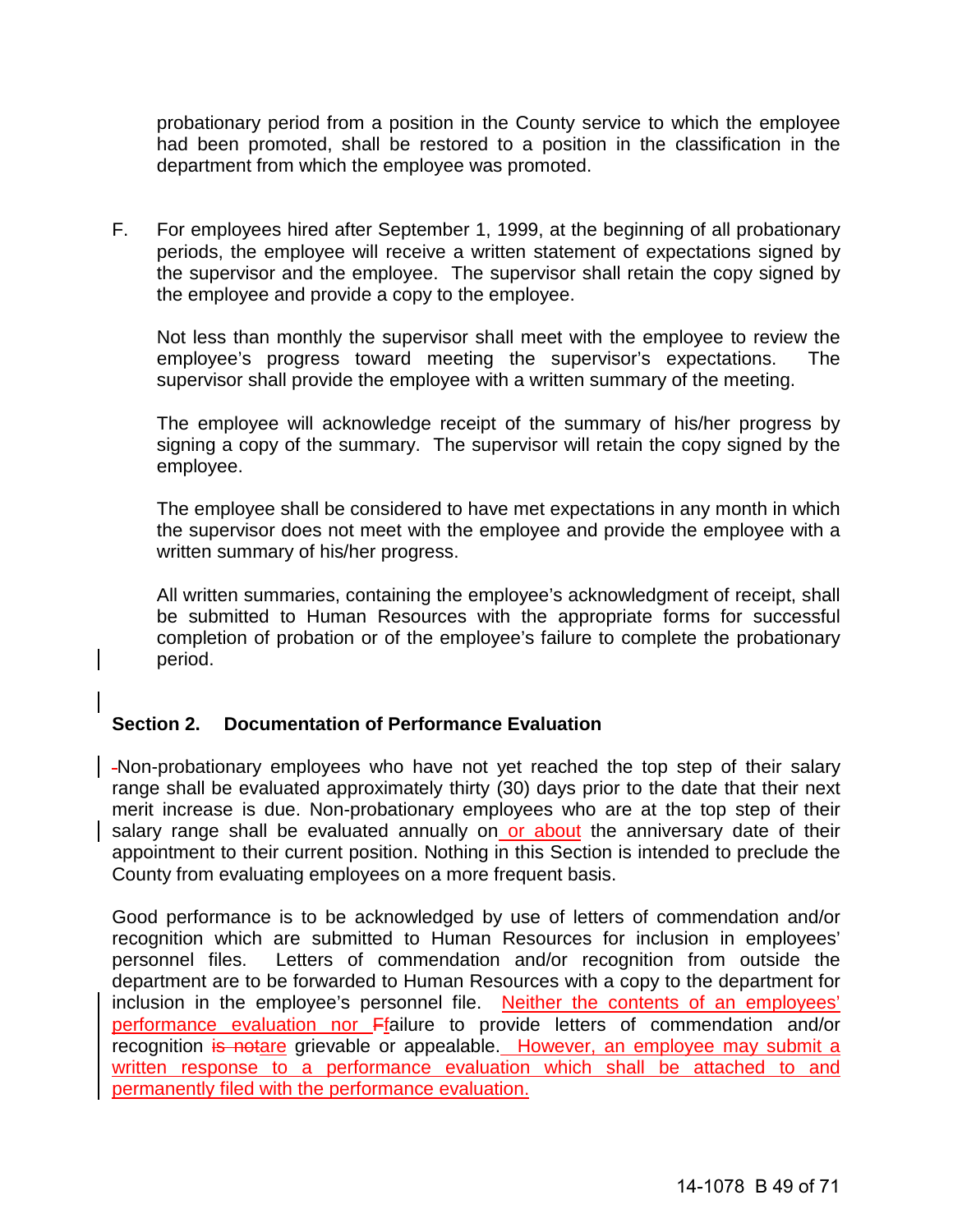Performance or issues which need improvement are to be documented by memorandum, e.g., letters of warning or counseling, reprimands, etc.

The Union agrees to adopt the current electronic Employee Performance Evaluation forms and process for documenting performance as noted in the MOU.

## <span id="page-49-0"></span>**Section 3. Safety Reporting Procedure**

#### A. Purpose

The purpose of this section is to encourage employees to observe and report unsafe working conditions or equipment to the supervisors and for the supervisor to give immediate attention to such reports.

B. Procedure

Step 1: When an employee believes that an unsafe condition exits, the employee shall immediately bring the matter to the attention of the supervisor. If the supervisor does not take immediate steps to remedy the unsafe condition, the employee may file a written "safety" complaint with the supervisor.

Step 2: The supervisor will respond in writing to the complainant within two (2) working days of the time the written complaint is filed.

Step 3: If the written response of the supervisor is unsatisfactory, the employee may present the complaint to the Department Head or designee within two (2) working days. The Department Head or designee will review the alleged unsafe condition and will make the final decision on the complaint within two (2) working days of receiving the complaint. Copies of the safety complaint and the responses at all levels will be provided to the appropriate Safety Committee. The substantive decision of the supervisor or the Department Head is not grievable under Article 13 of the MOU. However, failure to adhere to this procedure is grievable under Article 13 of the MOU.

## <span id="page-49-1"></span>**Section 4. Drug Free Work Place**

The County and the Union agree that they are committed to providing and maintaining a drug free work place in accordance with the Drug Free Work Place Act of 1988. It is understood that the unlawful manufacture, distribution, dispensing, possession or use of drugs and/or alcohol is prohibited in the work place and that violation of this provision would subject the employee to disciplinary action. An employee may possess a prescription medication lawfully obtained via a prescription from a licensed medical doctor. The County has a zero tolerance standard for employees being under the influence of or in possession of alcohol and/or drugs while at work. Reasonable effort will be made to inform employees about the dangers of drug abuse in the work place,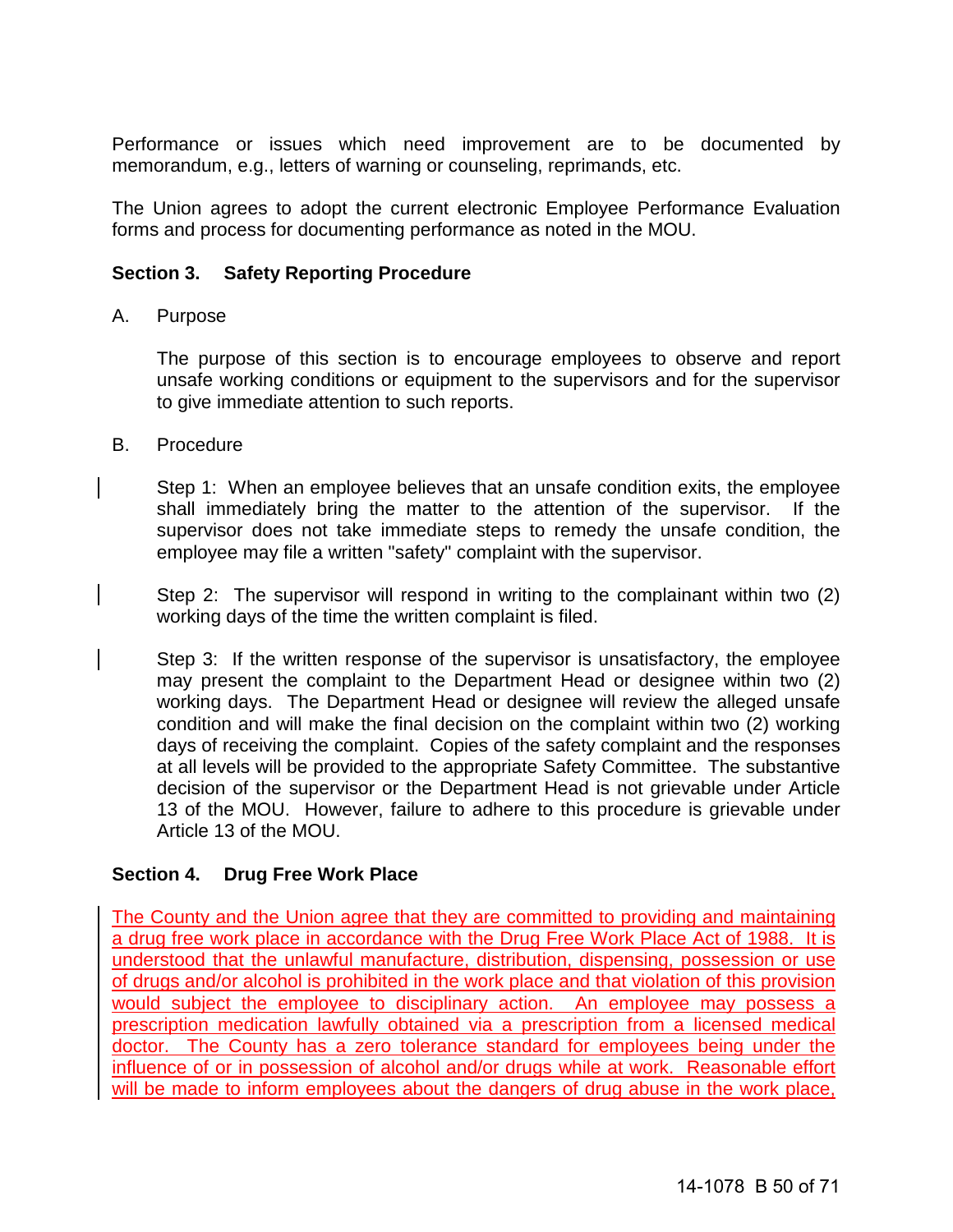the availability of any counseling or rehabilitation, as well as the Employee Assistance Program, and that disciplinary action may be imposed upon employees for drug abuse violations occurring in the work place or affecting work performance. The Parties shall discuss the adoption of a reasonable suspicion drug testing policy during the term of this MOU.

## <span id="page-50-0"></span>**Section 5. Closure of County Buildings Policy**

The County Administrative Officer or his/her-designee shall determine when County facilities shall be temporarily closed in an emergency as determined by the Chief Administrative Officer.

- A. Any and all twenty-four  $(24)$  hour, seven  $(7)$  days a week facilities and/or operations are exempt from Article 4410, Section 5.
- B. Employees whose buildings have been temporarily closed may be reassigned to work sites in the same geographic area.
- C. Regular County employees scheduled to work, but who are directed not report to work or who are sent home from work due to the closure of their work site due to an emergency, shall receive their regular pay for that scheduled shift. An employee shall not receive regular pay if the employee does not report to work due to circumstances when there has not been a County directive closing the employee's work site.
- D. After the first day of closure of a County building, if the County is unable to reopen a work site, or is unable to obtain an alternative work site in the same geographical area, an employee will be compensated for that day(s) as if it were a holiday.
- E. Notwithstanding Article 6, Section 2, Dduring a temporary closure of County buildings, those regular employees who are still required to work as part of our essential services, as defined by the Chief Administrative Officer, would receive overtime compensation at time and one-half for those hours actually worked during designated closure.
- F. Those employees who are on scheduled vacation, compensatory time off, sick leave or any other paid leave during a designated closure would not be affected by the closure.
- G. Should the closure of a County facility last longer than five (5) working days the County reserves the right to reassign employees outside their geographical area. In the event of reassignment outside the employee's geographical area, the employee may at his/herthe employee's request utilize accumulated vacation and/or compensatory time off in lieu of reassignment unless the Chief Administrative Officer makes a finding that the employee's services are essential to the continued operation of the County. In the event the Chief Administrative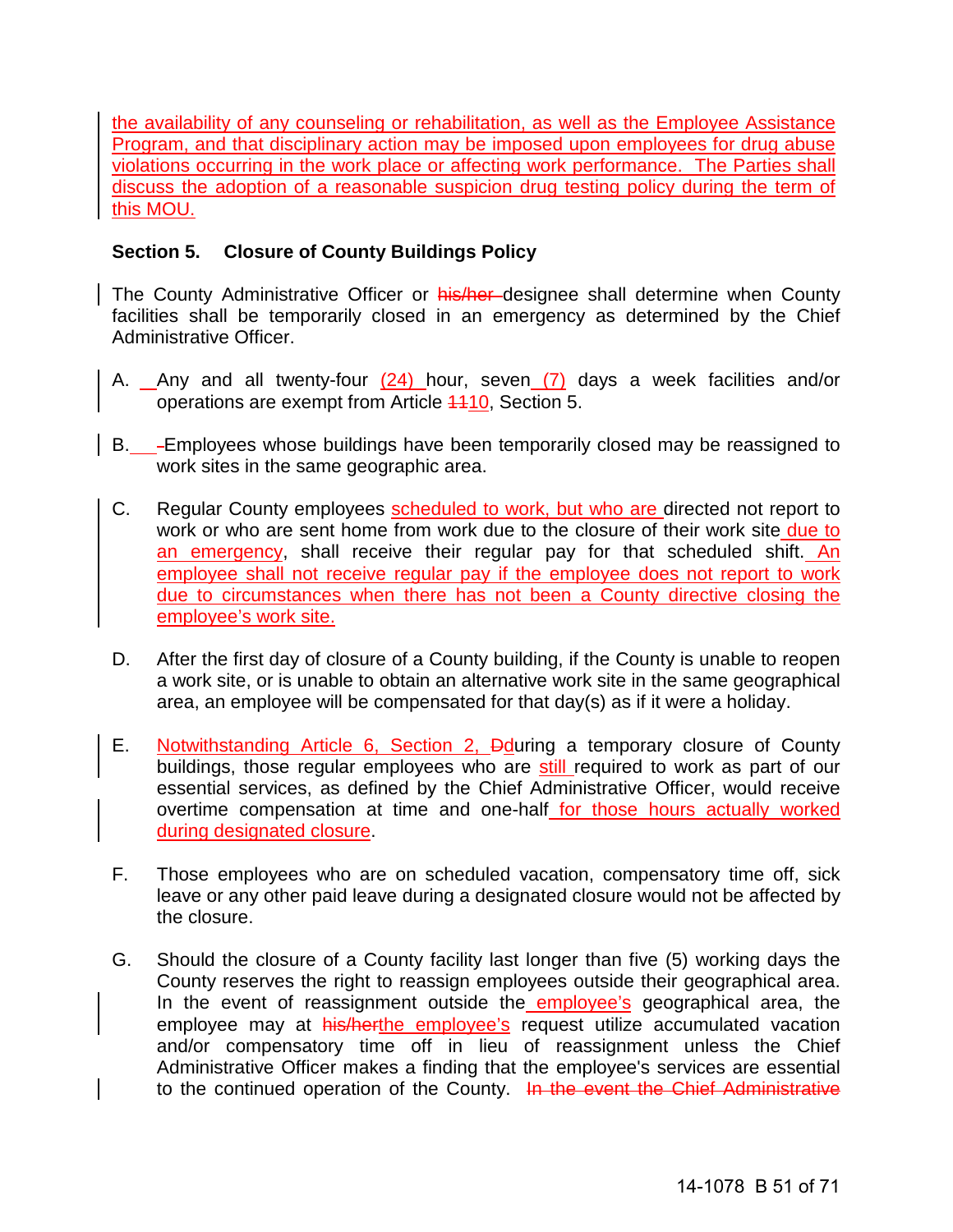Officer finds the employee's services are essential, the employee will be provided time and compensation for their commute.

- H. Geographical area is generally defined as:
	- 1.Tahoe Basin
	- 2. Western Slope

## <span id="page-51-0"></span>**Section 6. Appeals of Disciplinary Actions**

An employee in this unit, having obtained permanent status in the County's Civil Service System, shall have the right to appeal a termination, demotion in class or salary step or suspension without pay. Such appeal shall be in accordance with the provisions of the County Resolution No. 228-84, Section 207Personnel Rules.

#### <span id="page-51-1"></span>**Section 7. Hepatitis B Inoculations**

The County shall provide Hepatitis B inoculations to all members of the bargaining unit.

## <span id="page-51-2"></span>**ARTICLE 1211. REDUCTION IN FORCE**

The following Reduction in Force policy is hereby included as a part of this MOU. Such inclusion, however, shall not provide avenues of appeal beyond those contained in this Article. This reduction in Force policy does not apply to employees who are covered by the Reduction in Force procedure defined in the California Administrative Code, Title 2, Division 5, Local Agency Personnel Standards.

#### <span id="page-51-3"></span>**Section 1. Policy**

When necessary, and directed by the Board of Supervisors, a reduction in the County's work force may be initiated by (1) lack of work, (2) lack of funds, (3) program or organizational changes resulting in a surplus of employees, or (4) elimination of a specific program or service. Insofar as possible, a reduction in force shall be accomplished by attrition. When it is determined by the Board of Supervisors that attrition will not provide relief for the condition warranting a reduction in the number of County employees, the Board may direct (1) a temporary layoff of up to ten (10) working days of specific employees or classifications without invoking the provisions of this policy, or (2) a specific layoff by classification, number of employees and department(s) pursuant to this policy.

#### <span id="page-51-4"></span>**Section 2. Procedure for Permanent Layoffs**

Reduction in Force occurs when the Board of Supervisors by Resolution amends the Authorized Personnel Allocation Resolution and/or adopts a Proposed or Final Budget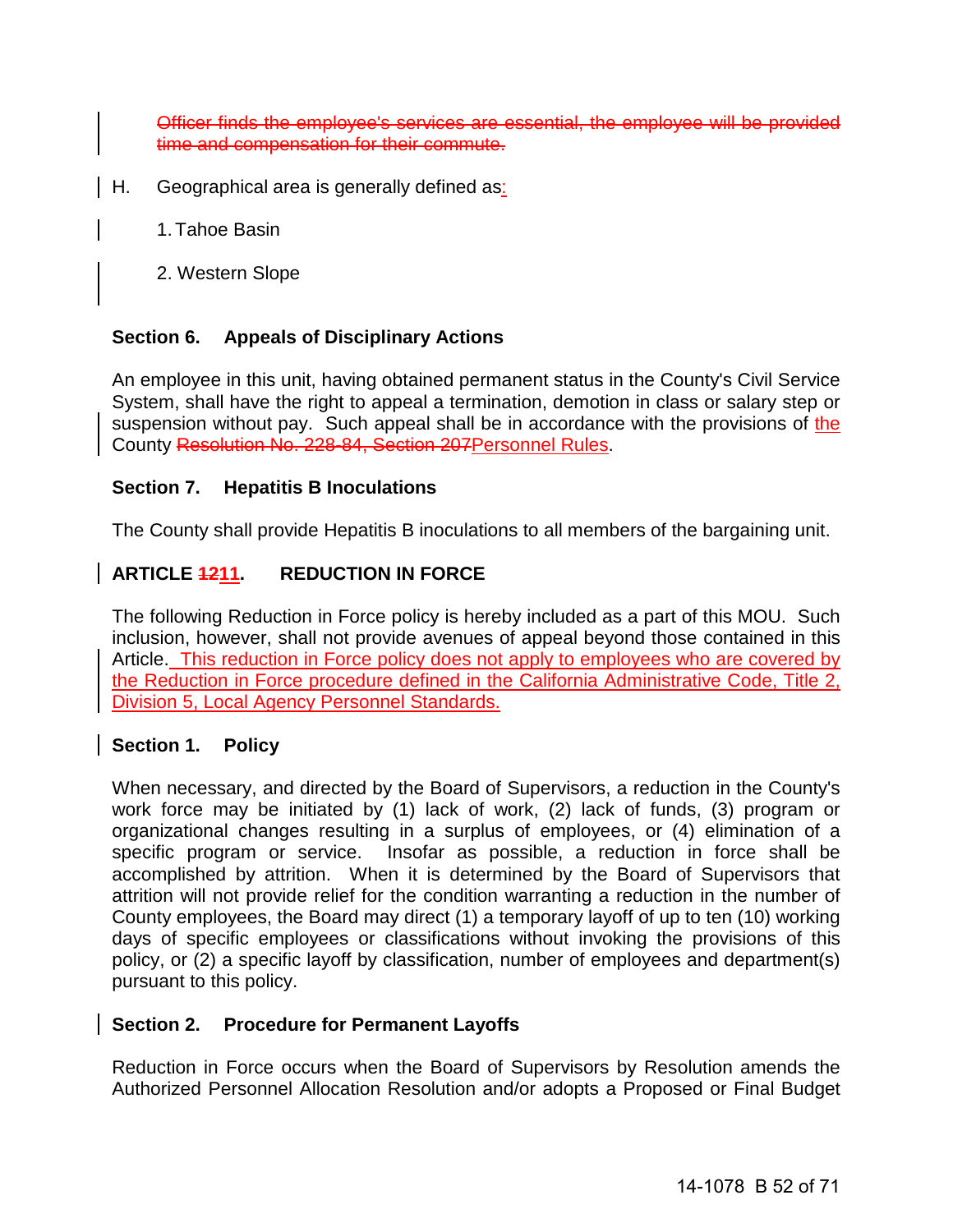that deletes specific positions by classification from a department.

- A. The Department of Human Resources, with the assistance of the affected department, determines the individuals to be laid off for the initial classification in which a layoff is to occur and for succeeding lower level classification(s) if displacement by bumping ( demoting in lieu of layoff) is anticipated in accordance with this Article according based on employee to retention points. A list of the classifications in which positions have been deleted along with the names and total retention points of employees in those classes shall be posted in the affected department and a copy mailed to the Union's current address. It is the Department Head's responsibility to insure posting.
- 2B. Layoffs and displacements are made within the department involved and are not Ceountywide.
- 3C. Written notice of layoff shall be served on affected employees in person or by certified letter mailed USPS Priority mail sent to the last address on file with the Department of Human Resources. Notice will be served or mailed no later than thirty (30) calendar days prior to the effective date of separation. The thirty (30) calendar days shall include the effective date and the date served. Notice shall be deemed served upon the postmarking and logging of the certified letter by the County's mailroom or upon personal serving of the notice to the individualproof of service.
- 4D. The written layoff notice shall include the effective date of the separation (layoff), the reasons for the layoff, displacement (bumping) rights, if any, rehire or restoration rights and the appeal rights. Such notice shall also set a specific deadline of not less than five (5) working days for when the affected employee must notify the Department of Human Resources that they will be exercising their displacement rights.

## <span id="page-52-0"></span>**CSection 3. Order of Layoffs**

Layoffs will be determined based on an inverse order of retention points computed as per provisions listed below by the classification within the individual department. Any required reduction in the number of employees shall be in the following order within the same classification:

- (1) Extra-help and provisional,
- (2) Probationary employees serving an initial probation period,
- (3) Regular (permanent-civil service status) fullpart-time, and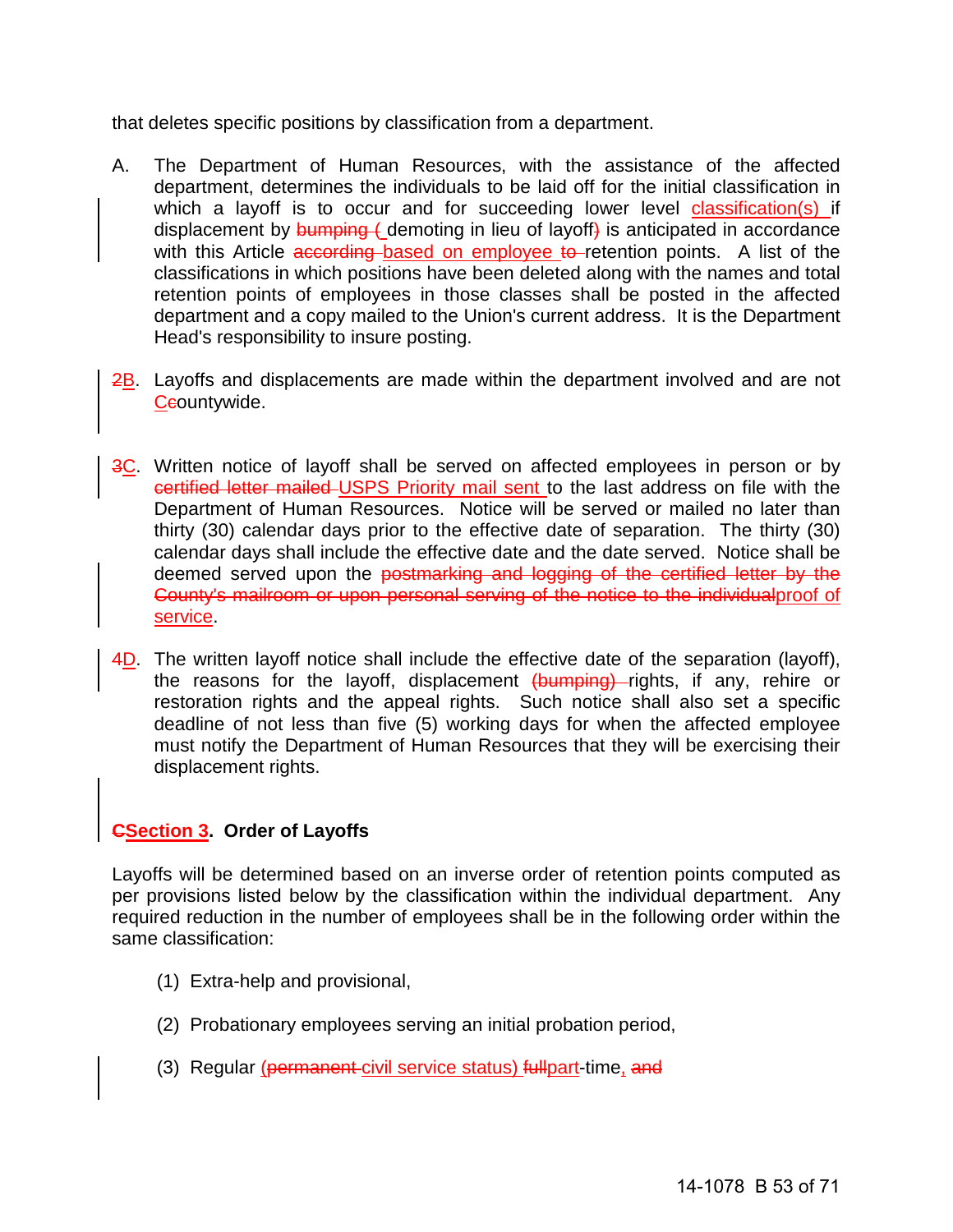## (4) Regular (civil service status) partfull-time employees.

## A. <del>1.</del> Longevity

A full-time employee shall receive one  $(1)$  -point for each full month of continuous service as a regular County employee in his/herthe employee's classification. Time spent in other classifications which the employee occupied within the prior three (3) years and which are at the same or higher rate of pay based upon the current salary plan applicable at the time of the layoff shall be included in the service time in the affected class. This includes probationary time and GAIN sponsored training.

Part-time employees shall receive a proportional amount of longevity retention points based upon the number of hours worked. Less than a full month of service shall be prorated. It does not include service prior to employment, interruptions caused by resignation, dismissal, or transfer to extra-help status or disciplinary actions as defined in 2 below. It does include periods covered by authorized leaves of absences and such service accrued before a previous layoff.

## B. Performance/Disciplinary Actions

- The following number of points shall be added to or subtracted from the employee's total number of Retention Point based on the annual regular performance evaluations received in the last three (3) calendar years. If the employee has not yet received a performance evaluation in the calendar year of the proposed layoff, his/her performance will be deemed satisfactory. The evaluation received at the completion of the probationary period shall be a "regular" evaluation, but other performance evaluations received during probation or other special evaluations shall not be counted for purposes of this section. The points shall be as follows for full time employees. Part time employees shall receive a proportional amount of performance points based upon their ongoing work schedule.

Outstanding - two (2)

Above Average - one (1) Satisfactory - zero (0) Needs Improvement - minus one (-1) Unsatisfactory - minus two (-2)

The maximum number of points an employee can gain or lose is 2 points per year for a maximum of 6 points.

- 1. An employee who receives an involuntary demotion as a disciplinary action will have twelve (12) points deducted from that employee's retention points if the administrative disciplinary appeal is completed or waived.
- 2. An employee who receives a suspension will have one (1) point per day of suspension deducted from the employee's retention points, with a maximum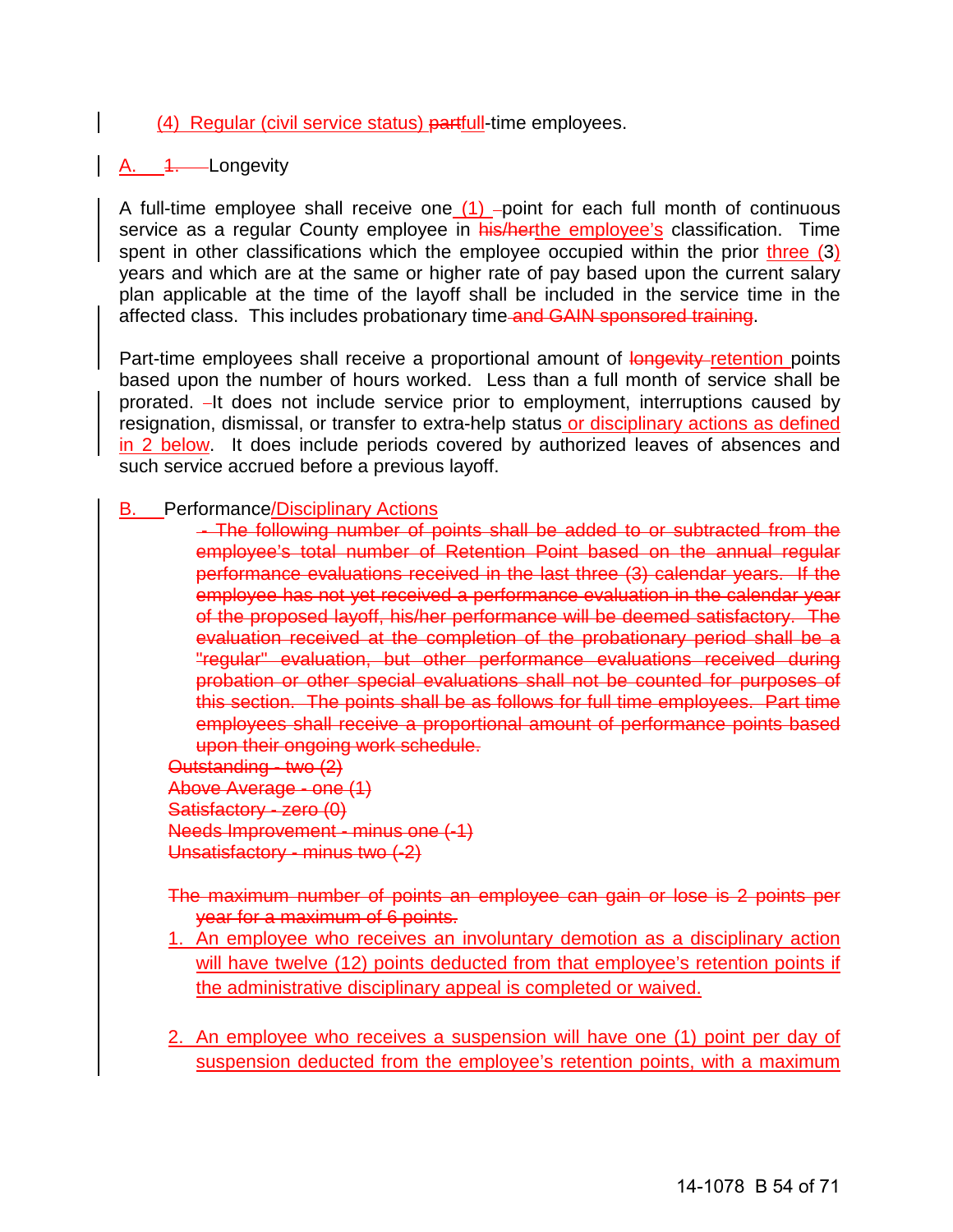deduction of twelve (12) points if the administrative disciplinary appeal is completed or waived.

- 3C. Alternate Classes Classes which are budgeted as alternate classes (e.g. Office Assistant II/I), as stated in the Personnel Allocation Resolution, shall be treated as one class for purposes of determining retention points.
- D. Out of Class Assignments Out-of-class time will not be credited towards the outof-class position in which the employee served. Out-of-class time will be considered as continuous service in the employee's regular classification.
- $4E$ . Ties In cases where two or more employees are tied with the same number of retention points, the following factors shall be considered in order for the purpose of breaking the tie: total County service (including County service prior to the most current period of employment); job related coursework taken during the current period of employmentdiscipline actions; Department Head or designee determination. Letters of reprimand will be considered as a tie breaking criteria for up to three (3) years from the date of issuance.
- 6F. Volunteers Forfor Layoff -
- An employee who occupies a position within a class within a department affected by a layoff and/or displacement may volunteer to be laid off in place of another employee who has fewer retention points and who would otherwise be laid off. Such employee shall be entitled to the same rights and restoration privileges as other employees in accordance with this Article.

## <span id="page-54-0"></span>**DSection 4. Layoff Privileges**

The following are the options open to affected individuals in each layoff instance:

# -Displacing in a Lower Class

An employee affected by layoff may, at his/herthe employee's discretion, in lieu of layoff, displace an employee in a class previously held by the employee or in succeeding lower classes in the class series who has less retention points. Retention point computation for displacement purposes are made as determined for the original layoff. This is considered a voluntary demotion.

## **2Restoration**

A.

 Restoration shall be in inverse order of layoff. Names of employees with permanent regular civil service status who have been laid off will be placed on an appropriate restoration list for their classification and department in order of Retention Points. The list will extend for a period of two (2) years. Employees shall also have restoration rights to a classification which has been replaced by a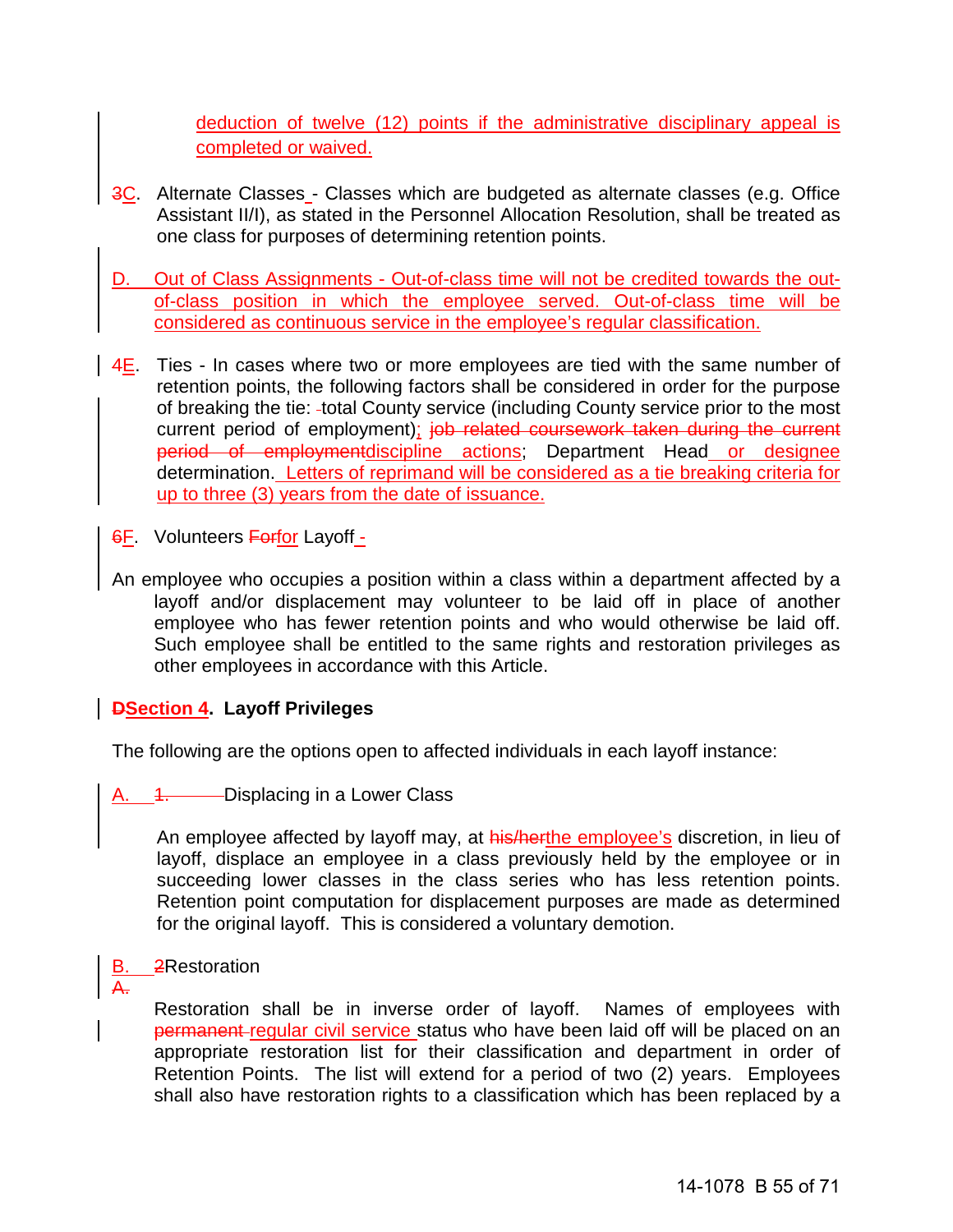reclassification of the classification which the person previously had permanent status, provided that the duties have remained essentially the same. This list shall be maintained in the Department of Human Resources. This includes employees taking voluntary demotions in lieu of layoff who shall be placed on a restoration list for the class from which they were reduced.

- -Three refusals to accept restoration from a departmental layoff list will remove the eligible individual's name from that list unless the offer of restoration is in excess of twenty five (25) miles from the geographical location of the position from which the employee was laid off.
- A person notified of an offer of restoration must respond within ten (10) working days from the mailing dateproof of service date. Offers of reemployment shall be sent by USPS Priority mail first class mail to the last address on file in the Department of Human Resources. It is the employee's responsibility to insure that a current address is provided to the County **Department of Human Resources.**

#### 3. Transfer and Demotion

Employees to be laid off may be permitted to transfer or demote at the discretion of the appropriate Department Head(s) prior to the layoff effective date. Transfer or demotion may be made to any funded vacant position where the employee meets the minimum qualifications. However, transfer will not be permitted to a position in another County department if a departmental layoff list exists for that class. When an employee transfers or demotes in accord with provisions of this Article and is required by the Department Head to complete a new probationary period, which results in his rejection during probation, he shall not be required to forfeit his status on any layoff list.

#### 4D. Placement *Inin* Other Departments

In accordance with rules on order of layoff, an employee who shall be laid off shall have a right to be placed in a vacant position in the same class in another department which the department has determined to fill. Referral to vacant positions shall be offered based upon the inverse order of layoff. The new appointing authority shall have up to  $90$ -six  $(6)$  months days to evaluate the employee's performance. —If the appointing authority determines that the employee's performance does not meet job standards, the employee will be returned to the layoff list. The employee will, in accordance with the rules on restoration, be eligible for placement in another vacant position in the same class which a department has determined to fill, according to the provisions above.

# 5. Separation from County Service

Employees who are to be laid off have the option of leaving County service rather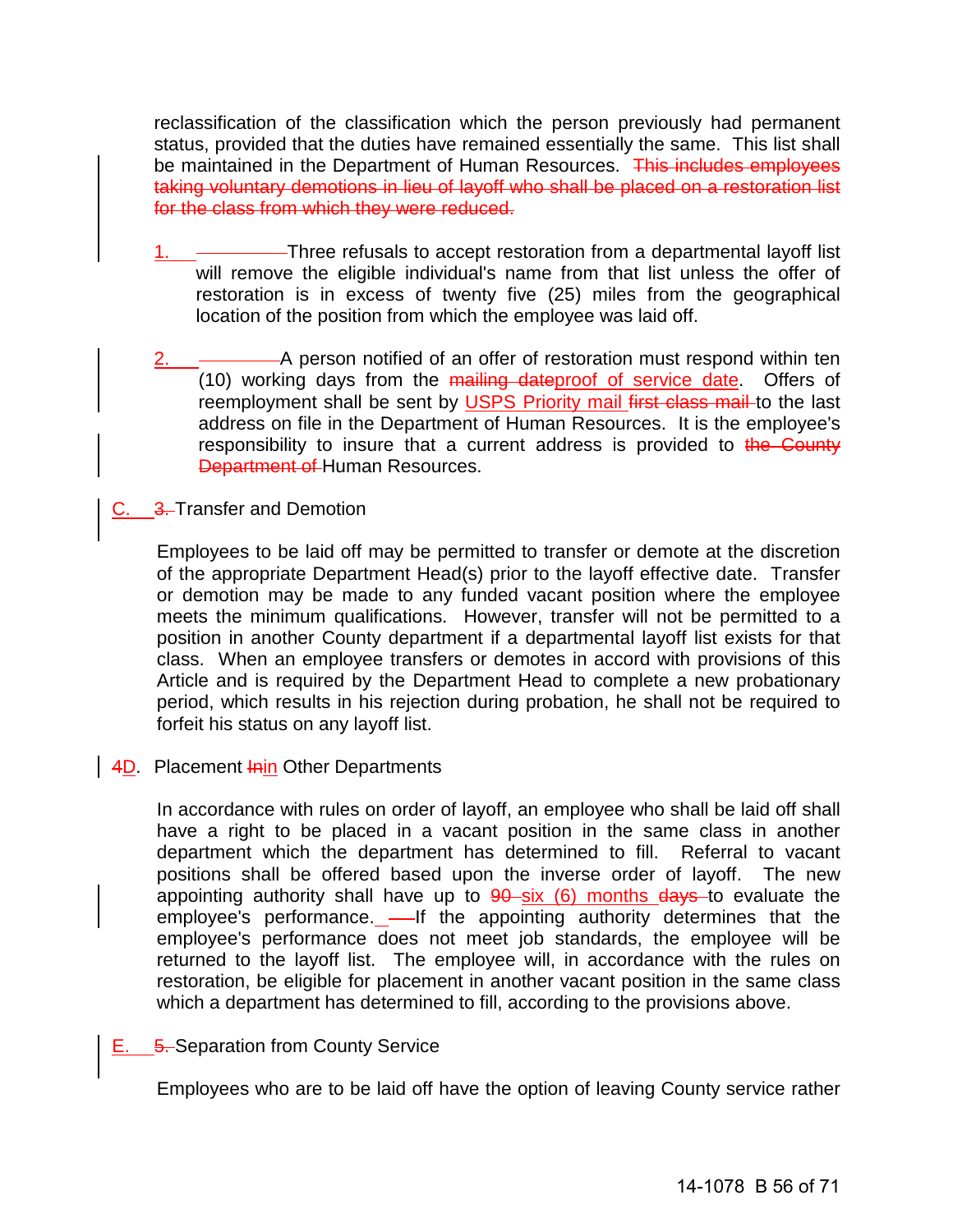than displacing in a lower class, transferring or demoting. In the event an employee is laid off for an indefinite period, he/shethe employee may, upon request, receive payment for those benefits normally given to terminated employees.

#### F. 6. Employment Interviews

Department Heads that are referred the names of individuals designated for layoff and who have requested transfers shall personally ensure that such persons are provided an employment interview.

#### G. 7. Status on Restoration

 An employee who has been laid off or voluntarily reduced under the provisions of this Article and subsequently restored in their former classification within a two (2) year period from the date of his/her layoff or voluntary reduction shall receive the following considerations and benefits:

- 1. All sick leave credited to the employee's account when laid off shall be restored, unless the employee received compensation for such sick leave at the time of the layoff.
- 2. All Retention Points held upon layoff shall be restored.
- 3. All prior service shall be credited for the purpose of determining sick leave and vacation earning rates, longevity pay increases, and time in step.
- 4. The employee shall be placed on the step of the salary range that was held at the time of the layoff.
- 8H. Meet and Confer Prior to the actual layoffs, the County's representatives and the Union shall, at the request of the Union, meet and confer over the practical effects of the proposed layoffs.

#### <span id="page-56-0"></span>**ESection 5. \_\_\_\_\_\_\_\_\_Deviation from Retention Points**

The Board of Supervisors may approve deviations from the order of layoff by retention points or demotions in lieu of layoff (bumping) when retention points order alone would result in retaining employees unable to maintain a satisfactory level of performance in the department affected. In such cases, the Department Head or shall fully justify and document the reasons thereforein writing no later than two (2) weeks prior to submittal to the Board with the reasons therefore. The affected employees shall be provided a written notice of the department's request, reasons therefore and the date the Board of Supervisors shall consider the department's request.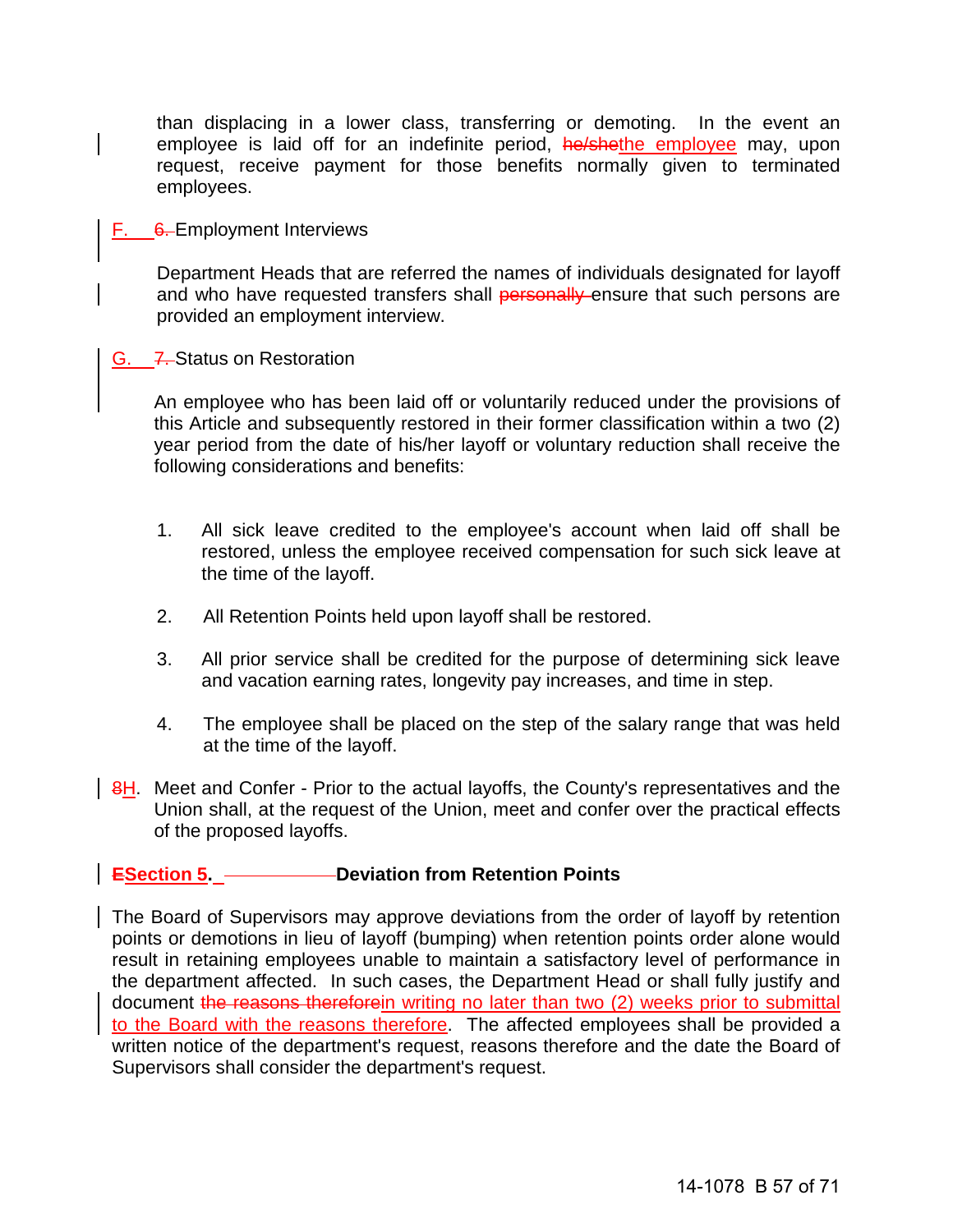# <span id="page-57-0"></span>**FSection 6. ———Appeal of Layoff**

- A. Right of Appeal
	- a1. Permanent Regular civil service employees receiving a notice of layoff shall have the right to appeal only whether or not there was compliance with the procedures prescribed in the "Reduction In Force" -this Article 12.
	- $b2$ . The right of appeal is limited to the scope and process provided in this section, "Appeal of Layoff".
	- $\frac{c3}{2}$ . The scope of any appeal shall not include such issues as the need for layoff, the reasons for layoff, or the exercise of other County prerogatives involved in layoff.
	- d4. Probationary, Provisional, Temporary and eExtra hHelp employees appointment have no right of appeal of a notice of layoff. Questions and disputes regarding permanent regular civil service status shall be determined by the Civil Service Commission in accordance with their rules, regulations and procedures.
- **2B.** Notice and Timing of Appeal
	- a1. Appeals shall be filed in writing with the Director of Human Resources or designee. An email shall be accepted as a written appeal..
	- $\frac{1}{2}$ . Appeals shall be filed within five (5) working days after the date of service of the notice of layoff as provided in Sub-section B.3this section, "Appeal of Layoff"..
	- $63$ . The notice of appeal shall state the employee's reasons for the appeal consistent with Sub-section F.1this Article.
- **3C.** Responsibilities of the Director of Human Resources
	- a1. The Director of Human Resources or designee shall within three (3) working days of receipt of an appeal forward a copy of the appeal to the Union.
	- b2. The Director of Human Resources or designee shall within three (3) working days of receipt of an appeal, determine which employees, if any, will be adversely affected in if the appeal is successful. Human Resources will and notify all employees potentially adversely affected of the appeal within five (5) working days of receipt of the successful appeal..
- D. Layoff Arbitration Panel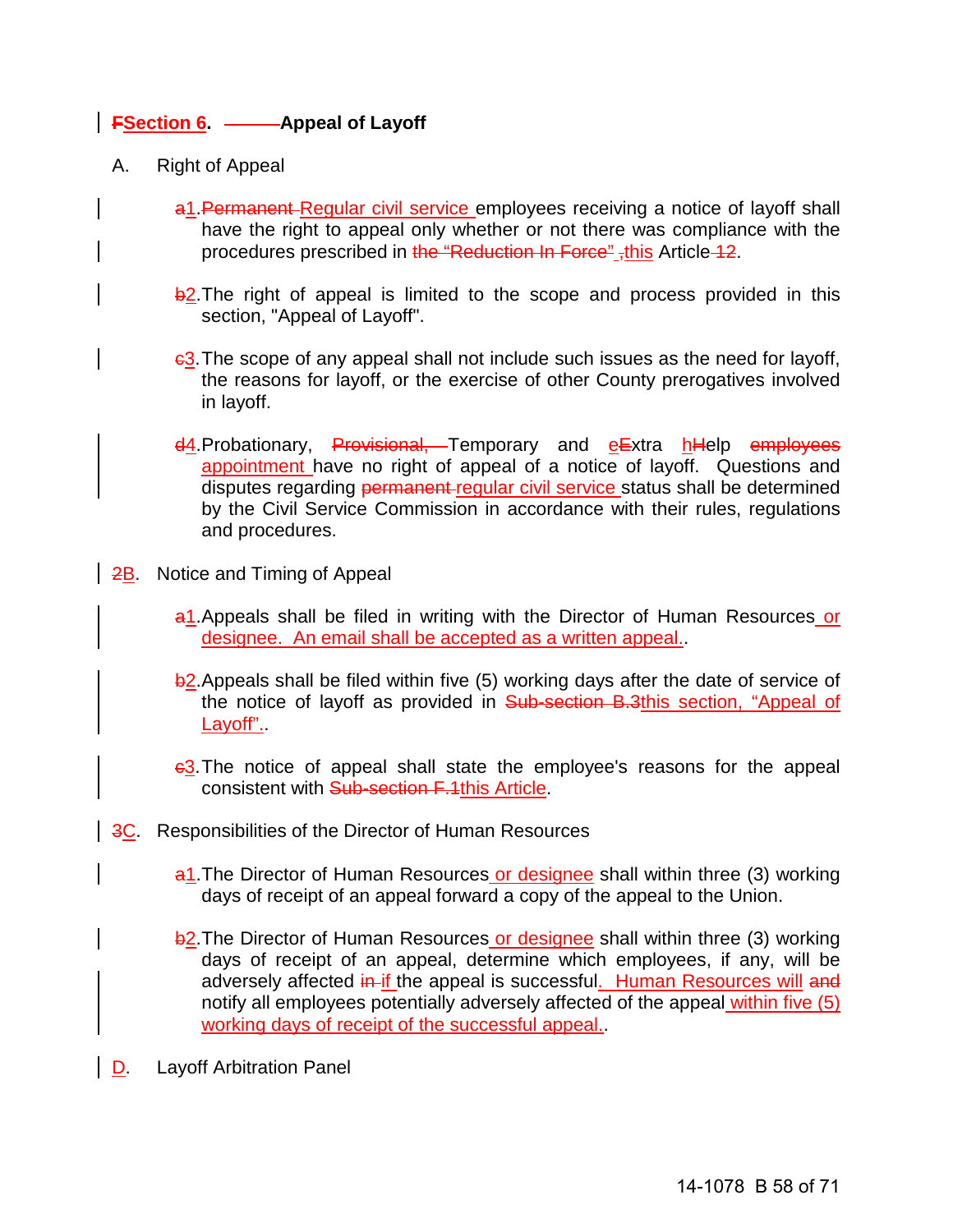A tripartite Layoff Arbitration Panel shall be appointed to hear all appeals having the same effective date for layoff.

a<sup>1</sup>. Appeals shall be heard by a tripartite panel consisting of:

- 4a. A representative designated by the County Director of Human Resources or designee.
- 2b. A representative designated by the Union.
- 3<sub>C</sub>. A neutral member selected in accordance with paragraph F.4.b.

**b2.** The neutral Layoff Arbitration Panel member shall be chosen by:

- 1a. Mutual agreement between the County and Union or their designated representatives within five (5) working days of notification to the Union of an appeal.
- 2b. If the County and the Union fail to name a neutral arbitration panel member within five (5) working days of notification to the Union of the appeal, a member of the Civil Service Commission (CSC) shall serve as the neutral third member of the arbitration panel.
	- Ii). Either partyThe Department of Human Resources will may notify the Chair of the CSC of their inability to agree on a neutral;
	- Hij) Either party may no The Department of Human Resources will notify the Chair of the CSC of their desire that a member of the CSC serve as the neutral member of the Layoff Arbitration Panel in lieu of agreement on a third party.
	- $\frac{1}{11}$ iiii). The Chair of the CSC shall name a member of the CSC to serve as the neutral member of the Layoff Arbitration Panel and an alternate.
- $-63$ . The Layoff Arbitration Panel shall convene and open the hearing within fifteen (15) working days of the initial filing of the appeal. Representatives to the arbitration panel shall be named with primary consideration being given to their availability to meet within the fifteen (15) working day time limit.
	- a. If either or both party $\left\langle s\right\rangle$  fails to name a representative who can meet within the time limit the CSC Chair shall name a member(s) of the CSC to serve as a second and if necessary third neutral in lieu of the failure of either or both parties to provide an available representative.
	- b. If the Civil Service Commissioner(s), designated, or the alternate, cannot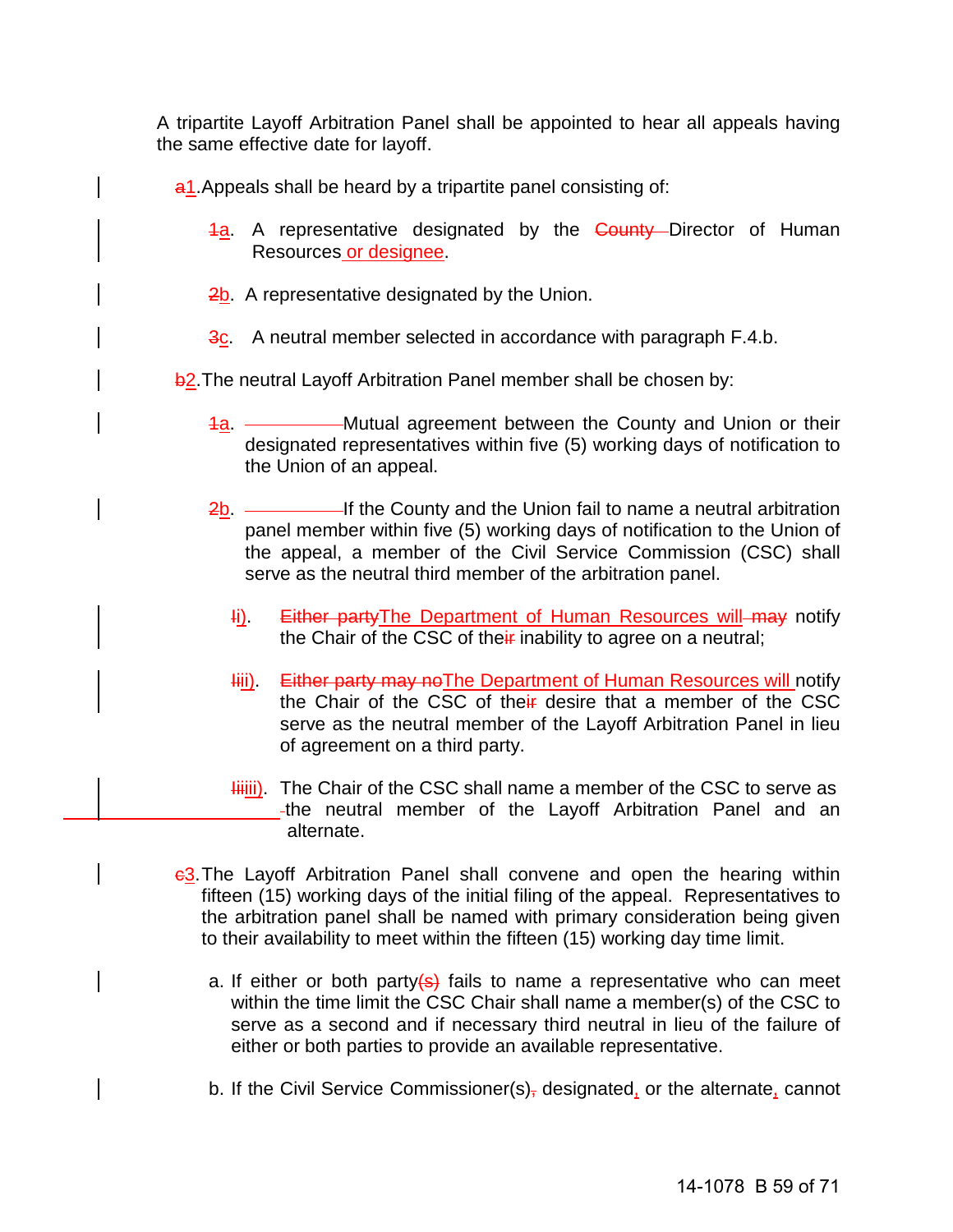serve within the time limit, the Chair shall designate another Civil Service Commissioner(s) who can serve within the time limit.

#### **5E.** Hearing Process

- a<sup>1</sup>. The employee filing the appeal and all other potentially affected employees will be notified of the date, time and place of the hearing not less than two (2) working days in advance of the hearing.
- b<sup>2</sup>. The neutral member shall serve as Chair of the Layoff Arbitration Panel.
- $-63$ . The hearing shall be conducted in accordance with standard administrative hearing procedures used by the Civil Service Commission. The Formal Rules of Evidence shall not apply.
- d<sup>4</sup>. In addition to hearing such evidence and witnesses as of the parties including any employees potentially affected by the appeal may call, the Layoff Arbitration Panel may question witnesses and call such witnesses as they deem appropriate.
- **6F** Decision
	- a<sup>1</sup>. The Layoff Arbitration Panel shall issue their written decision within two (2) working days of closing the hearing.
	- 2. The decision of the Layoff Arbitration Panel shall be final and binding on all parties.

## <span id="page-59-0"></span>**ARTICLE 1312. GRIEVANCE PROCEDURE**

#### **Section 1. Intent**

It is the intent of this procedure to provide for an orderly and equitable procedure for the resolution of misunderstanding and disputes between the County and its employees.

#### **Section 2. Scope of Grievance**

- A. A grievance is a claimed violation, misapplication or misinterpretation of the provisions of a Resolution or employee protections contained in ordinances, resolutions, personnel rules or written policies, adversely affecting an employee's wages, hours or conditions of employment.
- B. Specifically, excluded from the scope of grievances are:
	- 1. Subjects involving the amendment or change of Board of Supervisor's resolutions and ordinances, which do not incorporate the provisions of this MOU or other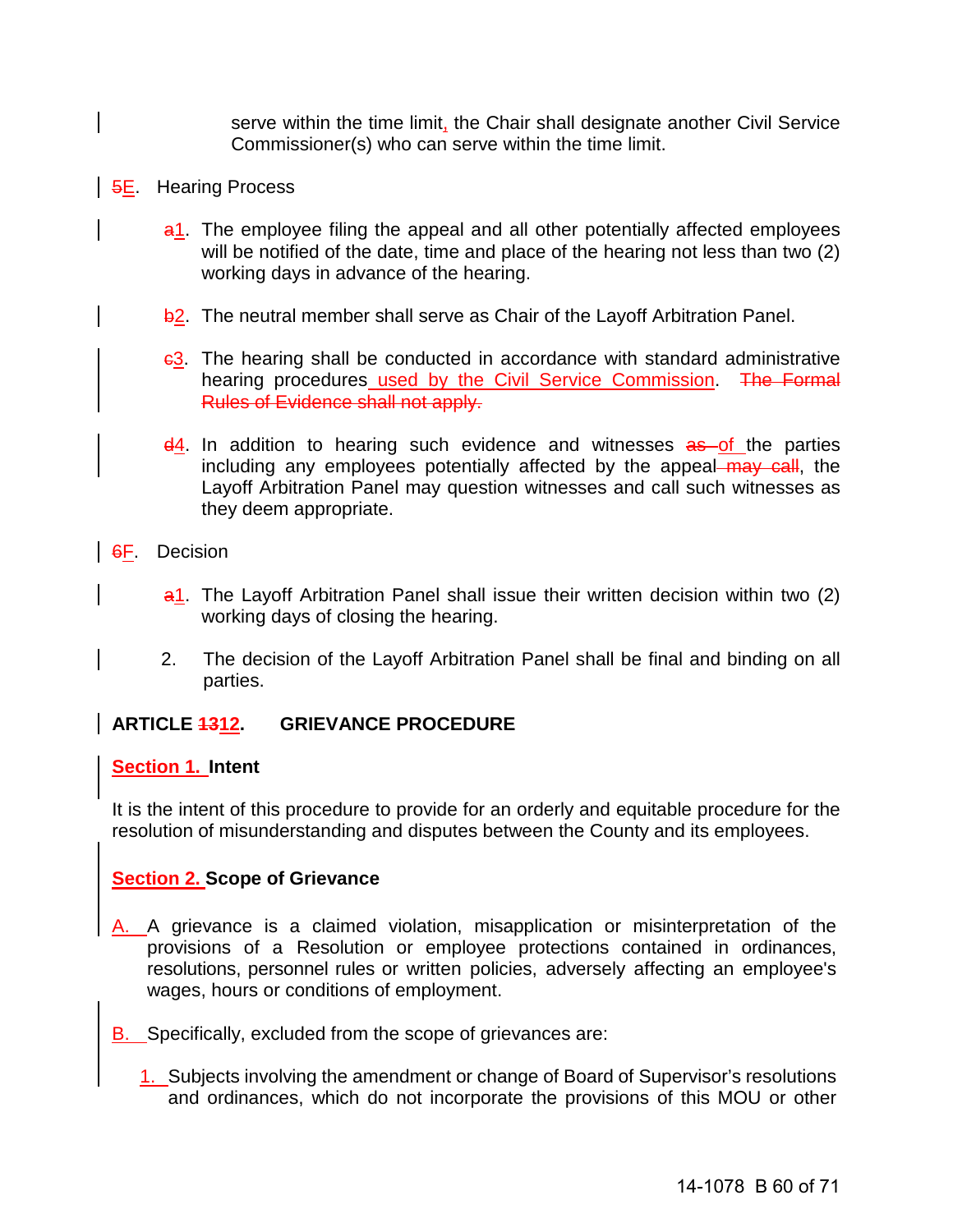employee protections contained in ordinances, resolutions, personnel rules or written policies.

- 2. Discrimination complaints that allege violations of equal employment opportunity laws or employment discrimination which shall be processed under the County's Discrimination Complaint Procedure. (County Handbook on Discrimination and Harrassment.)
- 3. Appeals of the "Reduction in Force" articles and policies which fall under the appeal process contained within that policy.
- 4. Appeals of disciplinary actions resulting in termination, demotion, suspensions without pay which fall under the County's Civil Service Appeal Procedure.

## **Section 3. Definitions**

- 1.A.Grievant A grievant is (1) an employee in the unit who is filing a grievance as defined herein or (2) if two or more employees have essentially the same grievance, they may, if approved by the Director of Human Resources or designee, submit their combined grievances as one grievant, or by Union as the grieving party.
- B. Day Shall mean day(s) in which the County's main administration office is open for business.

## **Section 4. Grievance Procedure Steps**

- A. Informal Discussion Every effort should be made to settle grievances at the lowest level of supervision possible. If an employee has a complaint relating to a work situation, the grievant is encouraged to request a meeting with the *grievant's* immediate supervisor to discuss the problem in an effort to clarify the issue and to work cooperatively toward settlement. Such discussion shall occur within fifteen (15) working days of the incident or occurrence giving rise to the complaint. The immediate supervisor shall respond informally within seven (7) working days.
- B. Formal Grievance Steps The formal grievance procedure shall consist of the following steps, each of which must be completed prior to any request for further consideration of the matter unless waived by mutual consent or as otherwise provided herein.
	- 1. Immediate Supervisor A grievant and representative may formally submit a grievance to the immediate supervisor within seven (7) working days from the date of the immediate supervisor's informal decision or if the informal discussion is has not taken place fifteen (15) working days from the date of the incident or occurrence giving rise to the complaint. An email may serve as a formal submission. Such a written grievance shall set forth the facts at issue, the relief sought and the time of the occurrence of any alleged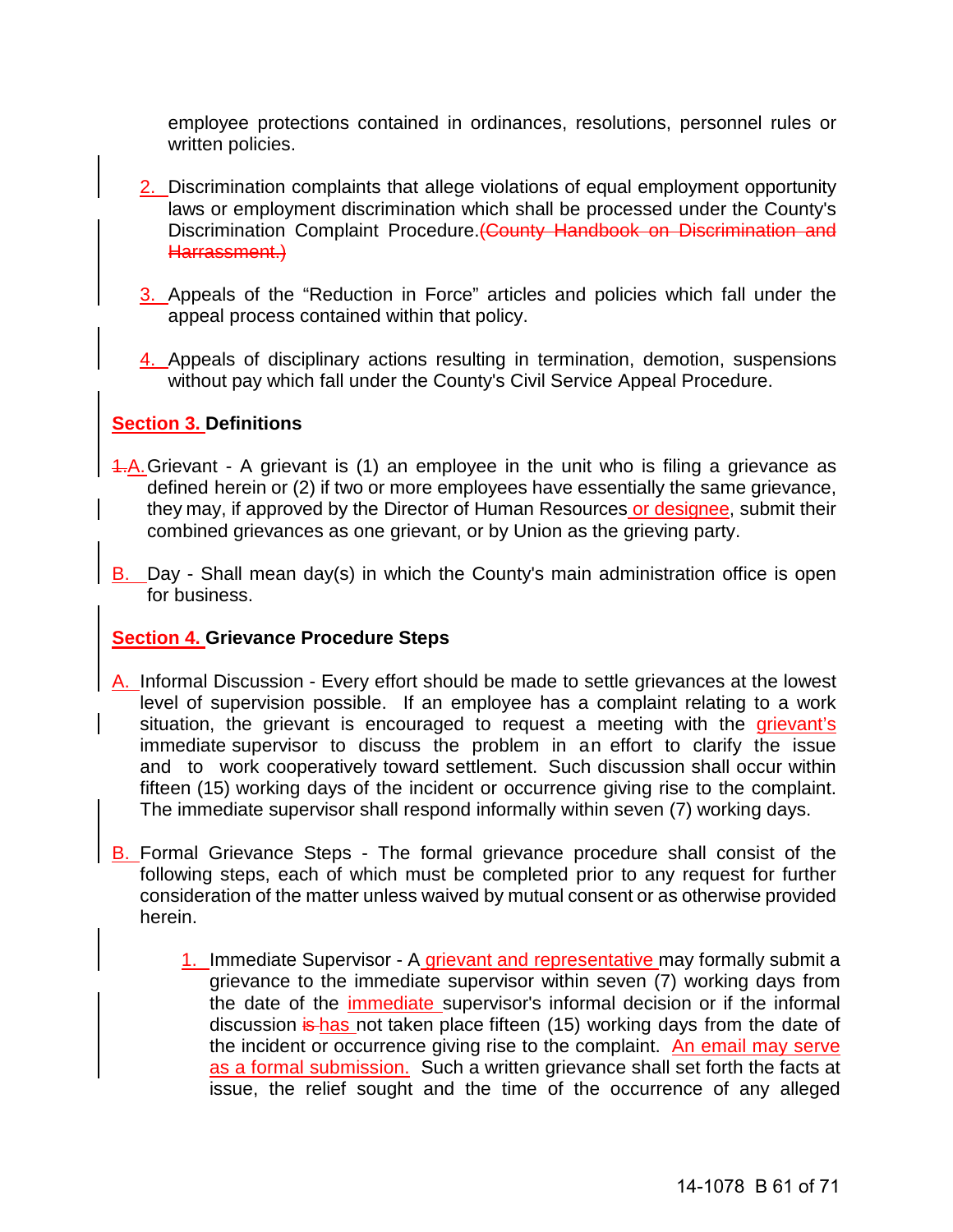incident or violations precipitating the grievance. All grievances shall be signed by the employee(s) involved or their representative. In the event an employee is unable to sign the grievance by the date submitted, it may be submitted without their signature. The immediate supervisor shall respond in writing within seven (7) working days after receiving the grievance. If the grievance is denied, the reasons for denial shall be given in the supervisor's response. This response shall contain the position to which the next level of employee grievance should be addressed such as an intermediate supervisor or Department Head.

- 2. Intermediate Supervisor If the grievance is not resolved by the written decision of the immediate supervisor and if there is an intermediate level of supervision, the grievant and representative may, within five (5) working days after the date of the immediate supervisor's decision, file a written appeal to the intermediate supervisor designed in the decision being appeal. Such intermediate supervisor shall respond in writing within ten (10) working days. If the grievance is denied, the reasons for denial shall be given in the supervisor's response. This response shall contain the position to which the next level of employee grievance should be addressed.
- 3. Department Head If the grievance is not resolved by the written decision of the immediate/intermediate supervisor, the grievant may submit in writing within five (5) working days after the date of the immediate/intermediate supervisor's written decision the grievance to the Department Head. The Department Head shall conduct such meeting(s) with the grievant; informal hearings and investigations as are appropriate in the Department Head's judgment and deliver to the grievant a written decision within ten (10) working days. If the grievance is denied, the reasons for denial shall be included in the response.
- 4. Director of Human Resources or Designee If the grievant wishes to appeal the Department Head's decision, the grievant and representative may do so in writing to the Director of Human Resources or designee within five (5) working days after the date of the Department Head's decision. The Director of Human Resources or designee shall conduct such meeting(s), informal hearings and/or investigations as are appropriate in his/her their judgment and deliver to the grievant a written decision within fifteen (15) working days. If the grievance is denied, the reasons for the denial shall be included in the response.
- C. Final Resolution Should the grievant and representative be unsatisfied with the decision of the Director of Human Resources or designee, the grievant and representative may within ten (10) working days notify the Director of Human Resources or designee that the grievant is appealing the Director of Human Resource's or designee's decision to arbitration, for final resolution of the grievance, subject to ratification by the Board of Supervisors if the decision required an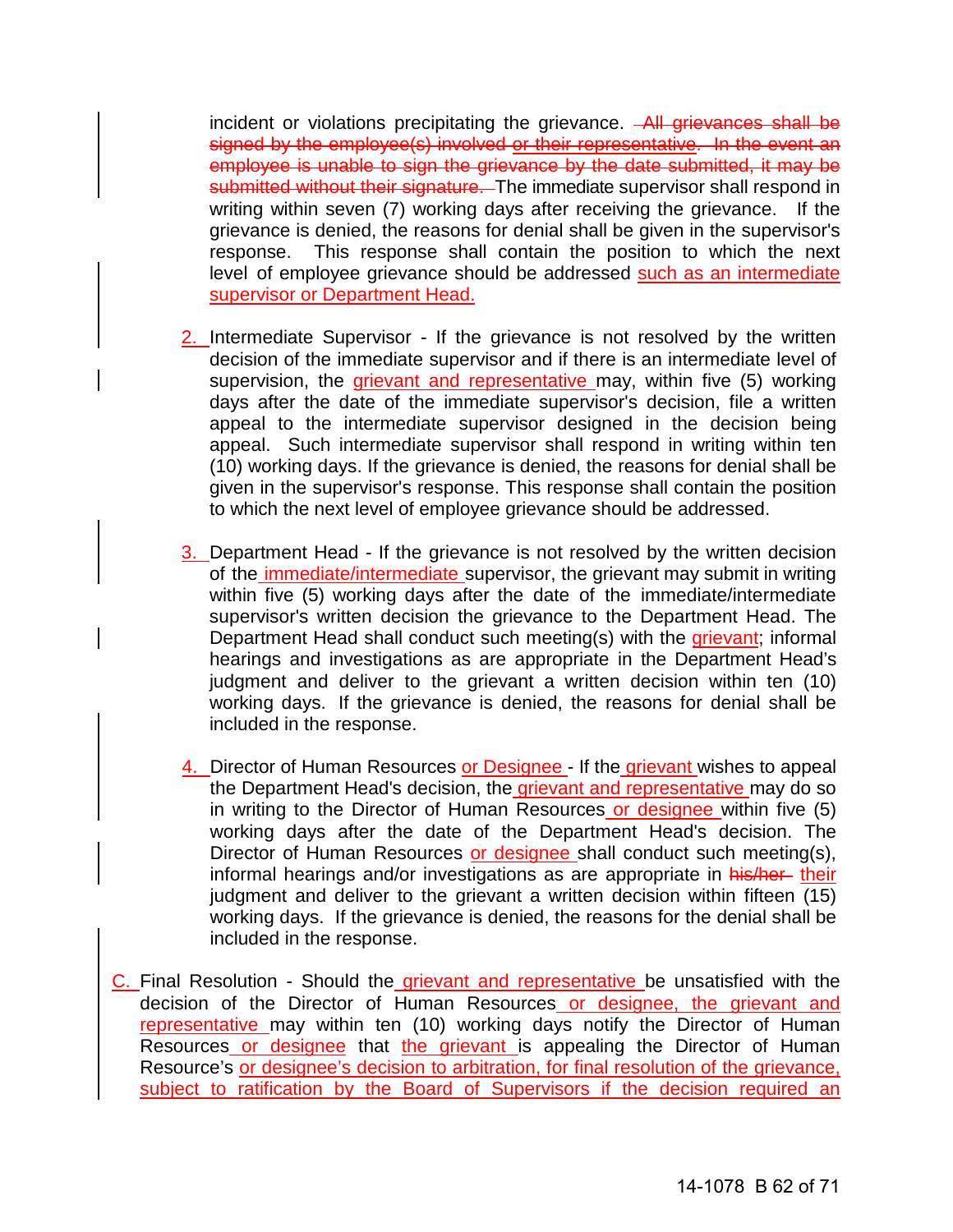unbudgeted expenditure.

Grievances that involve an interpretation of a personnel resolution, personnel rule or MOU shall be appealed through the arbitration method as it is described in this paragraph.

If Arbitration is chosen, the grievant and representative and the County's Management representative shall attempt to mutually agree on an acceptable arbitrator. If no agreement can be reached on an arbitrator within five (5) working days, a list of seven (7) names from the California State Conciliation & Mediation Service shall be obtained. The parties shall alternately strike names until only one name remains, which name shall be the arbitrator in the dispute. The party to strike the first name shall be chosen by lot. The arbitrator shall have no power to add to, subtract from, alter, modify or go beyond the applicable provisions of the MOU or Resolution.

## **Section 5. Basic Rules**

- A. Costs All costs incurred jointly by both parties to the final resolution process shall be borne equally by the parties. Costs incurred separately shall be borne by the party incurring them.
- B. Time Limits If the grievant and representative fail to carry the grievance forward to the next level within the prescribed time period, the grievance shall be considered settled based upon the decision rendered at the most recent step utilized. If a supervisor or manager fails to respond with an answer within the given time period, the grievant may appeal the grievance to the next higher level. Time limits may be waived by mutual written consent of the parties.
- A.C. Representation The grievant may be represented by a person of his/her the grievant's choice at any formal level of this procedure. The grievant may take reasonable County time without loss of pay to prepare the grievance and meet with management representatives regarding the grievance. Other employees assisting or representing the grievant shall do so on their own time.

# **Section 1. Intent**

It is the intent of this procedure to provide for an orderly and equitable procedure for the resolution of misunderstanding and disputes between the County and its employees.

- **Scope of Grievances**
- 1. A grievance is a claimed violation, misapplication or misinterpretation of the provisions of a Memorandum of Understanding or employee protections contained in ordinances, resolutions, personnel rules or written policies, adversely affecting an employee's wages, hours or conditions of employment.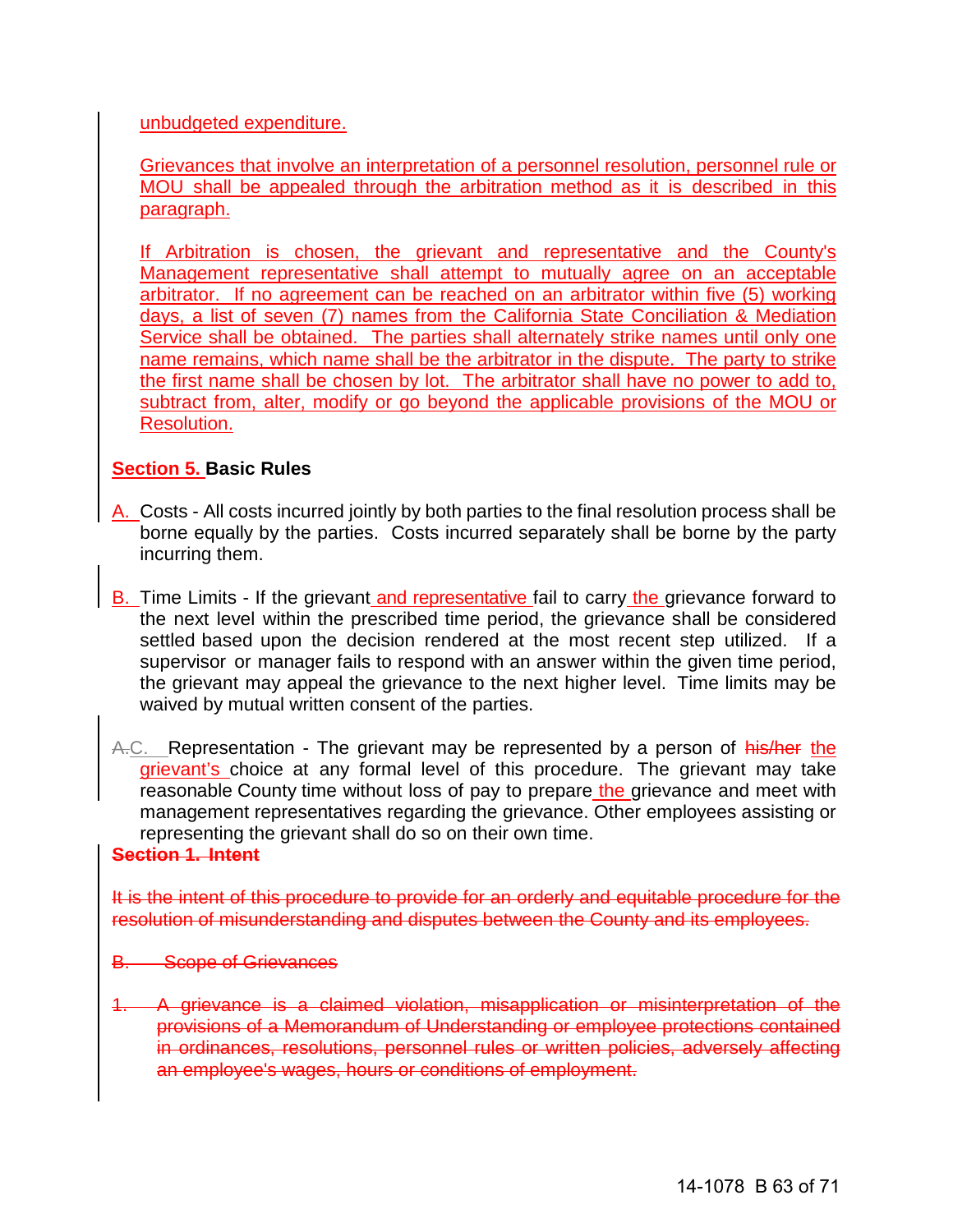- 2. Specifically excluded from the scope of grievances are:
	- Subjects involving the amendment or change of Board of Supervisor's resolutions and ordinances, which do not incorporate the provisions of this Memorandum of Understanding or other employee protections contained in ordinances, resolutions, personnel rules or written policies.
	- b. Discrimination complaints that allege violations of equal employment opportunity laws or employment discrimination which shall be processed under the County's Discrimination Complaint Procedure. County Handbook on Discrimination and Harassment.)
	- Appeals of the "Reduction in Force" Articles and Policies which fall under the appeal process contained within that policy.
		- dd. Appeals of disciplinary actions resulting in termination, demotion, or suspensions without pay which fall under the County's Civil Service Appeal Procedure.
- C. Definitions

 $\overline{a}$ 

- Grievant A grievant is (1) an employee in the unit who is filing a grievance as defined herein or (2) if two or more employees have essentially the same grievance, they may, if approved by the Director of Human Resources, submit their combined grievances as one grievant.
- 2. Day shall mean day(s) in which the County's main administration office is open for business.
- D. Grievance Procedure Steps
- 1. Informal Discussion

Every effort should be made to settle grievances at the lowest level of supervision possible. If an employee has a complaint relating to a work situation, the employee is encouraged to request a meeting with his/her immediate supervisor to discuss the problem in effort to clarify the issue and to work cooperatively toward settlement. Such discussion shall occur within fifteen (15) working days of the incident or occurrence giving rise to the complaint. The immediate supervisor shall respond informally within seven (7) working days.

2. Formal Grievance Steps

The formal grievance procedure shall consist of the following steps, each of which must be completed prior to any request for further consideration of the matter unless waived by mutual consent or as otherwise provided herein.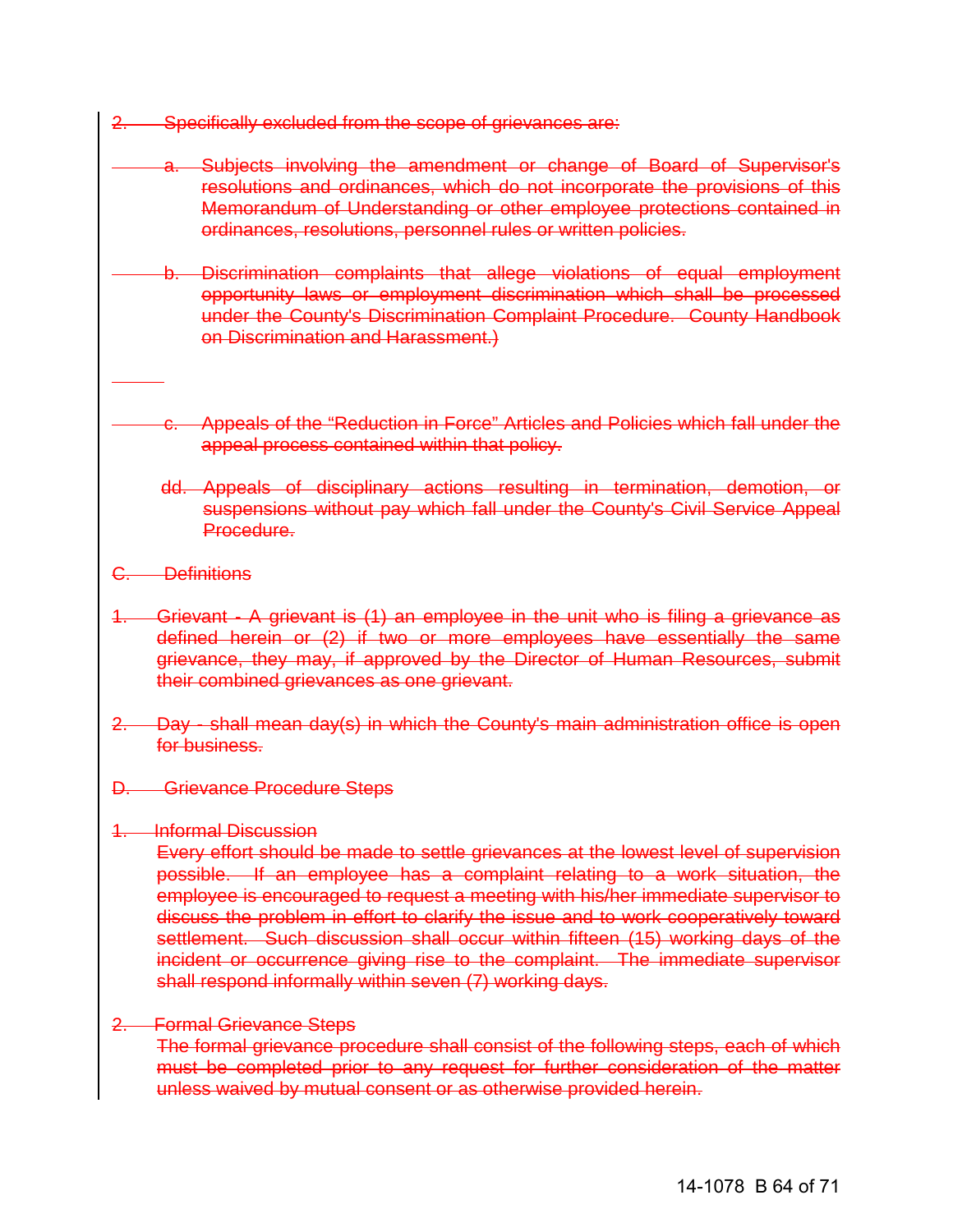#### **Immediate Supervisor**

An employee may formally submit a grievance to the immediate supervisor within seven (7) working days from the date of the supervisor's informal decision or if the informal decision is not taken place fifteen (15) working days from the date of the incident or occurrence, giving rise to the complaint. Such a written grievance shall set forth the facts at issue, the relief sought and the time of the occurrence of any alleged incident or violations precipitating the grievance. All grievances shall be signed by the employee(s) involved. In the event an employee is unable to sign the grievance by the date submitted, it may be submitted without their signature. The supervisor shall respond in writing within seven (7) working days after receiving the grievance. Time limits for response shall be stayed until the employee has a reasonable opportunity to sign. In the event the employee does not sign the grievance it shall be deemed withdrawn. If the grievance is denied the reasons for denial shall be given in the supervisor's response. This response shall contain the position to which the next level of employee grievance should be addressed.

#### **Intermediate Supervisor**

If the grievance is not resolved by the written decision of the immediate supervisor and if there is an intermediate level of supervision below the Department Head, the grievant may, within five (5) working days after the date of the supervisor's decision, file a written appeal to the intermediate supervisor who shall respond in writing within ten (10) working days. If the grievance is denied, the reasons for denial shall be given in the supervisor's response. This response shall contain the position to which the next level of employee grievance should be addressed.

#### **Department Head**

If the grievance is not resolved by the written decision of the supervisor, the grievant may submit in writing within five (5) working days after the date of the supervisor's written decision his grievance to the Department Head. The Department Head shall conduct such meeting(s) with the employee; informal hearings and investigations as are appropriate in his/her judgment and deliver to the grievant a written decision within ten (10) working days. If the grievance is denied, the reasons for denial shall be included in the response.

#### Director of Human Resources or His/Her Designee

If the employee wishes to appeal the Department Head's decision, he/she may do so in writing to the Director of Human Resources or his/her designee within five (5) working days after the date of the Department Head's decision. The Director of Human Resources or his/her designee shall conduct such meeting(s), informal hearings and/or investigations as are appropriate in his/her judgment and deliver to the grievant a written decision within fifteen (15) working days. If the grievance is denied, the reasons for the denial shall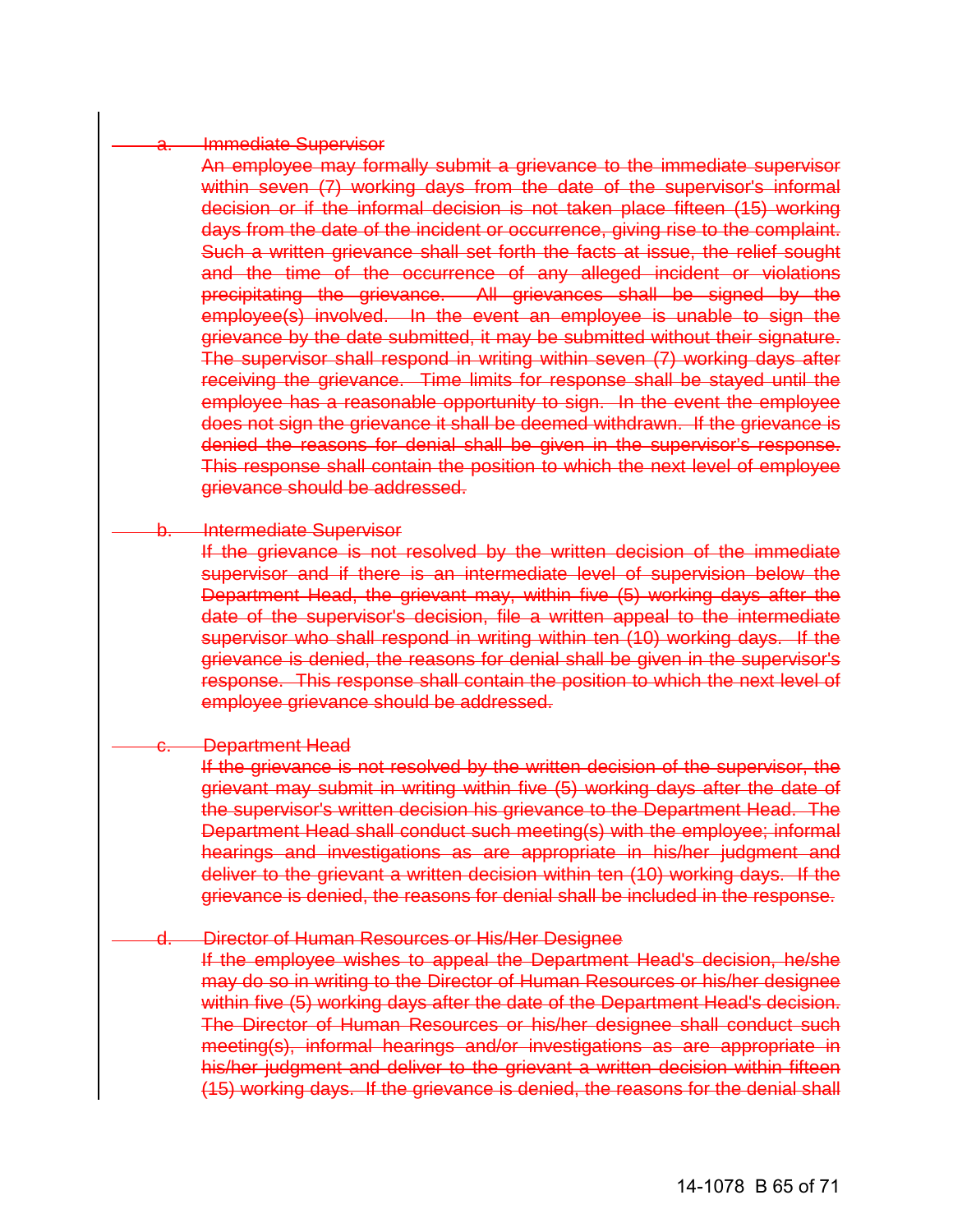#### be included in the response.

#### 3. Final Resolution

Should the grievant and the Union be unsatisfied with the decision of the Director of Human Resources and the grievance is based upon one of the Articles listed in this Memorandum of Understanding (except for the Reduction in Force, Article 12) the grievant and the Union may within ten (10) working days notify the Director of Human Resources that he/she is appealing the Director of Human Resources decision to arbitration, for final resolution of the grievance, subject to ratification by the Board of Supervisors if the decision required an unbudgeted expenditure. The grievant, the Union, and the County's Management representative shall attempt to mutually agree on an acceptable arbitrator. If no agreement can be reached on an arbitrator within five (5) working days, a list of seven (7) names from the California State Conciliation & Mediation Service shall be obtained. The parties shall alternately strike names until only one name remains, which name shall be the arbitrator in the dispute. The party to strike the first name shall be chosen by lot. The arbitrator shall have no power to add to, subtract from, alter, modify or go beyond the applicable provisions of the Memorandum of Understanding.

#### **Basic Rules**

a.Costs

All costs incurred jointly by both parties to the final resolution process shall be borne equally by the parties. Costs incurred separately shall be borne by the party incurring them.

#### b.Time Limits

If a grievant fails to carry his/her grievance forward to the next level within the prescribed time period, the grievance shall be considered settled based upon the decision rendered at the most recent step utilized. If a supervisor or manager fails to respond with an answer within the given time period, the grievant may appeal his/her grievance to the next higher level. Time limits may be waived by mutual written consent of the parties.

#### c. Representation

The grievant may be represented by a person of his/her choice at any formal level of this procedure. The grievant may take reasonable County time without loss of pay to prepare his/her grievance and meet with management representatives regarding the grievance. Other employees assisting or representing the grievant shall do so on their own time.

## <span id="page-65-0"></span>**ARTICLE 1413. PEACEFUL PERFORMANCE CLAUSE**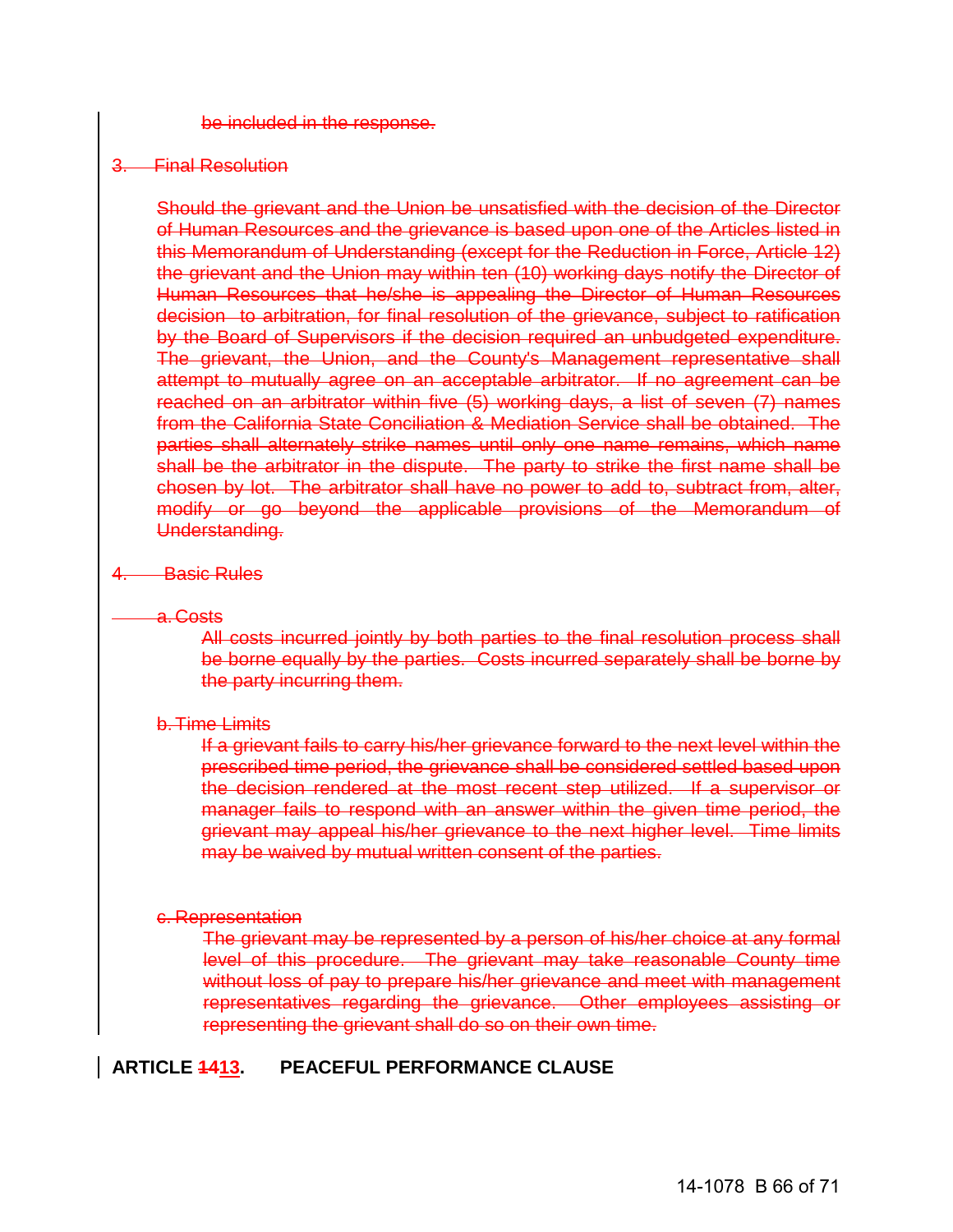The parties to this **Memorandum of Understanding MOU** recognize and acknowledge that the services performed by the County employees covered by this Agreement are essential to the public health, safety, and general welfare of the residents of the County of El Dorado. The Union agrees that under no circumstances will the Union recommend, encourage, cause or permit its members to initiate, participate in, nor will any member of the bargaining unit take part in any strike, sit-down, stay-in, sick-out, slowdown or picketing (hereinafter collectively referred to as work stoppage) in any office or department of the County, nor to curtail any work or restrict any production, or interfere with any operation of the County. Nor will this organization recognize the strike or job action of any organization or engage in any sympathy strike by recognizing the strike, job action or picket lines of any other organization. In the event of any such work stoppage by any member of the bargaining unit, the County shall not be required to negotiate on the merits of any dispute which may have given rise to such work stoppage until said work stoppage has ceased.

In the event of any work stoppage, during the term of this Memorandum of UnderstandingMOU, whether by the Union or by any member of the bargaining unit, the Union by its officers, shall immediately declare in writing and publicize that such work stoppage is illegal and unauthorized, and further direct its members in writing to cease the said conduct and resume work. Copies of such written notice shall be served upon the County. In the event of any work stoppage the Union had not otherwise authorized, permitted or encouraged such work stoppage, the Union shall not be liable for any damages caused by the violation of this provision. However, the County shall have the right to discipline, to include discharge, any employee who instigates, participates in, or gives leadership to, any work stoppage activity herein prohibited, and the County shall have the right to seek full legal redress, including damages, as against any such employee.

## <span id="page-66-0"></span>**A. Job Action - Sick Outs-Section 1. Job Sick-Outs - Variance from Personnel Rule 1404**

## 1. Amending Resolution #227-84, Section 304

Whenever the CAO or his/her-designee determines that an increase in absenteeism due to a job action or sick out is significantly and detrimentally affecting the ability of one or more departments to carry out their functions he/she may declare that this Section shall be in force and the following rules shall apply. These requirements shall stay in effect for all purposes until after the CAO determines that the increased incidence of absenteeism and the threat of such increased incidence of absenteeism have abated.

A. a. The Department Heads of the departments specified in the CAO declaration shall require that each employee who is unable to report for duty due to illness or injury that is requesting sick leave shall provide a certificate completed and signed by a licensed physician or other qualified medical professional. This certificate shall show that the physician examined the employee during the period of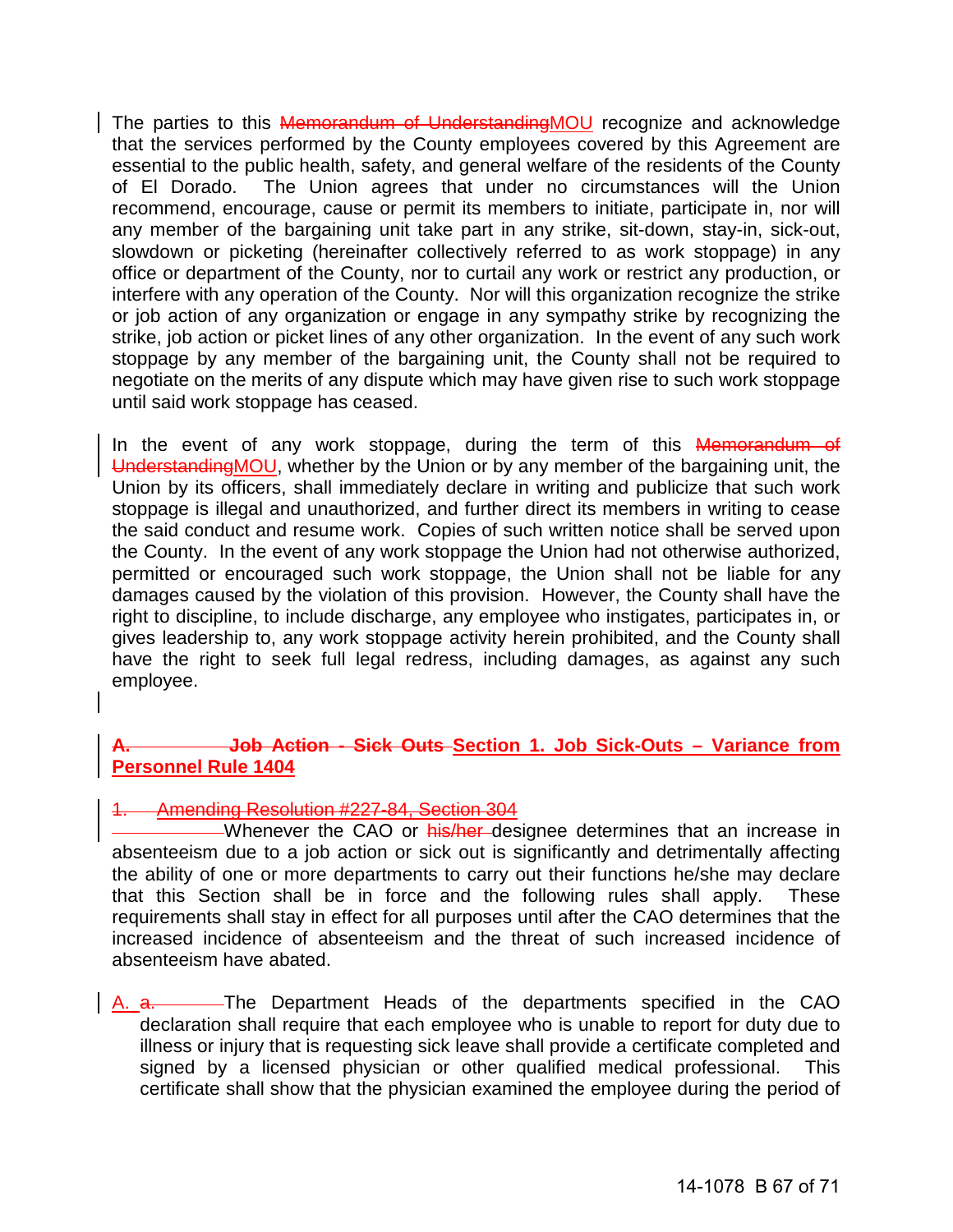absence from work, state the date of each examination, describe the physician's diagnosis of the employee's illness or nature and extent of the employee's injury and certify that the physician has recommended that the employee be excused from work for medical reasons, and the specific number of days of the recommended excuse. Such medical verification shall be provided to the Department Head within three (3) working days of the employee's return to work.

- $\overline{B. b.}$   $\overline{B.}$  The employee shall also provide a sworn affidavit justifying their claim of sick leave. Such affidavit shall be provided to the employee by the Department Head upon their return to work. Each request for sick leave time will be evaluated individually at the time the required documentation is received.
	- C. e. An employee shall not be allowed sick leave credit and shall not be compensated for any period of absence unless he/shet has complied with the requirements of this policy and unless the information provided therein and otherwise required of or provided by the employee is deemed to substantiate the claimed illness or injury. The employee may appeal a denial of sick leave through the County's Grievance Procedure.
- D. d. It is recognized that the facts which constitute the basis for use of sick leave may vary considerably from employee to employee and that in rare instances, the specific requirements of this rule may not be appropriate or feasible. Accordingly, discretionary variances, (but not waivers from the requirements of these rules) may be considered and allowed by the CAO or his/her-designee. Any such variance shall, if feasible, provide for an acceptable alternative means by which the employee involved shall provide assurance of the existence of facts which are adequate as a basis for proper use of sick leave.

## <span id="page-67-0"></span>**ARTICLE 1514. FULL UNDERSTANDING, MODIFICATION, WAIVER**

This Memorandum of UnderstandingMOU sets forth the full and entire understanding regarding the matters set forth herein, and any other prior or existing understandings or agreements relating to such matters are hereby superseded or terminated as appropriate. It is agreed and understood that each party hereto voluntarily and unqualifiedly waives its right to negotiate, and agrees that the other party shall not be required to negotiate, with respect to any matter covered herein during the term of this Memorandum of UnderstandingMOU.

No agreement, alteration, understanding, variation, waiver or modification of any of the terms or provisions contained herein shall in any manner be binding upon the parties, unless made and executed in writing by all the parties hereto, and if required, approved and implemented by the County.

# <span id="page-67-1"></span>**ARTICLE 1615. SEVERABILITY**

If any provisions of this Memorandum of UnderstandingMOU are held to be contrary to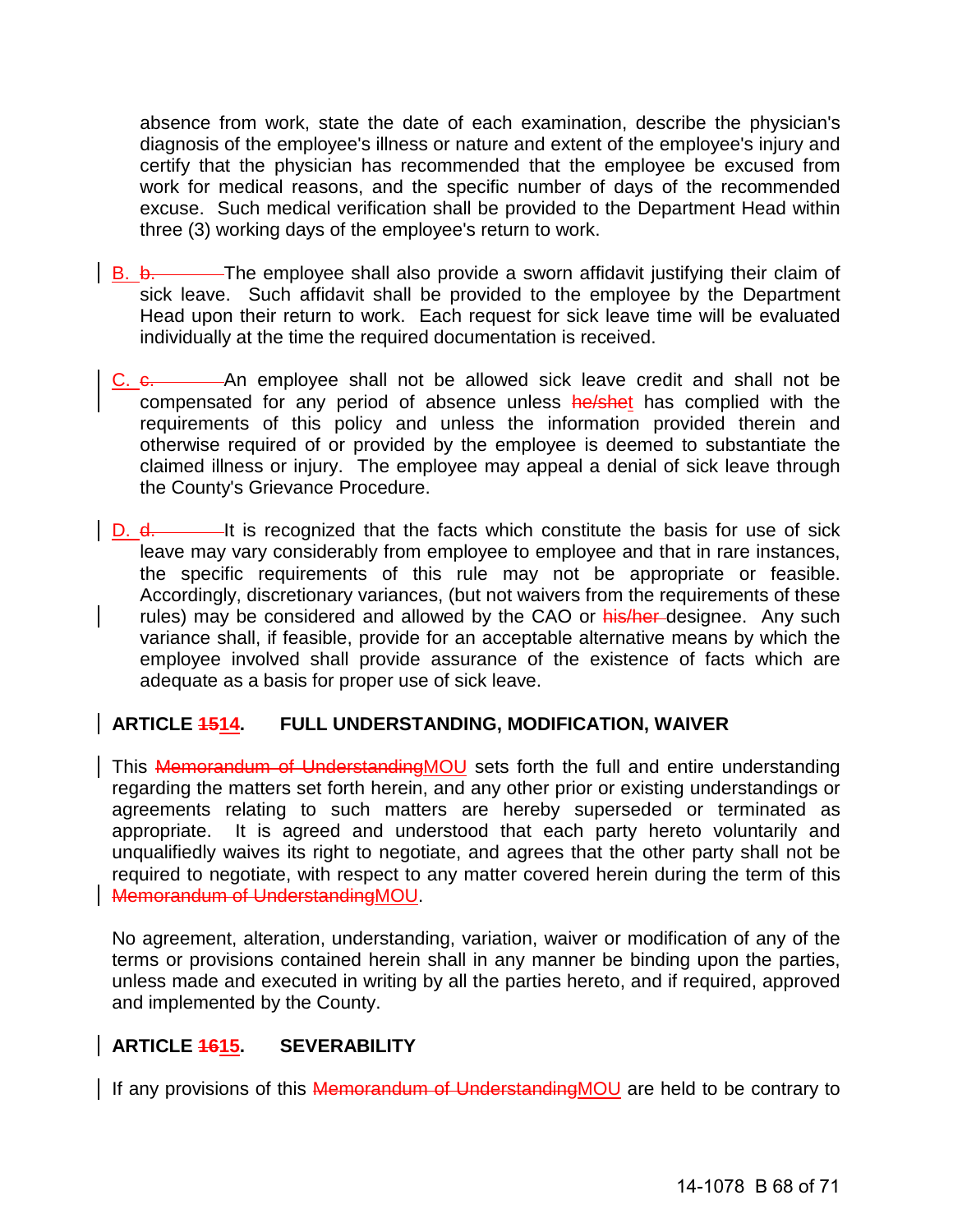law by a court of competent jurisdiction, such provisions will not be deemed valid and subsisting except to the extent permitted by law, but all other provisions will continue in full force and effect.

## <span id="page-68-0"></span>**ARTICLE 1716. ECONOMIC HARDSHIP REOPENER**

At any time after the effective date of this MOU upon 30 calendar days written notice to the Union, the County may reopen this agreement for renegotiation if a financial shortfall in the County budget has occurred that caused the Board of Supervisors to actually reopen negotiations with other employee groups with negotiated MOUs or adopted Salary and Benefit Resolution, except with respect to any salaries governed by Section 504 of the County Charter. Any notice provided subject to this section must include evidence demonstrating the basis for the claim of financial hardship.

At any time after January 1, 2012July 1, 2015, either party may request to meet and confer over the economic status of the County and the impact on the members of the bargaining unit.

In In witness whereof, the parties hereto have caused this Memorandum of Understanding to be executed by affixing their signatures below.

COUNTY OF EL DORADO OPERATING ENGINEERS Local Union #3 AFL-CIO Negotiating Committee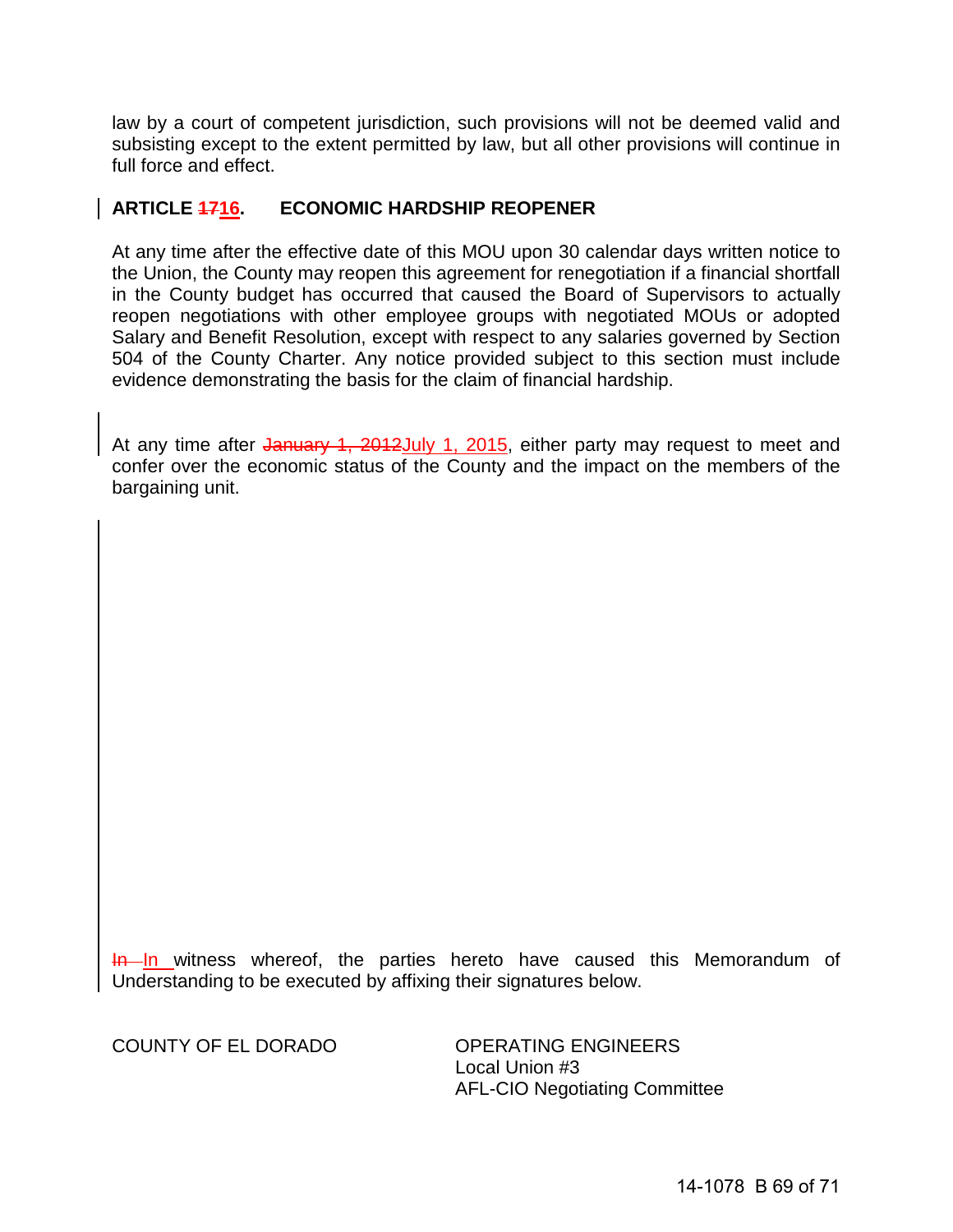Public Employees Division

\_\_\_\_\_\_\_\_\_\_\_\_\_\_\_\_\_\_\_\_\_\_\_\_\_\_ \_\_\_\_\_\_\_\_\_\_\_\_\_\_\_\_\_\_\_\_\_\_\_\_\_\_ Jack Hughes<br>
Liebert, Cassady, Whitmore **Greet Cassady, Whitmore** Labor Representative Liebert, Cassady, Whitmore Lead Negotiator for the County

Date\_\_\_\_\_\_\_\_\_\_\_\_\_\_\_\_\_\_\_\_\_\_ Date\_\_\_\_\_\_\_\_\_\_\_\_\_\_\_\_\_\_\_\_\_\_\_

Bobbi Bennett **Edward Bellew** Human Resources Manager

i<br>L

Kyle Heller

Robert Kramer

Lee Eaton

\_\_\_\_\_\_\_\_\_\_\_\_\_\_\_\_\_\_\_\_\_\_\_\_\_\_ Norma Santiago, Chairman Board of Supervisors

Date\_\_\_\_\_\_\_\_\_\_\_\_\_\_\_\_\_\_\_\_\_\_

 $\overline{a}$ 

 $\equiv$ 

 $\overline{a}$ 

ATTEST: James S. Mitrisin, Clerk of the Board of Supervisors

<u>By</u>

**Deputy ClerkRay Nutting, Chairman** Board of Supervisors **Example 20**